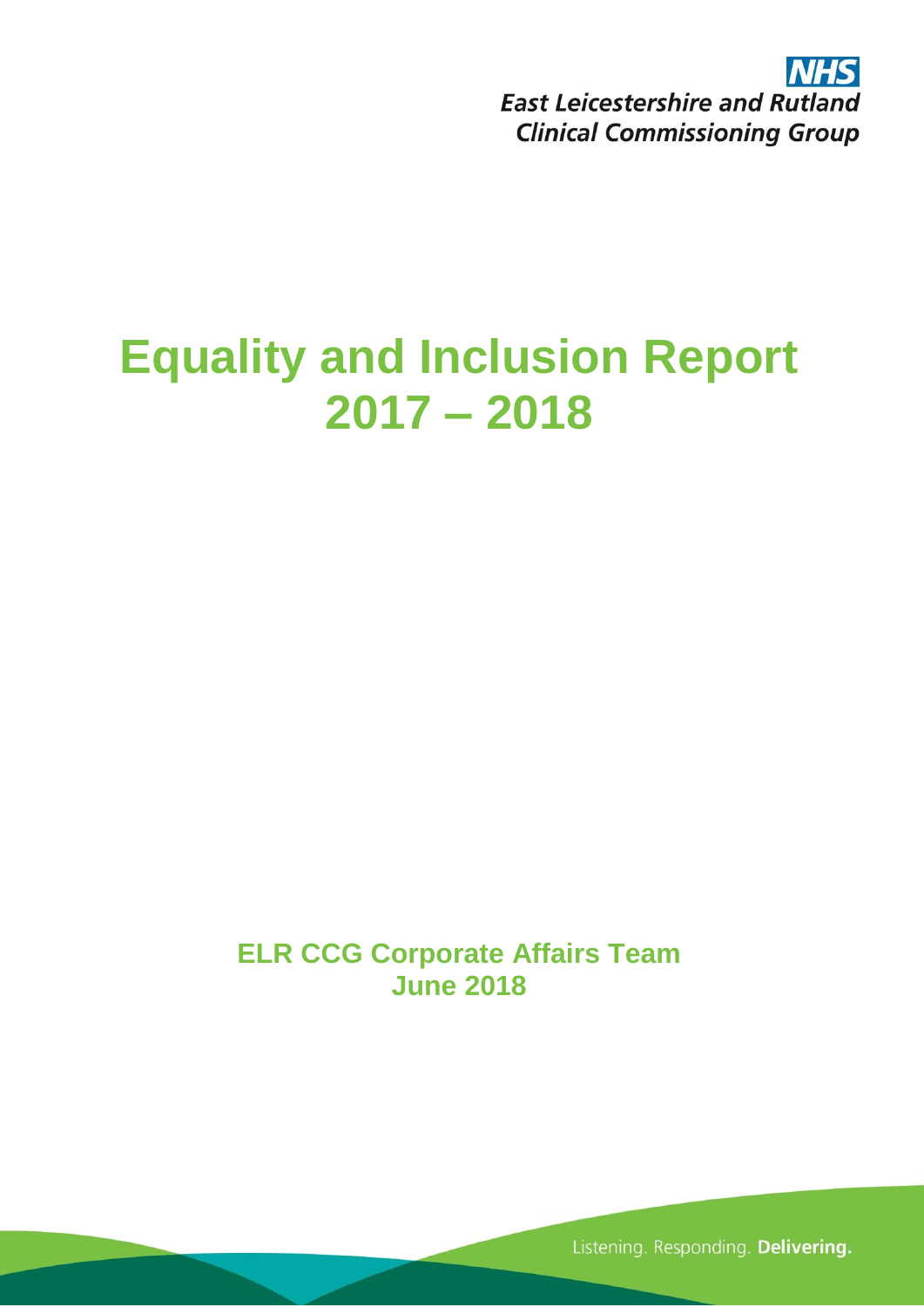# **Contents**

| <b>Executive Summary</b>                                                                                                                                                                                                                | 3              |
|-----------------------------------------------------------------------------------------------------------------------------------------------------------------------------------------------------------------------------------------|----------------|
| <b>Introduction</b>                                                                                                                                                                                                                     | 3              |
| <b>Legal Requirement</b><br><b>Statutory Human Rights Requirements</b>                                                                                                                                                                  | $\overline{4}$ |
| <b>Compliance with the Public Sector Equality Duty</b><br><b>Workforce Race Equality Standard (WRES)</b><br>• Workforce Disability Equality Standard (WDES)<br>• Accessible Information Standard (AIS)<br>• Modern Day Slavery Act 2015 | 5              |
| The Clinical Commissioning Group and our local population                                                                                                                                                                               | 8              |
| <b>Our Workforce Profile</b>                                                                                                                                                                                                            | 9              |
| Equality and Inclusion Strategy 2017 – 2021                                                                                                                                                                                             | 13             |
| <b>Patient Engagement and consultation</b>                                                                                                                                                                                              | 13             |
| Equality Objectives – progress in 2017-18                                                                                                                                                                                               | 14             |
| <b>Equality Analysis</b>                                                                                                                                                                                                                | 15             |
| <b>Equality Delivery System 2 (EDS2)</b>                                                                                                                                                                                                | 16             |
| <b>Performance monitoring of providers</b>                                                                                                                                                                                              | 17             |
| Meeting statutory human rights requirements                                                                                                                                                                                             | 18             |
| <b>Equality and inclusion development 2018-19</b>                                                                                                                                                                                       | 18             |
| <b>Conclusion</b>                                                                                                                                                                                                                       | 19             |
| <b>Appendices:</b><br>Appendix 1 – CCG Workforce Profile                                                                                                                                                                                | 20             |
| Appendix 2 – EDS2 – Examples of Equalities Information 2017-18                                                                                                                                                                          | 24             |

**Page**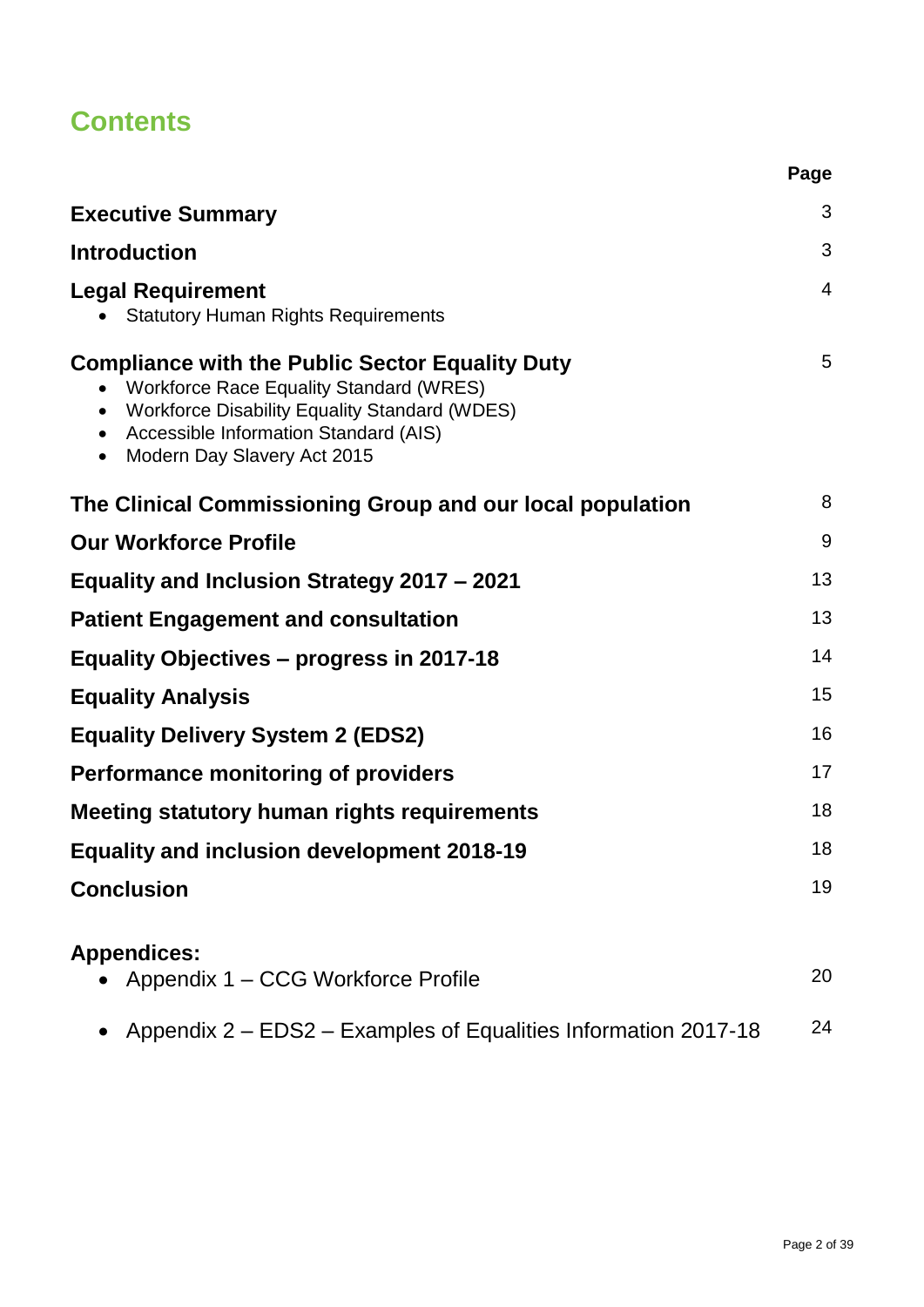# **Executive Summary**

East Leicestershire and Rutland Clinical Commissioning Group (ELR CCG or the CCG) is committed to reducing health inequalities, promoting equality and valuing diversity including Human Rights as an integral part of everything the CCG does. The Equality and Inclusion Report 2017 - 2018 sets out the CCG's response to the key equalities legislation and guidelines; and details equality and workforce information, and some of the key achievements the CCG has made over the course of the year, along with key areas of focus for the next year.

Through continuing to work to implement the objectives linked to the Equality Delivery System (EDS2) goals and outcomes, the CCG plans to ensure the needs of the public, patients, carers and CCG staff are met. The CCG will continue to monitor progress against the action plan and report regularly and openly on the development of this work.

### **Introduction**

As an authorised public sector organisation since April 2013, NHS East Leicestershire and Rutland Clinical Commissioning Group (ELR CCG or the CCG) is required by the Equality Act 2010 to work in ways that ensures equality and inclusion is embedded into all of its functions.

This is ELR CCG's annual Equality and Inclusion Report, which sets out how the CCG has and continues to demonstrate 'due regard' to the Public Sector Equality Duty's three aims; and how we assure having "due regard" for the Equality Act's Protected Characteristics (but also health inequalities experienced by other vulnerable groups e.g. people who live in poverty or people who are geographically isolated) when commissioning, planning, and monitoring services. Having "due regard" involves giving advanced consideration to issues of equality and discrimination before making any policy and commissioning decision; and improving relationships. Due regard must be considered in a way that is proportionate to the issue at hand. This is a valuable requirement that is seen as an integral and important part of the mechanisms for ensuring the fulfilment of the aims of anti-discrimination legislation set out in the Equality Act 2010.

This report will provide an overview of some of the evidence for meeting the specific equality duty, which requires all public sector organisations to publish their equality information annually. This report sets out:

- The CCG's commitment to equality and inclusion;
- The legal duties for equality and inclusion:
- Progress against the CCG's Equality Objectives;
- How the CCG has used the NHS Equality Delivery System 2 to help deliver on the Public Sector Equality Duty;;
- Communications and engagement activities of the CCG; and
- Key areas for development in 2018 19.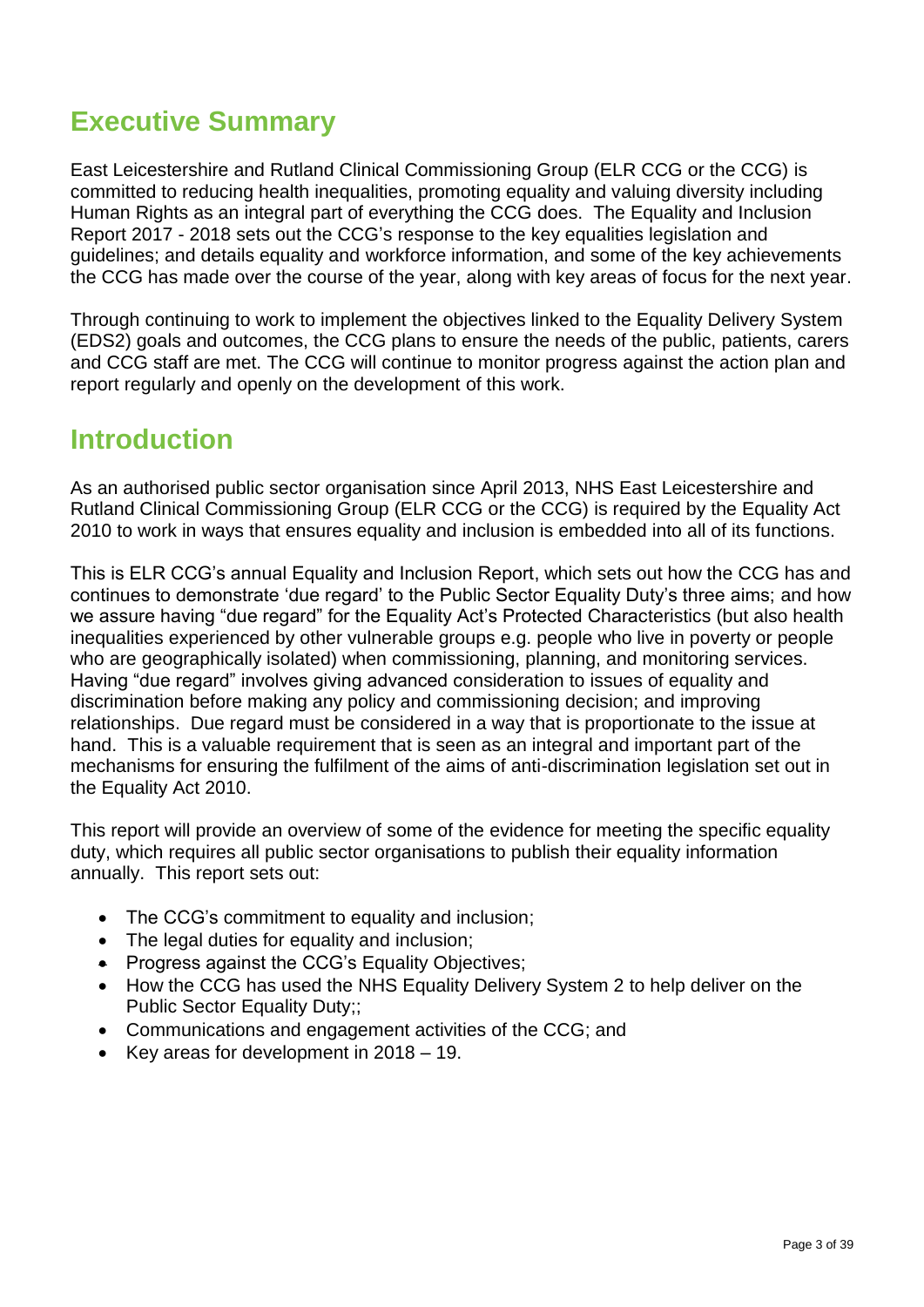# **Legal Requirement**

The Public Sector Equality Duty (Section 149, Equality Act 2010) comprises a general equality duty which is supported by specific duties.

The general public sector equality duty (PSED) states that public authorities like ELR CCG must, when exercising their functions, have a 'due regard', that is consideration, to the need to:

- I. Eliminate discrimination, harassment and victimisation and any other conduct that is prohibited by or under the Equality Act 2010;
- II. Advance equality of opportunity between persons who share a relevant protected characteristic and persons who do not share it; and
- III. Foster good relations between persons who share a relevant protected characteristic and persons who do not share it.

To comply with the general duty, a public authority needs to have 'due regard' to these aims in relation to the following nine equality protected characteristics:

- 
- Marriage and Civil Relationship
- Pregnancy and maternity
- 
- Age Disability Gender Reassignment
	- Race
- Religion or Beliefs Sex Sexual Orientation

The CCG also needs to have 'due regard' to the need to eliminate unlawful discrimination against someone because of their marriage or civil partnership status. This means that Aim 1 of the General Equality Duty applies to this characteristic; but the other two aims do not. This applies only in relation to work, not to any other part of the Equality Act 2010 as per section 149 of the Equality Act 2010 [www.legislation.gov.uk/ukpga/2010/15/section/149](http://www.legislation.gov.uk/ukpga/2010/15/section/149)

The Equality Act 2010 also has specific duties which must be adhered to by public authorities and these are:

- a) The CCG must prepare and publish one or more equality objectives it thinks it should achieve to support the PSED. The objectives must be published at intervals of not greater than four years. Each objective must be specific and measurable.
- b) The CCG must publish its equalities information to demonstrate compliance with the PSED. The information published must relate to persons who share a relevant protected characteristic who are:
	- Its employees (only when employing 150 people or more);
	- Other persons affected by its policies and practices.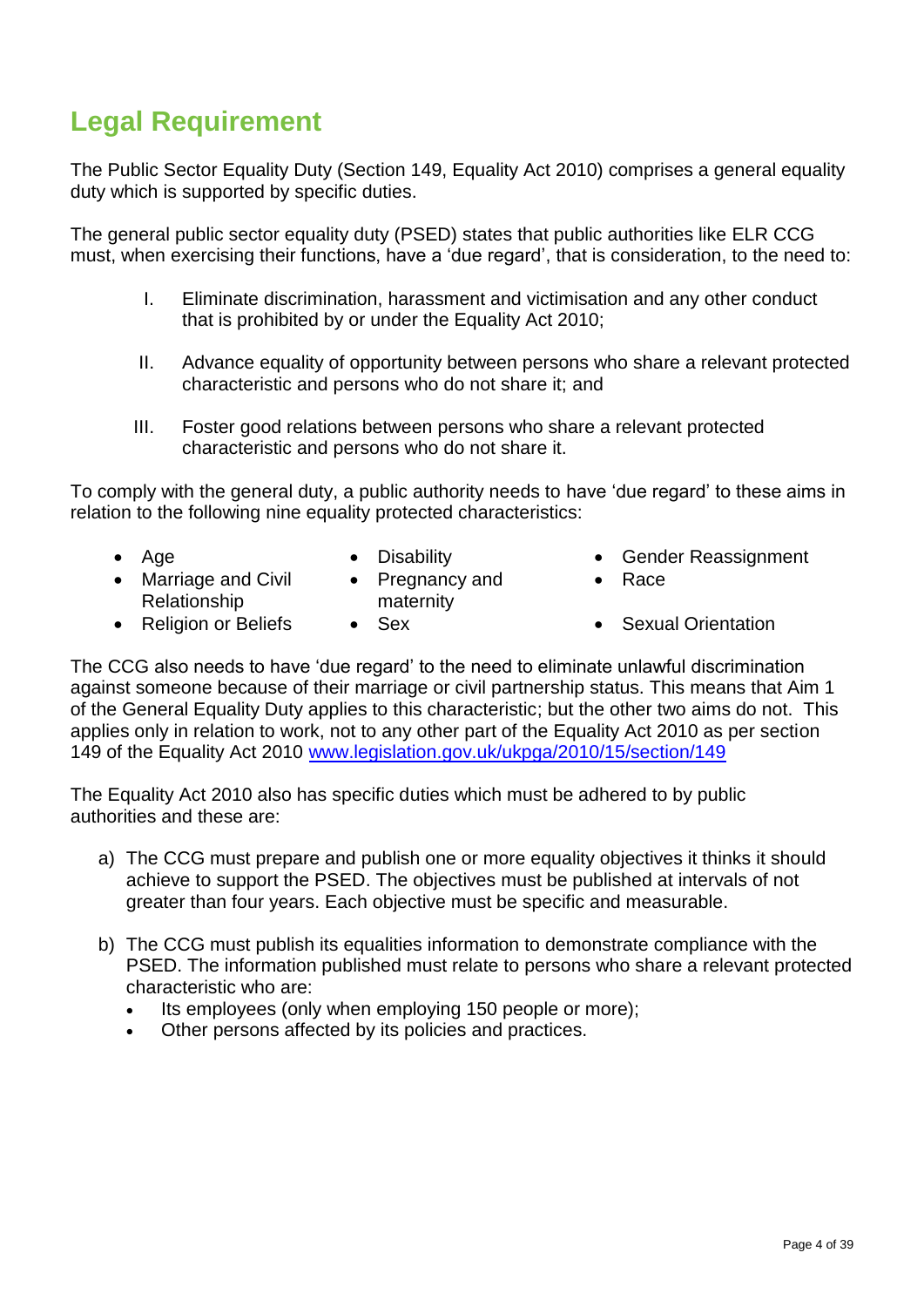### **Statutory Human Rights Requirements**

The **Human Rights Act 1998** sets out a range of rights which have implications for the way the CCG buys services and manages their workforce. In practice, this means that we must:

- Act compatibly with the rights contained in the Human Rights Act in everything we do;
- Recognise that anyone who is a 'victim' under the Human Rights Act can bring a claim against the CCG (in a UK court, tribunal, hearing or complaints procedure);
- Wherever possible existing laws that the CCG as a public body deals with, must be interpreted and applied in a way that fits with the rights in the Human Rights Act 1998.

Reducing health inequalities is essential to protect the right to health. The **Health and Social Care Act 2012** introduced the first legal duties on health inequalities, with specific duties on NHS England and CCGs, which took effect from 1 April 2013. This means that CCGs have duties to:

- Have regard to the need to reduce inequalities between patients in access to health services and the outcomes achieved (s.14T);
- Exercise their functions with a view to securing that health services are provided in an integrated way, and are integrated with health-related and social care services, where they consider that this would improve quality, reduce inequalities in access to those service or reduce inequalities in the outcomes achieved;
- Include in an annual commissioning plan an explanation of how they propose to discharge their duty to have regard to the need to reduce inequalities (s.14Z11);
- Include in an annual report an assessment of how effectively they discharged their duty to have regard to the need to reduce inequalities (s.14Z15).

# **Compliance with the Public Sector Equality Duty**

In order to structure the available evidence that demonstrates how the CCG is working to meet the Public Sector Equality Duty (PSED), the CCG adopted and utilised the NHS Equality Delivery System 2 (EDS2), which aims to demonstrate how we are meeting the three aims of the Equality Duty.

The main purpose of the EDS2 is to help local NHS organisations, in discussion with local partners and people, review and improve their performance for people with characteristics protected by the Equality Act 2010 and help to deliver on the Public Sector Equality Duty. Further details about EDS2 can be found on the NHS England website which explains how EDS2 works. EDS2 implementation is clearly cited within the CCG Assurance Framework, and will continue to be a key requirement for the CCG assurance process. In meeting the duty to publish information, the CCG publishes a range of equality information including demographic profiles, equality objectives, equality analysis, equality key performance indicators, and workforce data. This report summarises the CCG's equality information and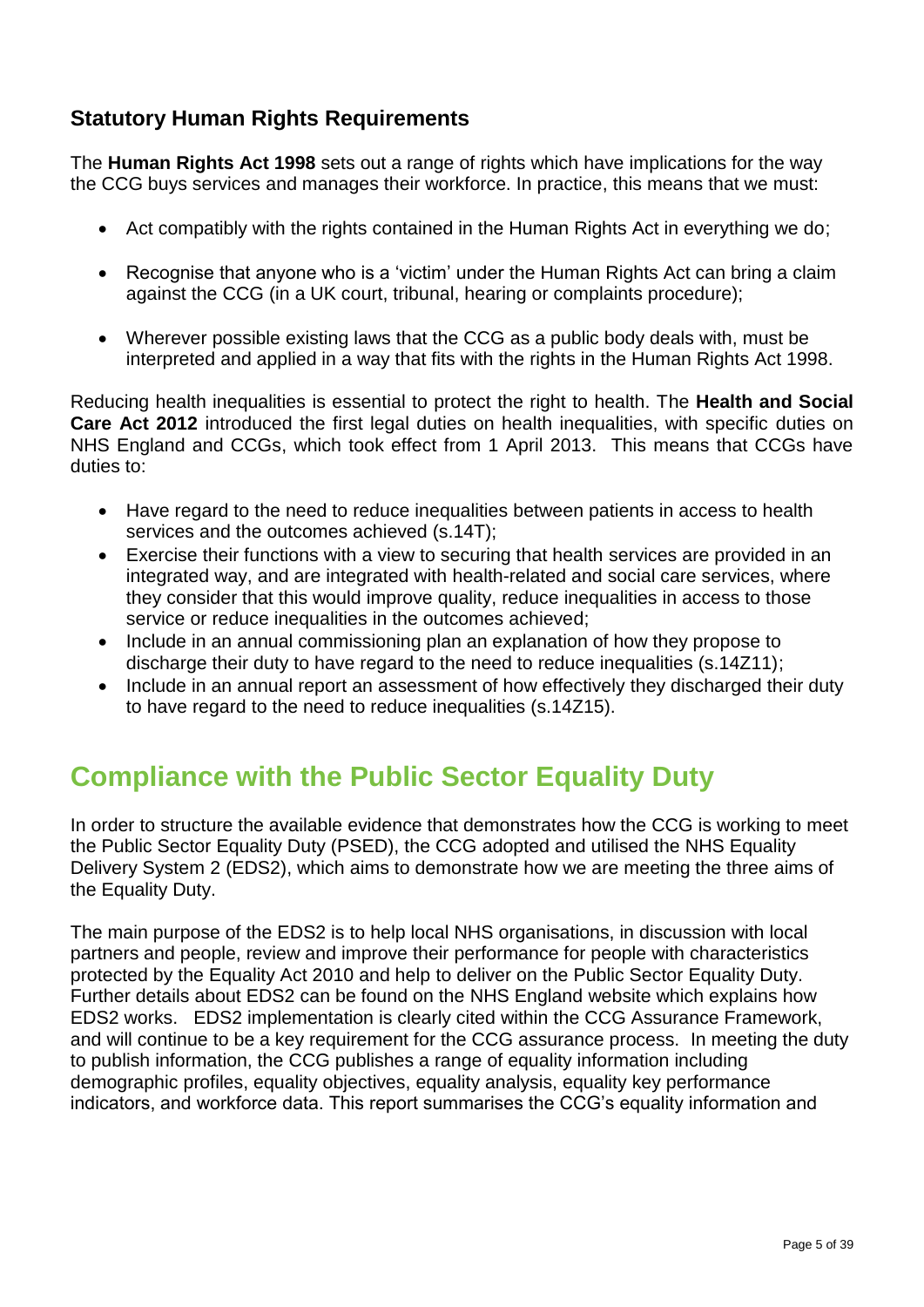notable achievements during 2017 – 2018, some of this evidence demonstrating compliance is detailed at Appendix 2.

From April 2015, EDS2 implementation by NHS provider organisations was made mandatory in the NHS standard contract. Another key requirement is that as a commissioning organisation, we monitor our NHS/larger providers to ensure they are meeting their obligations but also to allow for collaborative working, discuss opportunities and the sharing of good practice.

### **Workforce Race Equality Standard (WRES)**

The NHS WRES was made available and became mandatory for the NHS from April 2015, and included in the NHS standard contract from 2015/16. The main purpose of the WRES is to help local, and national, NHS organisations to review their data against the nine WRES indicators detailed below, to produce action plans to close the gaps in workplace experience between White and Black and Ethnic Minority (BME) staff, and to improve BME representation at the Board level of the organisation.

|                | <b>Workforce indicators</b>                                                             |
|----------------|-----------------------------------------------------------------------------------------|
|                | For each of these four workforce indicators, compare the data for White and BME staff.  |
| 1 <sub>1</sub> | Percentage of staff in each of the AfC Bands 1-9 and VSM (including executive Board     |
|                | members) compared with the percentage of staff in the overall workforce                 |
|                | Note: Organisations should undertake this calculation separately for non-clinical and   |
|                | for clinical staff.                                                                     |
| 2.             | Relative likelihood of staff being appointed from shortlisting across all posts.        |
| 3.             | Relative likelihood of BME staff entering the formal disciplinary process compared to   |
|                | that of white staff.                                                                    |
|                | Note: This indicator will be based on data from a two year rolling average of the       |
|                | current year and the previous year.                                                     |
| 4.             | Relative likelihood of staff accessing non-mandatory training and CPD.                  |
|                | <b>National NHS Staff Survey indicators (or equivalent)</b>                             |
|                | For each of the four staff survey indicators, compare the outcomes of the responses for |
|                | White and BME staff.                                                                    |
| 5.             | KF 25. Percentage of staff experiencing harassment, bullying or abuse from patients,    |
|                | relatives or the public in last 12 months.                                              |
| 6.             | KF 26. Percentage of staff experiencing harassment, bullying or abuse from staff in     |
|                | last 12 months                                                                          |
| 7.             | KF 21. Percentage believing that trust provides equal opportunities for career          |
|                | progression or promotion.                                                               |
| 8.             | Q17. In the last 12 months have you personally experienced discrimination at work       |
|                | from any of the following?                                                              |
|                | b) Manager/team leader or other colleagues.                                             |
|                | <b>Board representation indicator</b>                                                   |
|                | For this indicator, compare the difference for White and BME staff.                     |
| 9.             | Percentage difference between the organisations' Board voting membership and its        |
|                | overall workforce.                                                                      |
|                | Note: Only voting members of the Board should be included when considering this         |
|                | indicator.                                                                              |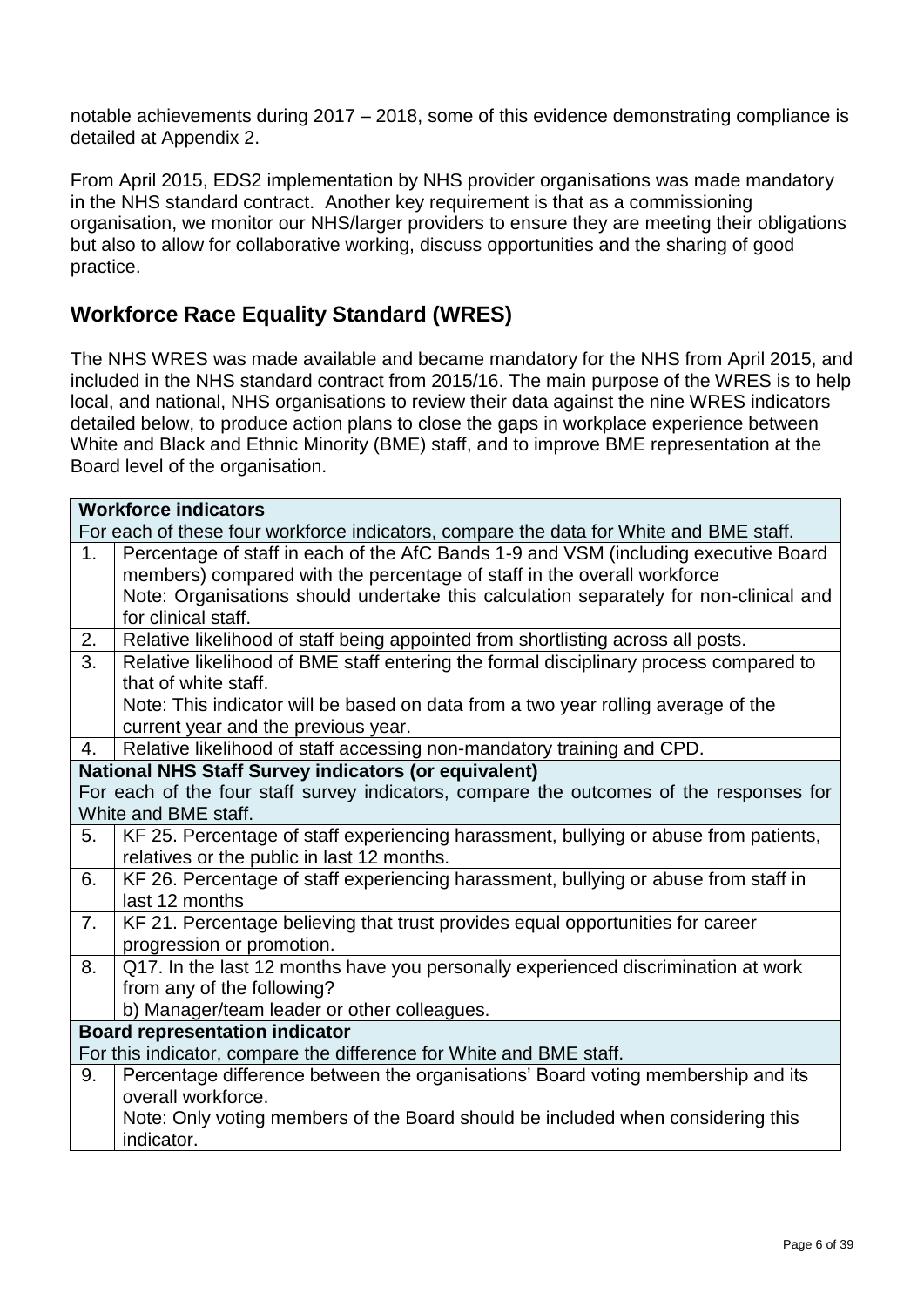### **Workforce Disability Equality Standard (WDES)**

The WDES is a set of specific measures (metrics) that will enable NHS organisations to compare the experiences of disabled and non-disabled staff. This information will then be used by the relevant organisations to develop a local action plan and enable them to demonstrate progress against the indicators of disability equality.

The NHS Standard Contract for 2017-19 (January 2018 edition) set out that NHS Trusts and Foundation Trusts will have to implement the WDES in the first year. The CCG will be seeking assurances from provider organisations in respect of this.

The CCG has been preparing for the implementation of the WDES by reviewing the responses to the staff survey data and completing a data cleansing exercise of its employee records system to capture information on disability data. The implementation of the WDES will enable the CCG to better understand the experiences of disabled staff. It will support positive change for existing employees and enable a more inclusive environment for disabled people working in the NHS. The CCG will report on this standard during 2019.

### **Accessible Information Standard (AIS)**

Although CCGs are exempt from implementing the AIS, we are committed to demonstrate due regard when carrying out functions and in supporting provider organisations to implement and comply with the requirements of the AIS. The AIS directs and defines a specific, consistent approach to identifying, recording, flagging, sharing and meeting individuals' information and communication support needs by NHS and adult social care service providers.

The aim should be to establish a framework with a clear process which ensures patients and service users (and where appropriate carers and parents) who have information or communication needs relating to a disability, impairment or sensory loss, receive:

- 'Accessible information' ('information which is able to be read or received and understood by the individual or group for which it is intended'); and
- 'Communication support' ('support which is needed to enable effective, accurate dialogue between a professional and a service user to take place');
- Such that they are not put "at a substantial disadvantage... in comparison with persons who are not disabled" when accessing NHS or adult social services.

During the last year, the CCG has continued to work with provider organisations to ensure that they are compliant with the standard through contract monitoring arrangements; and has received assurances that the relevant standards have been met, including the WRES and the EDS2.

In addition to the main NHS providers, the CCG also commissions primary medical care services from our GP Practices. In relation to AIS, the CCG organised proactive awareness raising sessions for GP Practice staff and provided them with the '5 steps' of the AIS, Practice Readiness Checklist, and an outline of key timescales to ensure compliance. Our GP Practices have also received the NHS England's simplified implementation of the AIS guidance, and posters for personalisation and display within their Practices. The CCG has provided guidance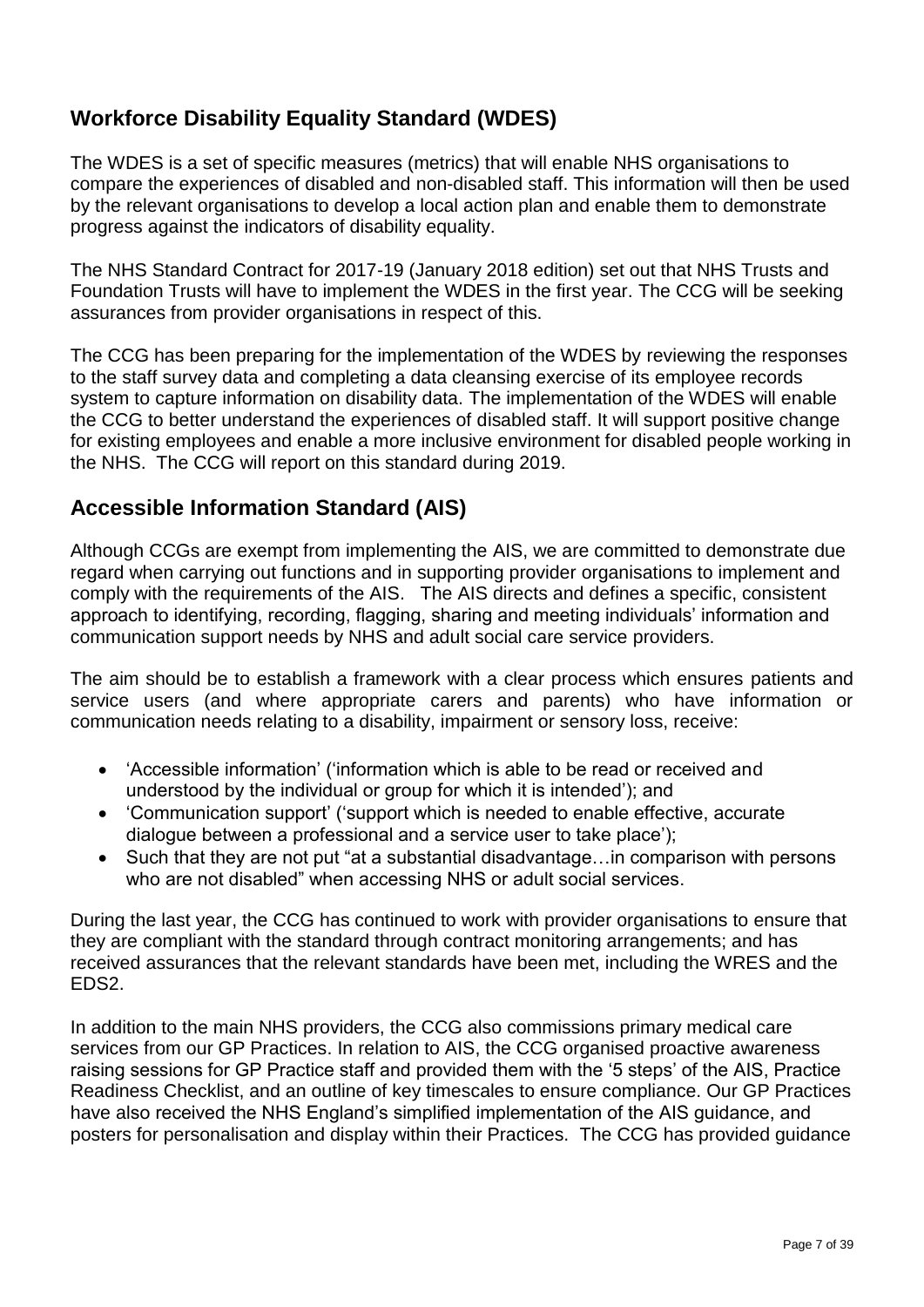on the use of email and text messages for communicating with patients with disabilities and sensory loss; and obtained advice and information for our GP Practices from local organisations such as the 'Make it Clear' guidelines from Vista. The CCG's locality teams operating in ELR CCG are in regular contact with GP practices to ensure that the AIS is being implemented consistently and to determine whether any further support is required. The AIS has been included within the registration forms, to ensure any specific patient requests are captured proactively for new patients.

### **Modern Day Slavery Act 2015**

All public authorities are required to co-operate with their police commissioner under the Modern Slavery Act 2015. This means that police and health care services, together with voluntary organisations, are legally required to work together to support people who have experienced slavery.

The CCG has published a '**Modern Slavery and Human Trafficking' statement** on its website to make it clear that the CCG operates a 'zero tolerance' policy in relation to modern day slavery and breaches of human rights. The CCG also ensures this protection is built into processes, service specifications and contract management arrangements with supplier organisations. For further information, see

[https://eastleicestershireandrutlandccg.nhs.uk/about-us/equality-diversity-and-human-rights/.](https://eastleicestershireandrutlandccg.nhs.uk/about-us/equality-diversity-and-human-rights/)

# **The CCG and our local population**

ELR CCG is responsible for commissioning most healthcare services in East Leicestershire and Rutland and is made up of 31 GP practices, which forms its membership, serving approximately 327,000 people across the following three localities: Oadby and Wigston; Melton, Rutland and Harborough; and Blaby and Lutterworth .

The CCG has a diverse population made up of many different groups and communities. People have differing health needs which need tailored commissioning, communication and engagement. We believe that patients are at the centre of the way we design and commission our services. Our commissioning strategy is designed to respect and reflect the needs of all communities and groups in order to deliver first class health services to all. This is most apparent in our commitment to delivering equitable health services in line with equality legislation and policy. This is supported by our approach to tailoring our communication, engagement and consultation to meet the needs of our different communities.

The demographics of the population, along with existing health equalities, are a key consideration when developing our annual commissioning intentions and strategic and operating commissioning plans. The commissioning of local NHS services involves the CCG working in partnership with public health, other local CCGs, local authorities, providers (including NHS, voluntary groups, third sector), partners, patients and local communities, to identify and understand patients' needs and design services to meet those needs. This is done by working within a structured and planned process called the 'commissioning cycle'. This process is continuous to ensure that services are developed and improved based on provider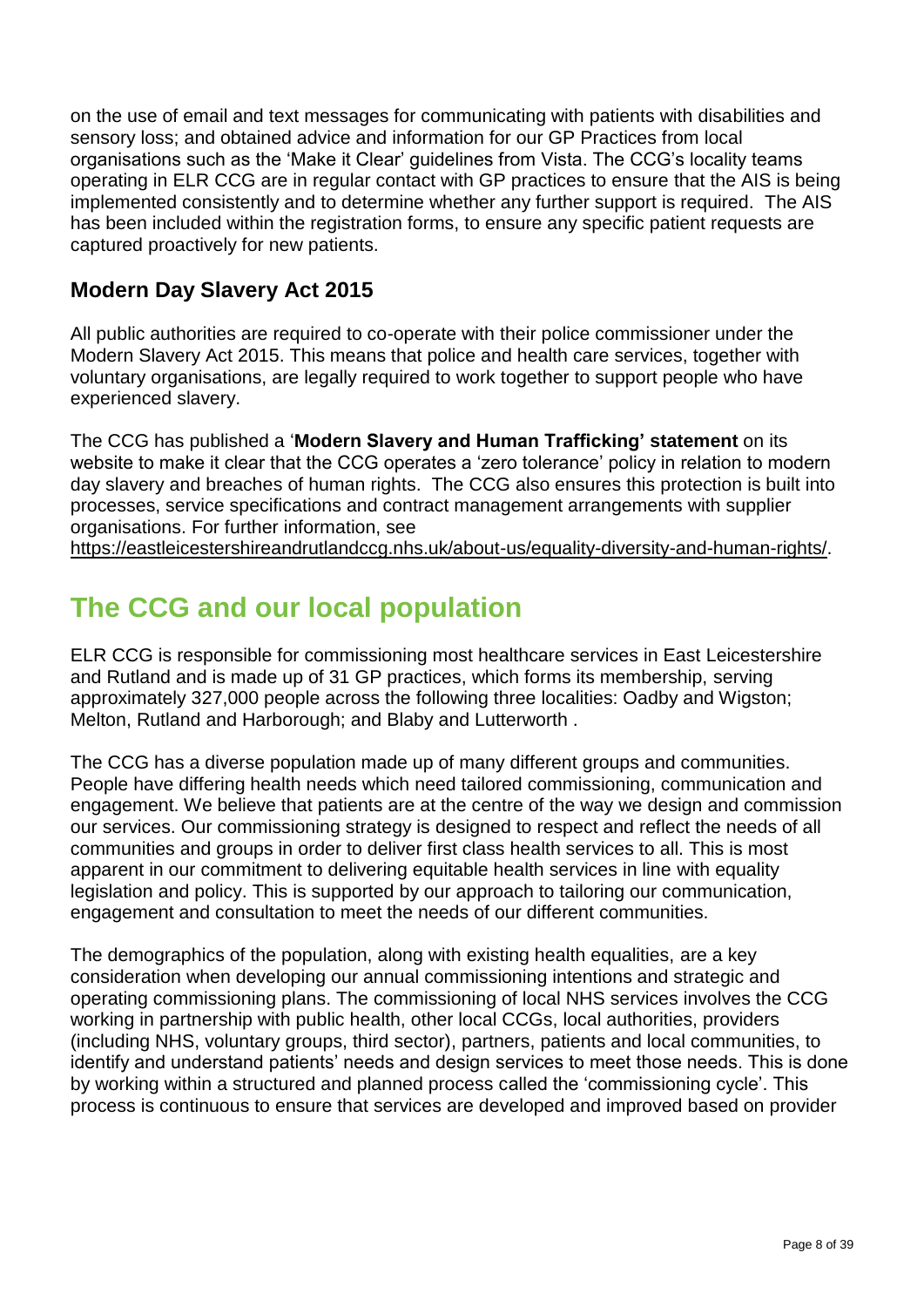performance, patient experience and current local need. The commissioners of services lead the process for deciding how best to provide services and for making this happen.

During our planning in 2017/18, we have taken the needs of our local population in East Leicestershire and Rutland into account. This section sets the demographics of the CCG, the progress have made against our equality objectives, provider performance, and how we demonstrate due regard in decision making.

The CCG uses a range of equality information to define its strategic equality objectives and design health services including demographic information, patient feedback and information, and public health data.

Equality information is collected on the services we commission and monitored through our contracts with health providers that enables us to:

- a) evaluate the impacts of the services we commission on different protected groups;
- b) identify groups that are not accessing our health services,
- c) establish our vulnerable service users;
- d) meet diversity of need;
- e) target our initiatives and resources more effectively.

### **Our population**

The following information has been collated from the national census data in 2011 and the Joint Strategic Needs Assessment 2015<http://www.lsr-online.org/leicestershire-2015-jsna.html>

 **Age / Gender** – the CCG was predominantly made up of 30-59 years olds (40.4%); 21% of 0-17 year olds; 12.9% of 18-29 year olds and 25.6% of people aged between 60-90+. 22.6% of the population is 65 and over which is higher than the England average, and in the next 10 years, 19,000 more people will be aged 65 years and over, with 3,715 of this population aged over 85 years.

In addition, 49% of the CCG's population are male and 51% is female.

- **Marital status** 53% were married and 0.2% in a same sex / civil partnership; 15.9% divorced / widowed from a same sex relationship;
- **Sexual Orientation**  Leicestershire's Lesbian, Gay, Bisexual and Transgender (LGBT) community is estimated at around 4% of the population;
- **Disability** People had varying long-term health problems / disabilities that predominantly affected those aged 35-84 and limited their daily activities. 1 in 4 households living in Leicestershire includes someone with a long term disability.
- **Maternity / Fertility rate –** In Leicestershire, there were 56.1 live births per 1000 women aged between 15 and 44; and 59.8 in Rutland (source: ONS Live births by area of usual residence publication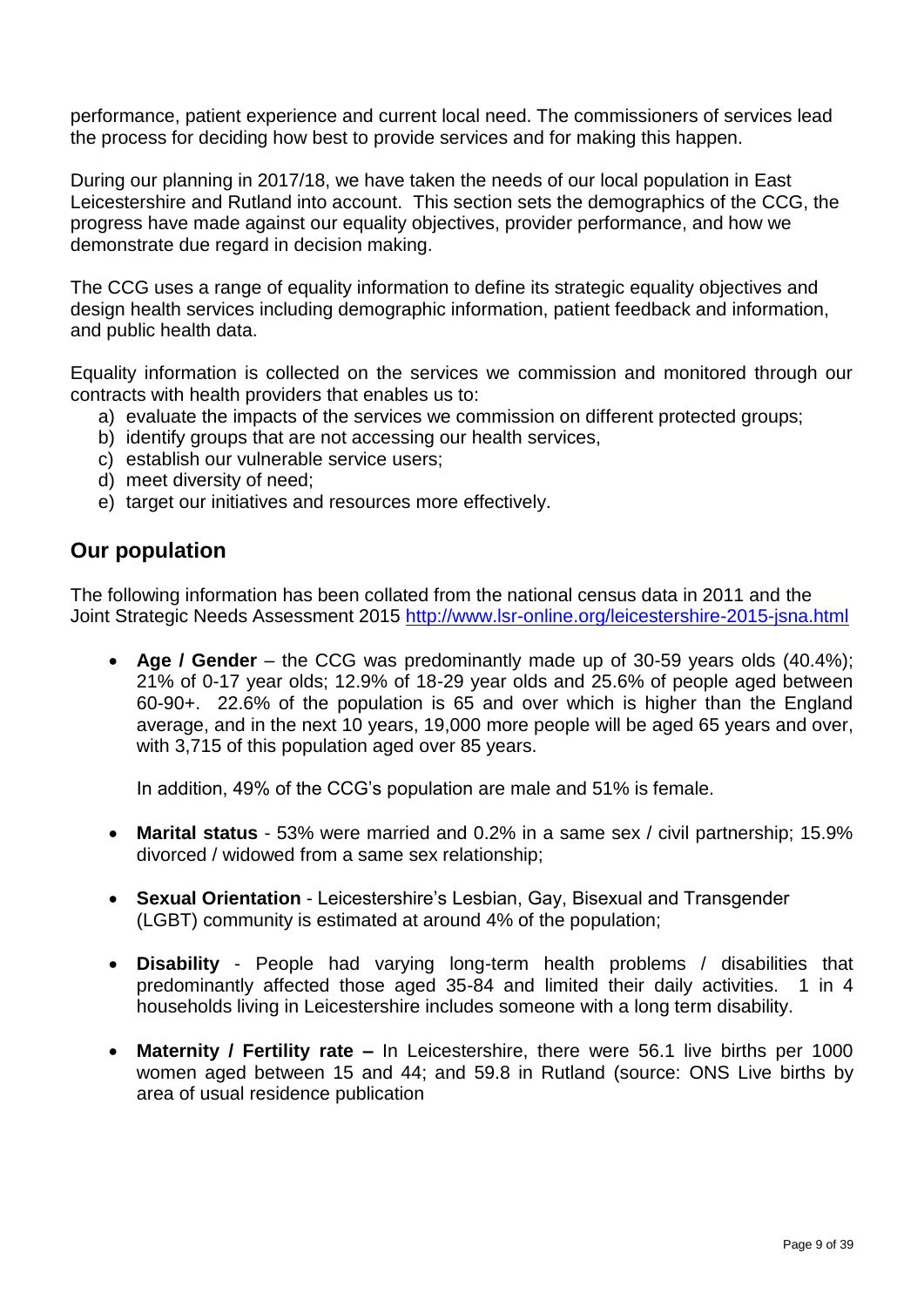- **Race** the majority of the population for East Leicestershire and Rutland was White (English/Welsh/Scottish/Irish/Northern Irish/British/Traveller) – 90.2%; followed by 7.2% Asian (Asian/Asian British), 0.7% Black (Black/African/Caribbean/Black British), 1.4% Mixed/multiple ethnic groups and 0.5% Other ethnic group.
- The 2011 Census classifies usual residents aged 3 and over in Leicestershire by their main language. Throughout East Leicestershire and Rutland, English is the main language spoken by 96.3% of the population, followed by Gujarati (1.0%), Panjabi (0.7%) and Polish (0.5%).
- **Religion / Belief** 60.7% of the CCG's population was Christian, followed by 32% who have no religion or preferred not to declare this. The remainder of the population are either Hindu, Sikh, Muslim, Buddhist, Jewish or another religion;
- Significant health inequalities exist for our patients from minority and seldom heard groups, including patients from our Black and Minority Ethic (BME); Lesbian Gay Bi and Trans (LGBT) community; travelling families; and young people suffering with mental health.
- **the average life expectancy** in the CCG is 80.2 years for men, and 84.1 years for women, both of which are higher than the England average;
- **the health of our local population** is generally better than the overall population of England. However, there is a significant number of people affected by ill health, including GP-diagnosed coronary heart disease (10,545 people), hypertension (48,454 people), and diabetes (16,926 people).
- **Our level of deprivation -** only a small proportion of people live in deprivation when compared to other parts of England. Within the CCG, there are areas that have poorer health outcomes. The main areas affected are in Oadby and Wigston. In one area of Wigston for example, residents have a significantly higher rate of mortality from all causes and mortality from respiratory diseases than the England average. Although not significantly higher, rates of mortality from stroke are higher than the England average.

Further demographic and health inequality information about our population is available as follows, which is analysed and used in the development of our strategic priorities:

- <http://www.lsr-online.org/leicestershire-2015-jsna.html>
- [www.eastleicestershireandrutlandccg.nhs.uk.](http://www.eastleicestershireandrutlandccg.nhs.uk/)

# **Our Workforce Profile**

The CCG is committed to holding up to date information about its workforce, in line with Data Protection legislation, and to ensure strategic decisions affecting the workforce are based on accurate reporting and data. The CCG aims to fully understand the diversity of the workforce so that it can ensure non-discriminatory practice, working with staff and staff representatives to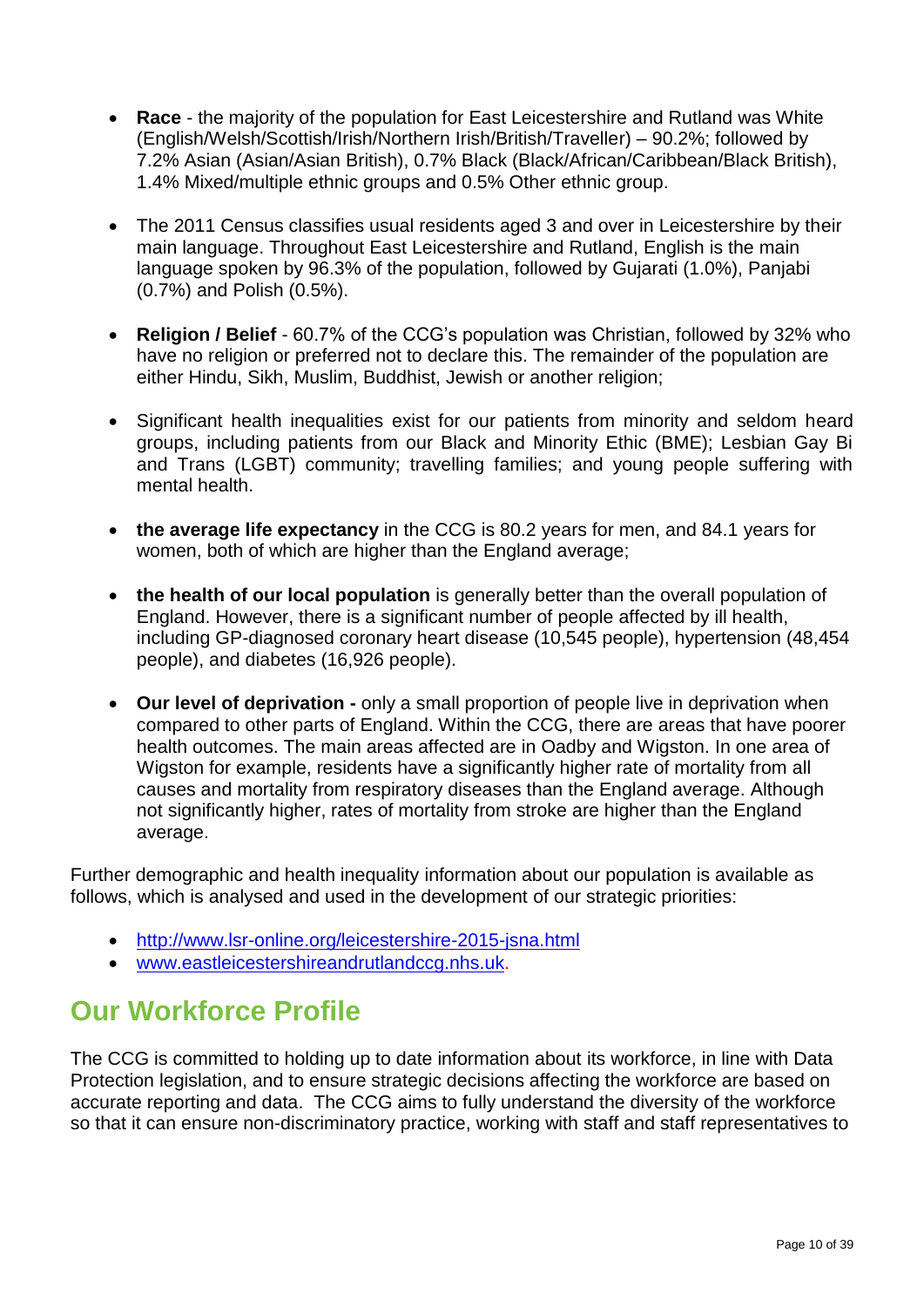identify and eliminate barriers and discrimination in line with the Public Sector Equality Duty and the Equality Act 2010 Employment Statutory Code of Practice. The CCG has a small workforce and as such is not required under the Specific Equality Duty to publish its workforce data, however, the CCG promotes transparency in all of its work and has provided a summary of the breakdown of the CCG staff by gender (one of the protected characteristics) in Appendix 1.

The CCG is also required to demonstrate having "due regard" (consideration) to the WRES and in meeting its requirements of the CCG Assurance Framework, which means monitoring and supporting NHS and other large provider organisations with progression of the Standard. The CCG aims to fully understand the diversity of the workforce so that it can ensure nondiscriminatory practice, work with staff and staff representatives to identify and eliminate barriers and discrimination in line with the Public Sector Equality Duty, the Equality Act 2010 and Employment Statutory Code of Practice. This means having an inclusion approach with regards to recruitment, training and promotion.

As the CCG has two roles in relation to the WRES (i.e. as commissioners of NHS services and as an employer), the CCG has collated and published WRES information against the requirements, which is available on the CCG's website: [https://eastleicestershireandrutlandccg.nhs.uk/get-involved/equality-diversity-and-human](https://eastleicestershireandrutlandccg.nhs.uk/get-involved/equality-diversity-and-human-rights/)[rights/.](https://eastleicestershireandrutlandccg.nhs.uk/get-involved/equality-diversity-and-human-rights/)

The CCG has made good progress against the nine WRES indicators and hosted a focus group with staff in September 2017 to explore some of the views and experiences of BME staff in relation to the CCG Staff Survey for 2016-17. The CCG also produced and published its latest WRES report, which includes an action plan to address some of the issues / concerns raised.

In addition, the CCG has aimed to ensure that it has in place fair and equitable employment and recruitment practices. The CCG's internal workforce policies have been (and continue to be) developed, in line with current legislative requirements, including the Equality Act 2010. These include the following, as well as all aspects of working for the CCG:

- the **Recruitment, Selection and Induction Policy**, which includes the appointment process.
- the development of the **organisational vision and values** to support continued organisational development in supporting and valuing the diversity of its employees and creating an inclusive working environment.
- The **Harassment and Bullying Policy** replaced the Dignity at Work Policy. The CCG believes that everyone has a right to be treated with consideration, dignity and respect: and is committed to providing a work environment where all employees feel supported and equipped to challenge harassment, bullying, stereotyping and discriminatory behaviour; where it is expected that all employees will treat each other fairly and with mutual respect. Any issues of alleged bullying and harassment are managed in accordance with this policy.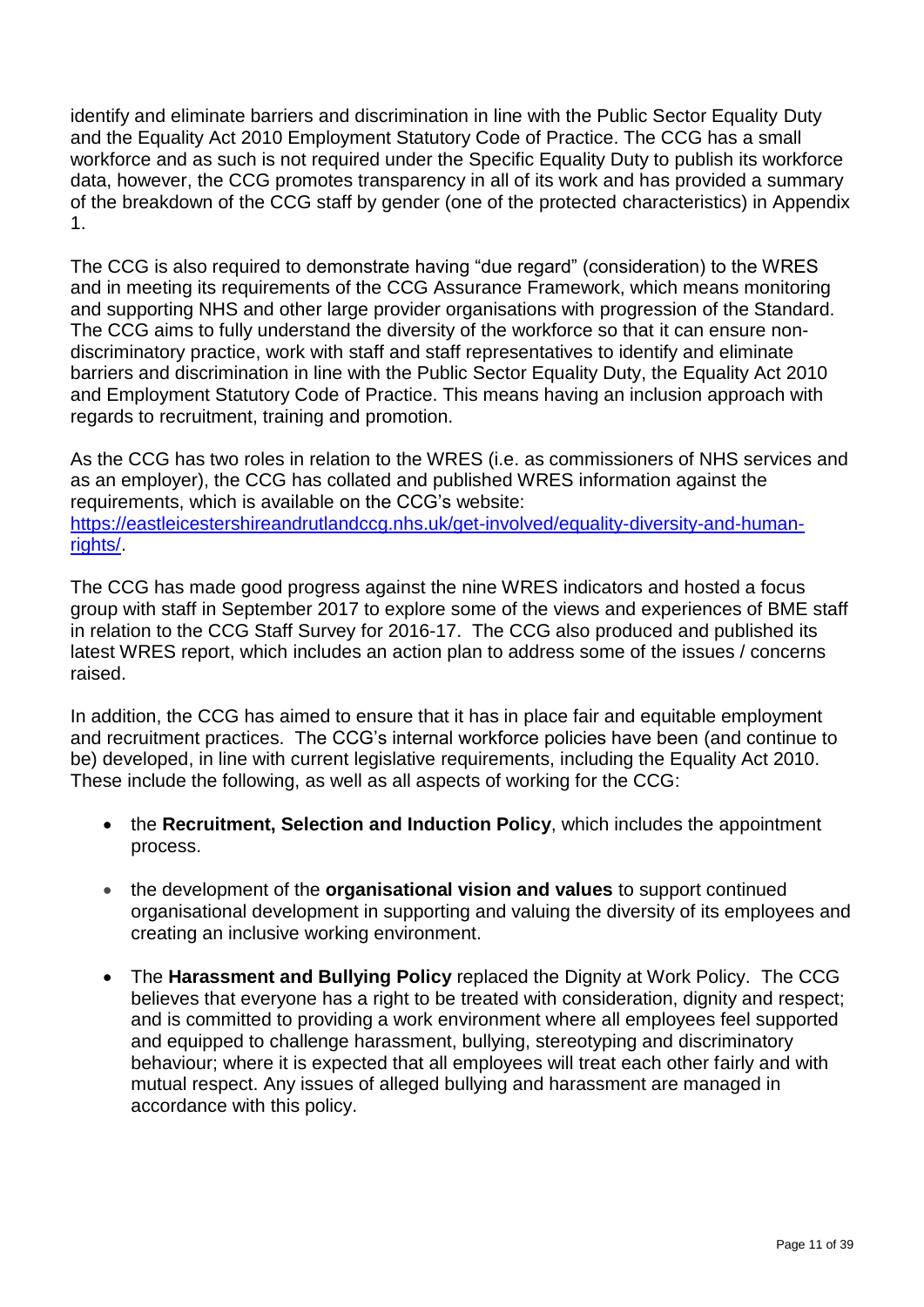• In February 2015, the Freedom to Speak Up report was published by Sir Robert Francis QC. The report outlines the findings of an independent review into creating open and honest reporting cultures in the NHS. The CCG **Freedom to Speak up: raising concerns (Whistleblowing) policy 2016-18** has been updated and published.

In response to the Francis Report, the CCG formed the Freedom to Speak Up Steering Group and a Staff Focus Group to address the issues identified in the Freedom to Speak Up report. One of the actions were to refresh the CCG values (i.e. "one team", "Integrity", "patient centred", "ownership" and "excellence"), which have been incorporated in values based leadership and appraisals.

- The 'Managing the Balance between Work and Life' Policy, was reviewed in detail and separated into the following policies as the CCG is committed to developing working practices that support work-life balance and enhance staff experience:
	- a) **Flexible Working Policy** complies with the Employment Rights Acts 1996 and the Flexible Working Regulations 2014; and aims to inform all employees of their entitlement and eligibility to 'leave' and 'flexible working' and ensuring that those rights are understood. The CCG recognises that, as a means of improving both staff recruitment and retention, and ensuring a balance between work and life, it needs a flexible approach to working patterns. The policy gives individuals the right to request a flexible pattern of work and places a duty on the CCG to consider these requests seriously; and covers Home working, Part-time working, Job Share, and Annual Hours.
	- b) **Career Break Policy** explains staff entitlement (and eligibility) for a career break, including conditions for the employee and the Line Manager during the break; and aims to attract, retain and motivate staff by demonstrating a commitment to their long-term career and personal development. A career break may be taken for childcare / elderly care responsibilities, travelling, studying, personal / professional development / interest; or simply to have a break from paid employment.
	- c) **Special Leave Policy** was developed as many employees combine their working lives with responsibilities for raising a family, caring for dependents and other domestic commitments. This Policy takes into consideration those occasions when urgent domestic, personal and family matters compete with work commitments and to help staff manage these demands. Special Leave may be requested for urgent carer's leave, emergency domestic leave, bereavement, domestic violence, appointments, time off for religious holidays, Territorial / Reserves or Cadet Forces, and Public Duties.
	- d) **Maternity, Adoption and Paternity Leave Policy** explains staff rights when they are pregnant / on maternity leave; paternity leave when their partner gives birth or adopts a child; as an adoptive parent and take adoption leave; shared parental leave; and to take time off work to look after your child. The CCG aims to ensure a consistent and fair approach to expectant and return to work parents showing sensitivity and consideration of their individual circumstances and personal preferences.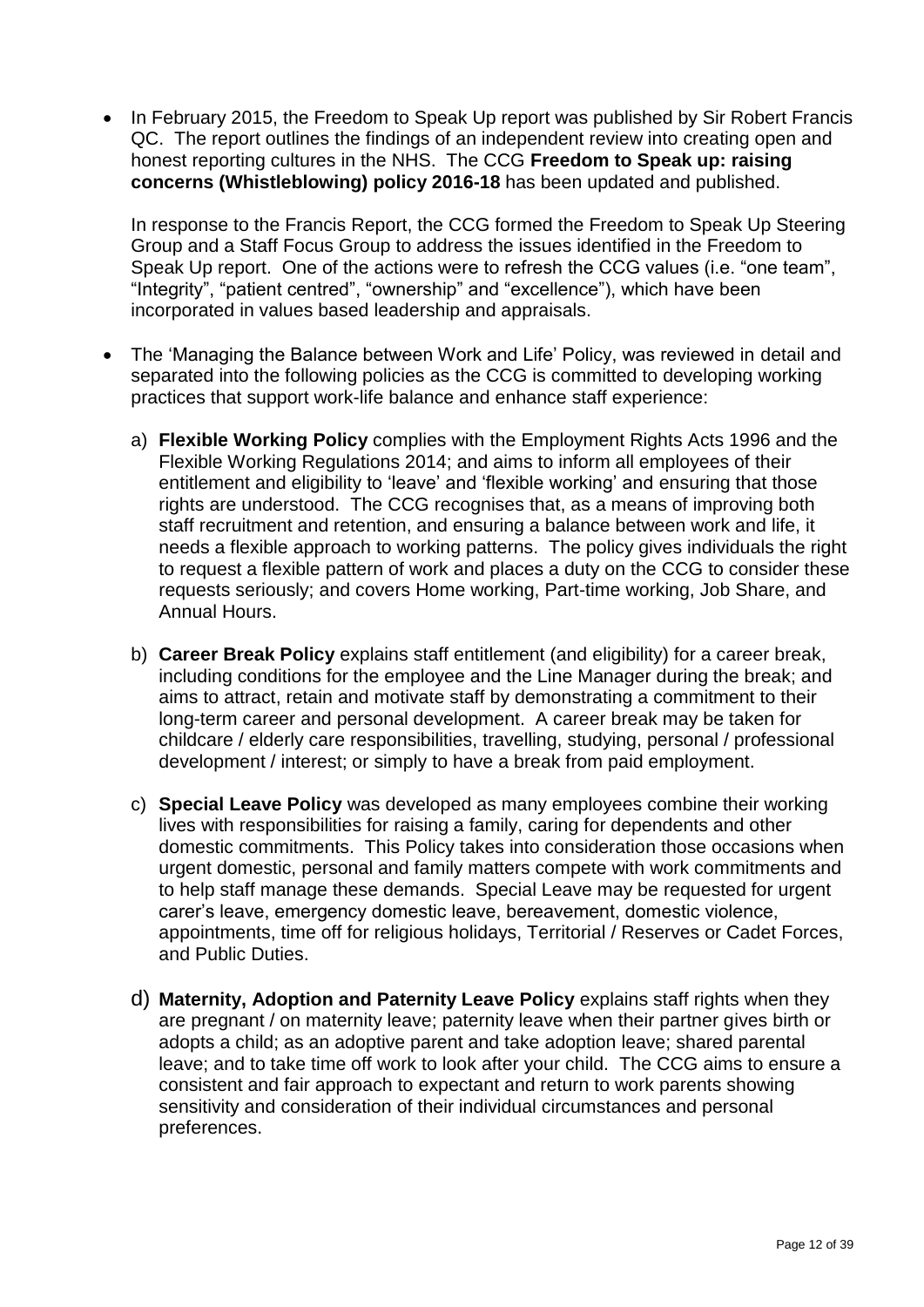e) **Management of Stress at Work Policy** applies to all staff as the CCG has a legal duty of care to manage both physical and mental health problems that can be caused or aggravated by work. The Policy sets out the CCGs arrangements for reducing the likelihood of work related stress, provides a framework for staff showing signs / symptoms associated with stress, including guidance and suggested controls in order to reduce the risk.

The majority of workforce policies apply to all staff irrespective of their status or grade, including employees who are full / part time, back staff, office holders, agency / contractors, working in the CCG and in accordance with the 9 protected characteristics stated above.

ELR CCG staff have access to the online Learning Management System (LMS) for their equality and diversity mandatory training, which is undertaken by all staff at agreed intervals and forms part of their mandatory training (see Appendix 1 for training and uptake). As part of the CCGs' ongoing development, we would like to explore training and learning opportunities to further support the CCGs' commitment to embedded equality and inclusion into the organisations day to day activities.

# **Equality and Inclusion Strategy 2017 - 2021**

In line with the specific duty set out in the Equality Act 2010 to develop and review an Equality and Inclusion Strategy every four years, the CCG Governing Body approved the refreshed Equality and Inclusion Strategy for 2017 - 2021, which:

- Continues to demonstrate the CCG's commitment and vision for reducing health inequality; achieving good equality in health outcomes and encouraging an organisation culture that promotes inclusion and embraces diversity; and
- describes how the CCG will support the reduction of health inequalities through commissioning activity and take account of any specific health needs of each of the protected characteristics and workforce.

The approved Equality and Inclusion Strategy can be found on the CCG's website: <https://eastleicestershireandrutlandccg.nhs.uk/about-us/equality-diversity-and-human-rights/>

### **Patient Engagement and Consultation**

The CCG's Involving and Informing Strategy plays a major part in the way the CCG approaches consultation and engagement with an aim to involving local people in decision making ensuring that any communication and engagement activity is necessary, effective and of a high standard. The CCG continues to be committed to developing effective relationships with our patients, carers, the public and partners in health, social care and the voluntary and community sector to improve the lives of our local population.

CCGs are required by law to: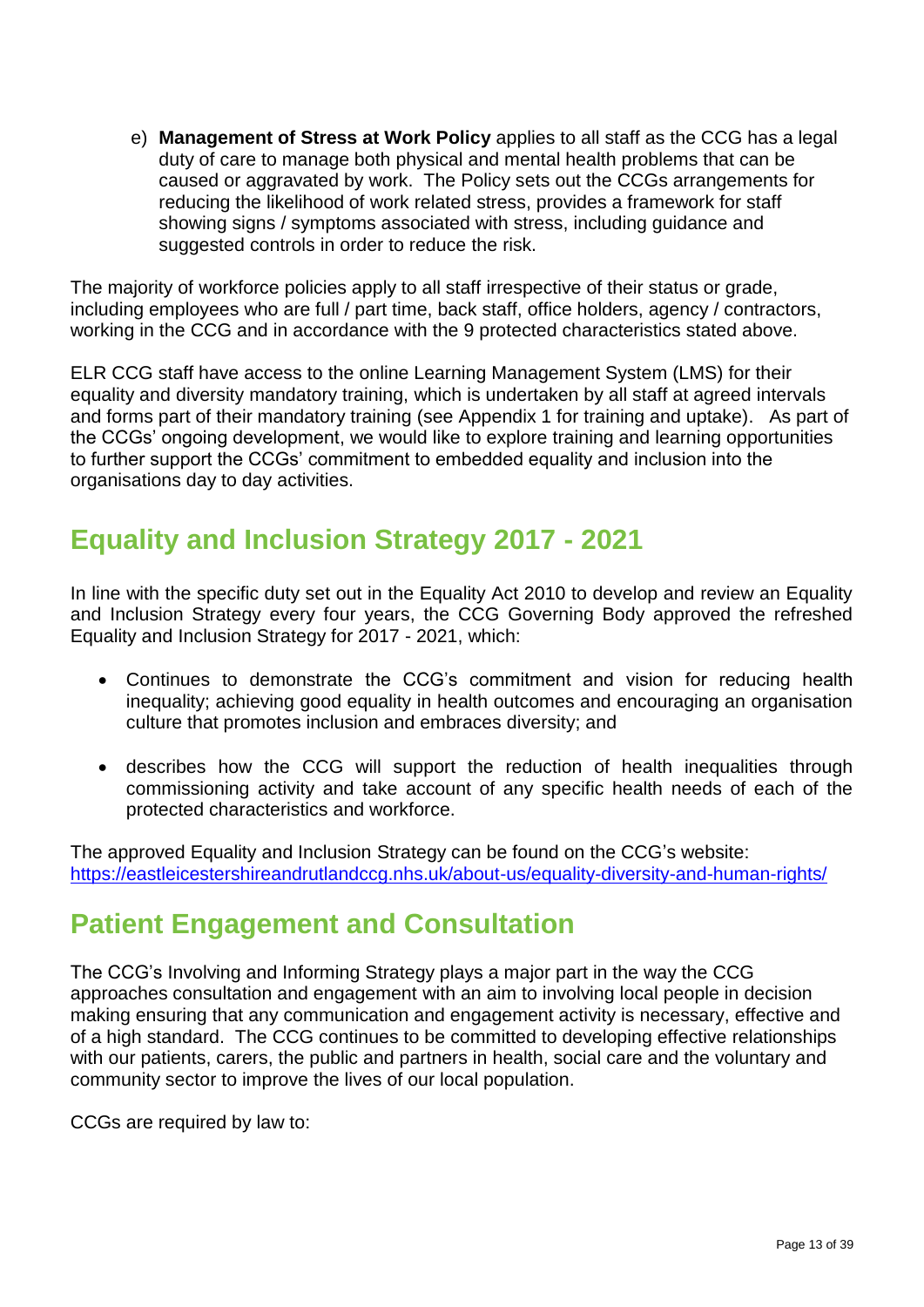- Involve the public in the planning and development of services
- Consult on commissioning (buying) plans
- Act with a view to secure the involvement of patients in decisions about their care
- Promote choice
- Ensure efficient, cost-effective services

Further information about the CCG's latest consultations and engagement activities, including different ways patients and the public can get involved can be found at the following link <https://eastleicestershireandrutlandccg.nhs.uk/get-involved/> . One of the engagement events in 2017 related to Continuing Healthcare (CHC), whereby the CCG engaged with local patients in receipt of CHC funding, ahead of a formal public consultation on (and approval of) the Settings of Care (SoC) Policy in July 2017. This has resulted in patient's needs and circumstances to be reviewed on an individual basis; and SoC packages to be tailored around individual's needs.

### **CCG Patient and Public Engagement Group**

The CCG has appointed a Lay Member of the Governing Body who has responsibility for patient and public engagement and involvement. The Lay Member chairs the Patient and Public Engagement Group which meets to engage and listen to the views of the patients and our communities to reflect those needs in our commissioning activities through a variety of different forums.

### **Patient Participation Groups (PPGs)**

The member practices of the CCG also have Patient Participation Groups. These offer patients interested in health and healthcare the opportunity to get involved with their local GP practice and support its work. Most groups also include members of practice staff.

#### **CCG Site User Group**

The CCG has a Site User Group which includes a representative from each Team / Directorate within the CCG. The Group continues to meet at regular intervals providing a mechanism for cascading information to and from teams to ensure all members of staff are included; to gauge views of staff groups representatives on key office accommodation matters, including health and safety; and the development of the HR policies and procedures. Members of the Group have stated that they enjoy being part of the Group as they feel integrated and part of changes that have been made to aid the wellbeing of their colleagues.

### **Equality Objectives – progress in 2017/18**

The CCG Governing Body approved its initial three equality objectives in 2013 and approved a subsequent revised set of objectives in March 2016. The CCG's Governing Body agreed at its meeting in February 2018 that the current equalities objectives, as detailed in the table below, remained valid and agreed these objectives for the duration of the Equality and Inclusion Strategy 2017-21, with the option to consider a refresh sooner, if required. Progress against the equality objectives continued to be reviewed in 2017-18 against the four goals of the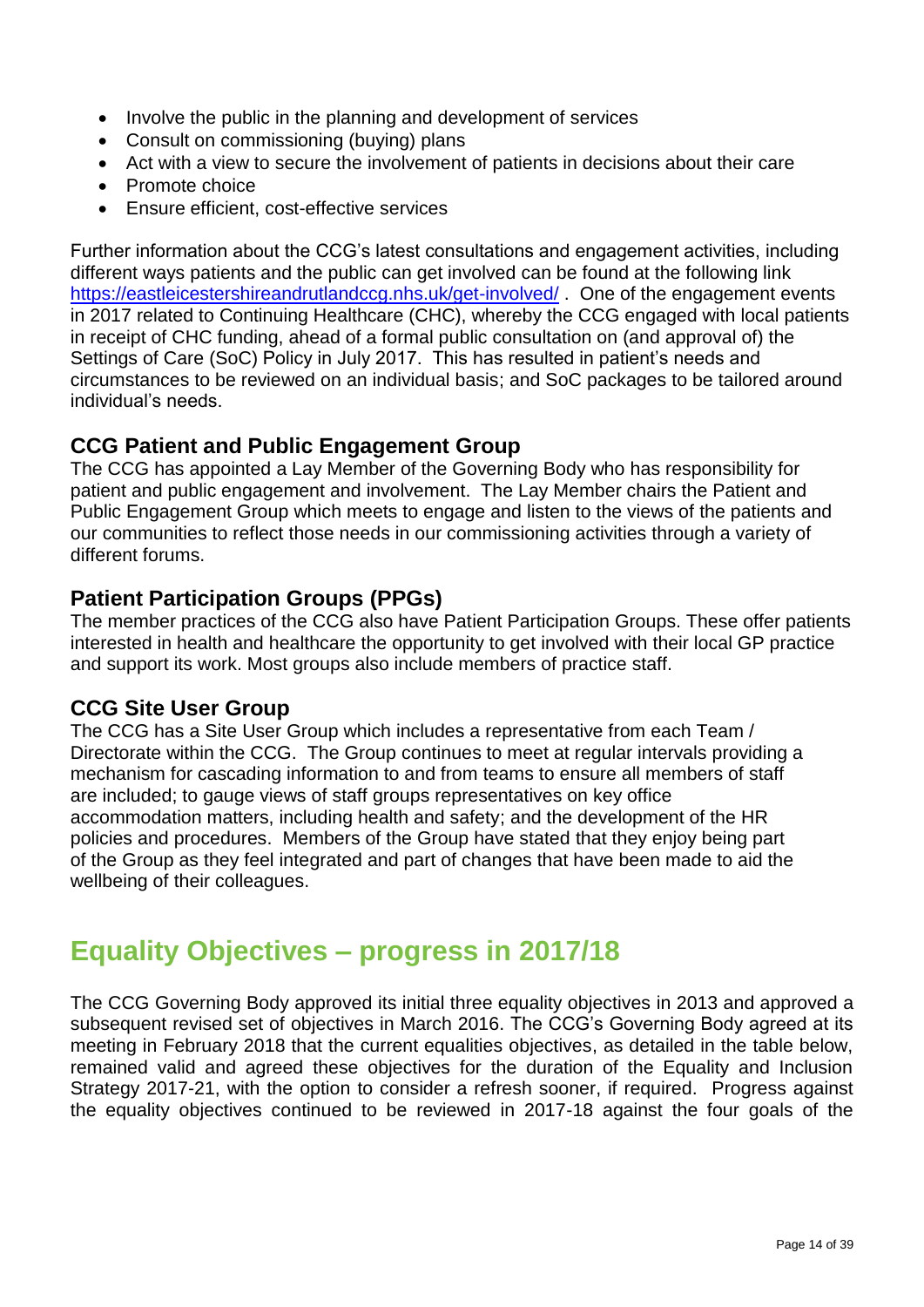Equality Delivery System (EDS2) as part of the CCG's commitment to equality and inclusion; and included within appendix 2 of the Equality and Inclusion Strategy (and within this report).

| <b>CCG Equality Objective</b>                                                          | <b>Detail</b>                                                                                                                                                                                                                                                                                                        |
|----------------------------------------------------------------------------------------|----------------------------------------------------------------------------------------------------------------------------------------------------------------------------------------------------------------------------------------------------------------------------------------------------------------------|
| 1. Addressing the needs<br>of older people and<br>access to services                   | • Focus on supporting individuals to get home safely, be<br>independent and safe; reduce length of stay in acute<br>settings - implementing discharge pathway 2 and 3).<br>• The CCG taking the lead on the frail older people and                                                                                   |
|                                                                                        | dementia work stream across Leicester, Leicestershire and<br>Rutland - to improve service provision and access for frail<br>older people by focusing on 3 key areas (i.e. dementia,<br>carers and developing an integrated offer.                                                                                    |
| 2. Targeting provision<br>and access to seldom<br>heard groups                         | • Focus on Lesbian, Gay, Bi and Trans (LGB&T) and rural<br>deprivation / BAME communities - this remains a key<br>challenge for the CCG in terms of ensuring engagement<br>with seldom heard groups.                                                                                                                 |
| 3. Access to early<br>intervention and<br>prevention of Mental<br><b>Health issues</b> | • Focus on first episode psychosis and CAMHS as the CCG<br>has key constitutional standards regarding delivery of<br>waiting times for people accessing mental health services<br>and during a first episode of psychosis and delivery<br>against CAMHS waiting times where we have had some<br>specific challenges. |
| <b>4. Learning Disability</b><br>(LD):                                                 | • Objective to be focused and linked to the CCG plan for the<br>roll out of personal health budgets for patients with a<br>learning disability who require support and services.                                                                                                                                     |

# **Equality Analysis**

The CCG devised a simple template, which was used as a framework for undertaking equality analysis, and human rights screening. This enables the CCG to show 'due regard' to the three aims of the general equality duty by ensuring that all requirements around equality, human rights and privacy are given advanced consideration before the CCG's governing body or senior managers make any policy decisions that may be affected by them.

The CCG has also carried out a range of equality analysis, alongside quality analysis, and screening when carrying out their duties to ensure the CCG is paying 'due regard' to the three aims of the PSED and the Human Rights Act. Throughout the year, the CCG has had to make some difficult commissioning decisions, and in doing so, the CCG needed to ensure it continued to comply with its duties and ensure due regard to the three aims of the PSED hence a more comprehensive framework was required. All services commissioned and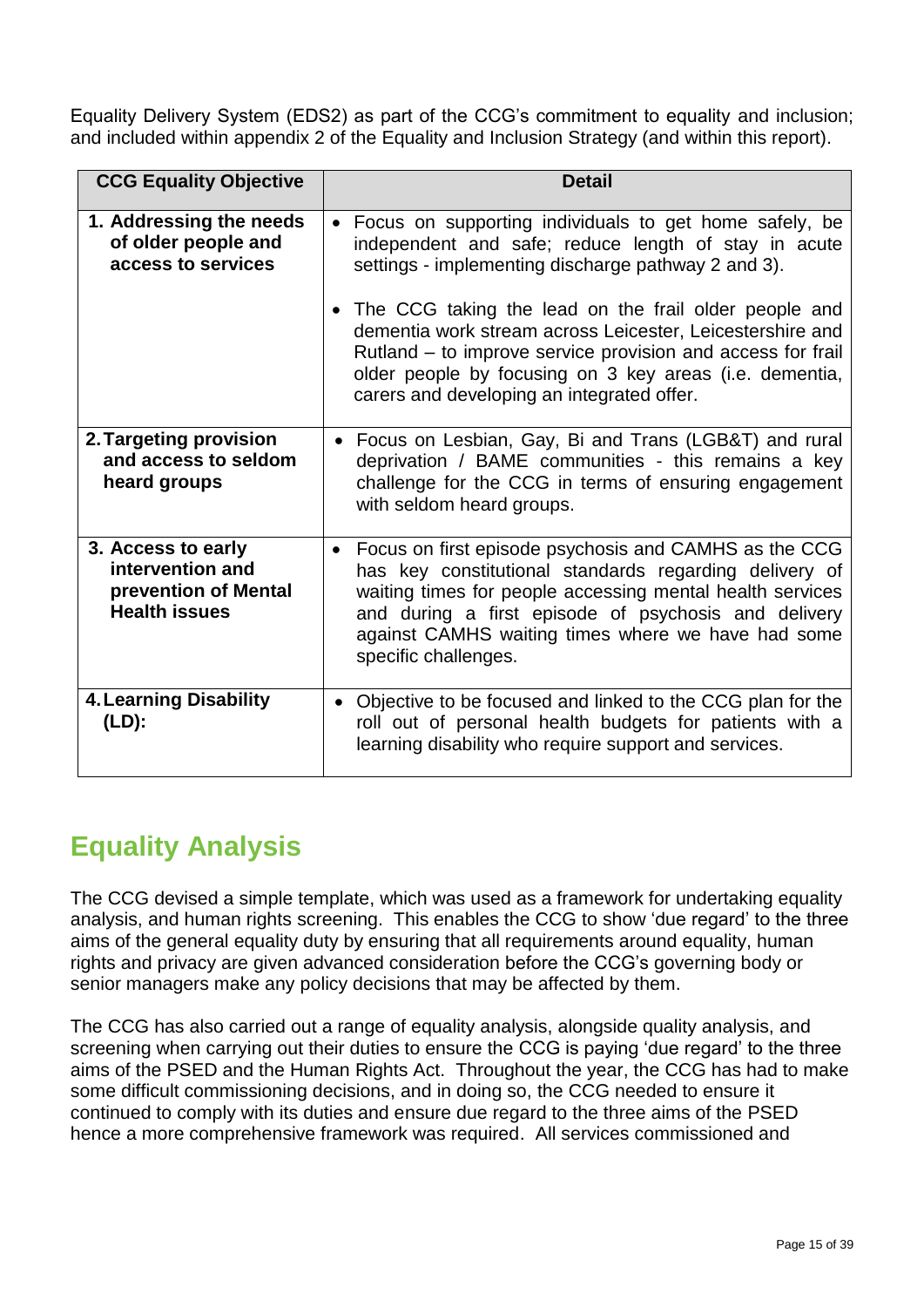procured by the CCG are now designed and delivered to meet the health needs of local communities; and undergo an Equality and Quality Impact Assessment (EQIA), including policies and procedures created by the CCG.

During 2017-18, the CCG received support from the Equality and Inclusion Team at the Midlands and Lancashire Commissioning Support Unit (ML CSU) who continues to support the CCG in implementing an online equality impact and risk assessment process to ensure a more simplified and comprehensive process is in place; to ensure compliance with the PSED.

# **Equality Delivery System 2 (EDS2)**

The Clinical Commissioning Group adopted the Equality Delivery System (EDS2) as its performance toolkit to support the CCG in demonstrating its compliance with the three aims of the Public Sector General Equality Duty.

The EDS2 has 18 outcomes that are grouped under the following four goals:

- **Goal 1 – Better health outcomes**
- **Goal 2 – Improved patient access and experience**
- **Goal 3 – A representative and supported workforce**
- **Goal 4 – Inclusive leadership**

In line with the EDS2, public sector organisations with less than 150 employees are not required to publish workforce information (i.e. Goals 3 and 4), although it is recognised that internal monitoring should take place. The CCG has considered it best practice to demonstrate compliance with Goals 3 and 4, and therefore is covered within this report. Some of the Information and evidence illustrating compliance with Goals 1 and 2 are. Available at Appendix 2

In 2015, the CCG undertook it first external stakeholder grading exercise to review the CCG's equalities information for 2014-15 in line with the EDS2 grading criteria:

| <b>Undeveloped</b>                                                                                                                                                                                                                          | <b>Developing</b>                                                                                      | <b>Achieving</b>                                                                                    | <b>Excelling</b>                                                                                    |  |  |  |
|---------------------------------------------------------------------------------------------------------------------------------------------------------------------------------------------------------------------------------------------|--------------------------------------------------------------------------------------------------------|-----------------------------------------------------------------------------------------------------|-----------------------------------------------------------------------------------------------------|--|--|--|
| Undeveloped if there is<br>no evidence one way<br>or another for any<br>protected group of how<br>people fare; or<br>Undeveloped if<br>evidence shows that<br>the majority of people<br>in only 2 or less<br>protected groups fare<br>well. | Developing if evidence<br>shows the majority of<br>people in $3 - 5$<br>protected groups fare<br>well. | Achieving if evidence<br>shows the majority of<br>people in 6 - 8<br>protected groups fare<br>well. | Excelling if evidence<br>shows the majority of<br>people in all 9<br>protected groups fare<br>well. |  |  |  |
| 9 protected characteristics - Age, Disability, Gender re-assignment, Marriage and Civil Partnership,<br>Pregnancy and Maternity, Race (nationality, ethnicity), Religion / Belief, Sex, Sexual Orientation.                                 |                                                                                                        |                                                                                                     |                                                                                                     |  |  |  |

Pregnancy and Maternity, Race (nationality, ethnicity), Religion / Belief, Sex, Sexual Orientation. **Other disadvantaged groups** – people who are homeless; in poverty; on long term unemployment; in stigmatised occupations; misuse drugs; have limited family / social networks; or are geographically isolated.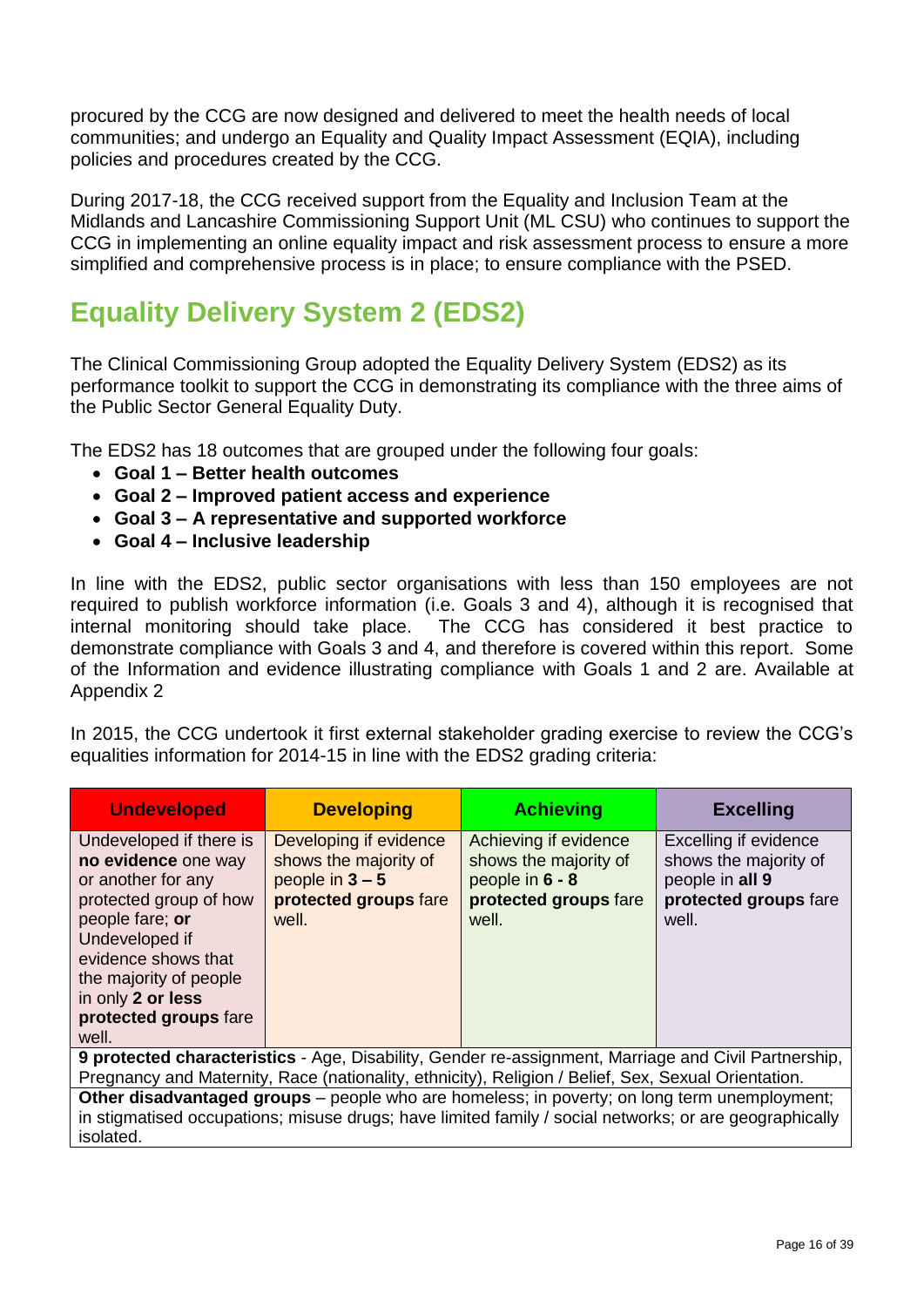The EDS2 grading process provides the CCG with an assurance mechanism for compliance with the Equality Act 2010 and enables local people to co-design the CCG's objectives to ensure improvements in the experiences of patients, carers, employees and local people.

The EDS2 grading was last undertaken in 2015/16 by an external stakeholder grading panel. The grading panel was presented with a written narrative which set out how the CCG was meeting each of the six outcomes reviewed. The Group included representation from LOROS, LGB&T, Vista Blind, Action Deafness, The Swagat Group, the Alzheimer's Society, The Carer's Centre, Healthwatch, and The People's Forum. The panel had a discussion and then a consensus was reached of their assessment. All the results were analysed immediately and shared with the panel. The results of the Grading Group were collated and presented to the Governing Body. Based on the information and evidence provided to the external stakeholder group, the CCG was noted as varying between 'Undeveloped' and 'Achieving' for Goal 1 and predominantly 'Developing' for Goal 2. Since then, the CCG has continued to collate information and evidence to provide an understanding of how the CCG is approaching equality and inclusion in its activities in line with the goals and outcomes. Some examples are detailed in Appendix 2.

A separate stakeholder meeting has not been undertaken in 2017/18, a review of the process is underway to ensure an approach whereby continuous assessment and grading is undertaken throughout the year as various policy and commissioning decisions are considered so that the review forms an integral part of key activity as opposed to a one-off event.

# **Performance Monitoring of Providers**

The CCG (through its contracts with providers) continues to ensure that those provider organisations are compliant with equality legislation. All the NHS providers which the CCG contracts with undertake the annual equality performance review using the NHS Equality Delivery System (EDS2). Each NHS provider's performance has been monitored by the CCG through the contract and performance monitoring meetings. Information about each of the providers can be found on their respective websites, such as:

- University Hospitals of Leicester NHS Trust
- Leicestershire Partnership NHS Trust

Through our contract and performance monitoring review meetings with the NHS providers, 2017 - 2018, the CCG has received assurances that the relevant standards have been met including WRES and AIS.

In addition to the main NHS providers, we also commission primary medical care services from our GP Practices, who are often the first point of contact for the majority of patients. Specifically in relation to Accessible Information Standard (AIS), we have organised proactive awareness raising sessions for GP Practice staff and provided them with the '5 steps' of the AIS, Practice Readiness Checklist, and an outline of key timescales to ensure compliance. Our GP Practices have also received the NHS England's simplified implementation of the AIS guidance, and posters for personalisation and display within their Practice; and have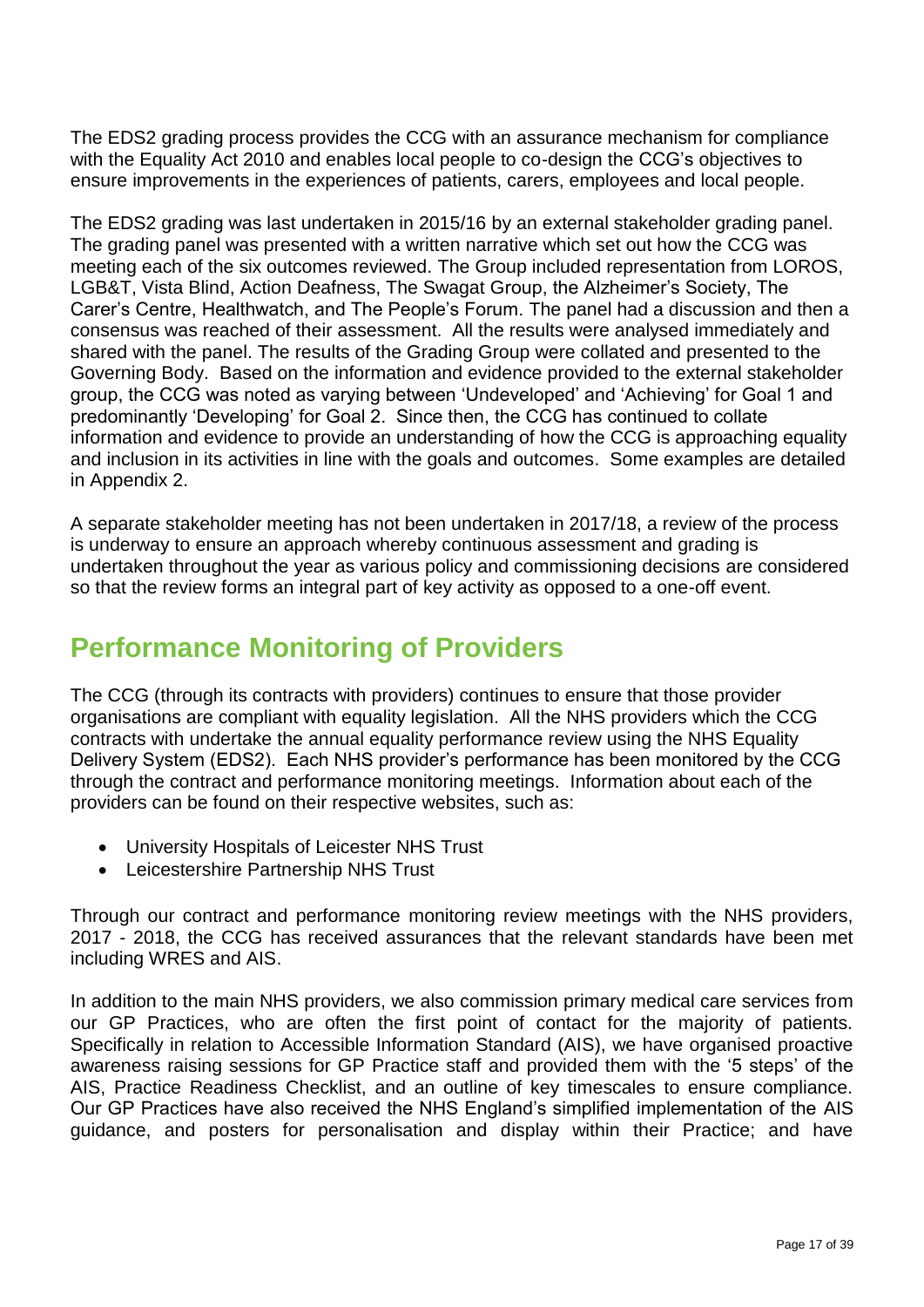subsequently included AIS information within the patient registration forms. In addition, the CCG has also provided guidance on the use of email and text message for communicating with patients with disabilities and sensory loss; and also obtained advice and information for our GP Practices from local organisations such as the 'Make it Clear' guidelines from Vista.

# **Meeting stautory human rights requirements**

The Human Rights Act 1998 sets out a range of rights which have implications for the way the CCG buys services and manages its workforce. In practice this means that the CCG must:

- Act compatibly with the rights contained in the Human Rights Act in everything the CCG does
- Recognise that anyone who is a 'victim' under the Human Rights Act can bring a claim against the CCG (in a UK court, tribunal, hearing or complaints procedure)
- Wherever possible existing laws that the CCG as a public body deals with, must be interpreted and applied in a way that fits with the rights in the Human Rights Act 1998.

The CCG aims to undertake Human Rights screening in its decision making including its commissioning and decommissioning and service redesign programmes. This is an area for further development in the review of the equality analysis template to enable a more comprehensive review to be carried out.

# **Equality and inclusion development 2018/19**

In 2018, a key focus will be implementing and embedding our Equality and Inclusion Strategy and a review of progress against the PSED equalities objectives and EDS2 Outcomes will continue.

The CCG will continue to embed equality and inclusion into commissioning decisions and demonstrate "due regard" to the nine protected characteristics and other vulnerable groups. Areas of further development in 2018-19 include:

- Embedding the online Equality Impact and Risk Assessment (EIRA) process; to collate and analysis centrally;
- Continue to review how key provider monitoring of equality and inclusion is reported to the CCG Governing Body and how the CCG can support its providers;
- Develop and embed a more integrated approach to grading equality information, including grading by external stakeholders and staff;
- Develop targeted staff briefings on equality and inclusion and ensure these are communicated on a regular basis;
- Ensure STP workstreams undertake robust EIRAs;
- Monitor and report on the WDES;
- Review equality and inclusion training available to staff; including face-to-face sessions; and following the approval of HR policies and procedures (e.g. recruitment and selection).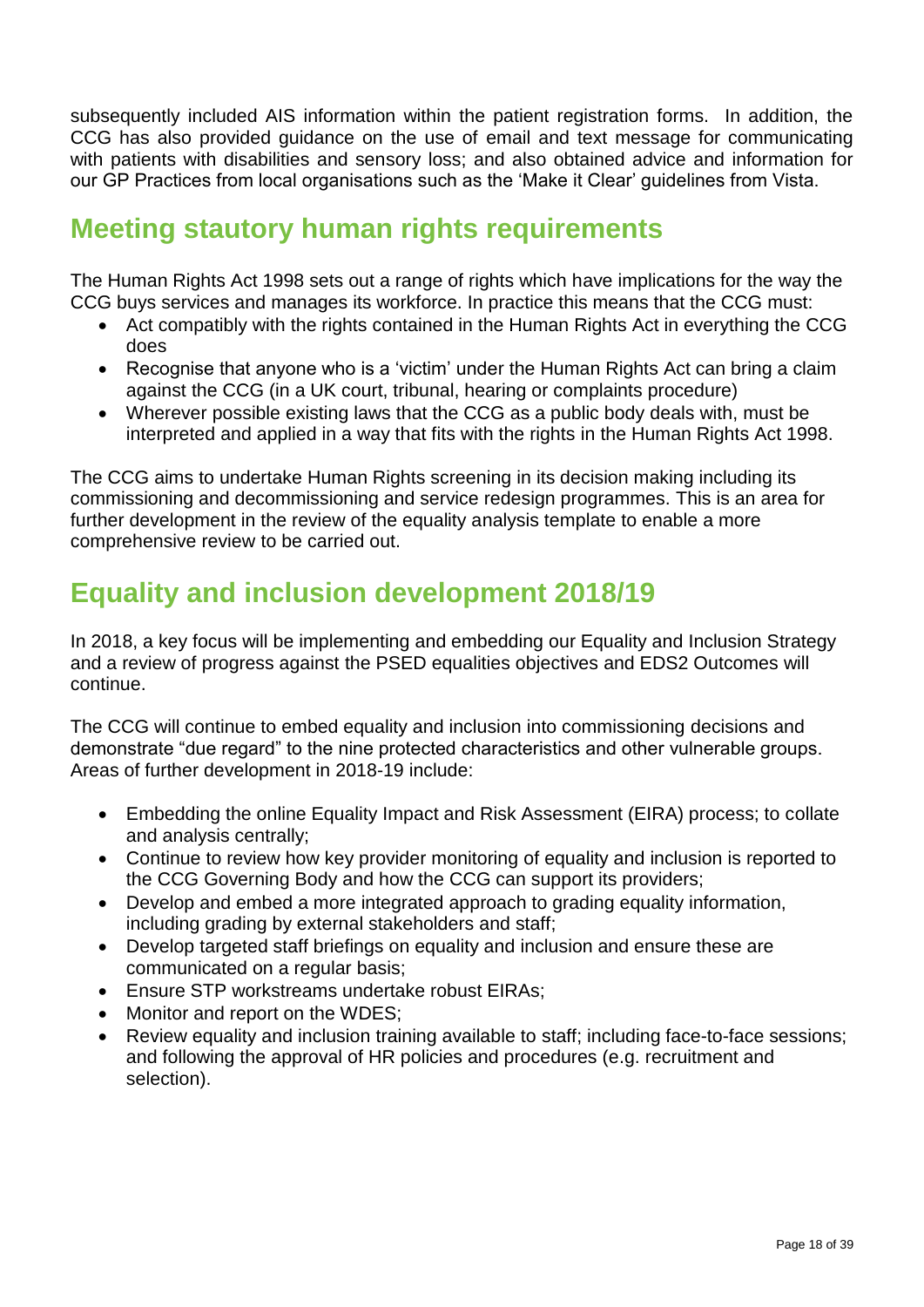# **Conclusion**

The evidence set out in this report demonstrates that the CCG continues to make good progress towards paying due regard to the way healthcare services are commissioned and delivered. East Leicestershire and Rutland CCG is committed to making continuous improvements as a commissioner of services and an exemplar employer. The CCG will continue to monitor progress and report regularly and openly on the development of this work.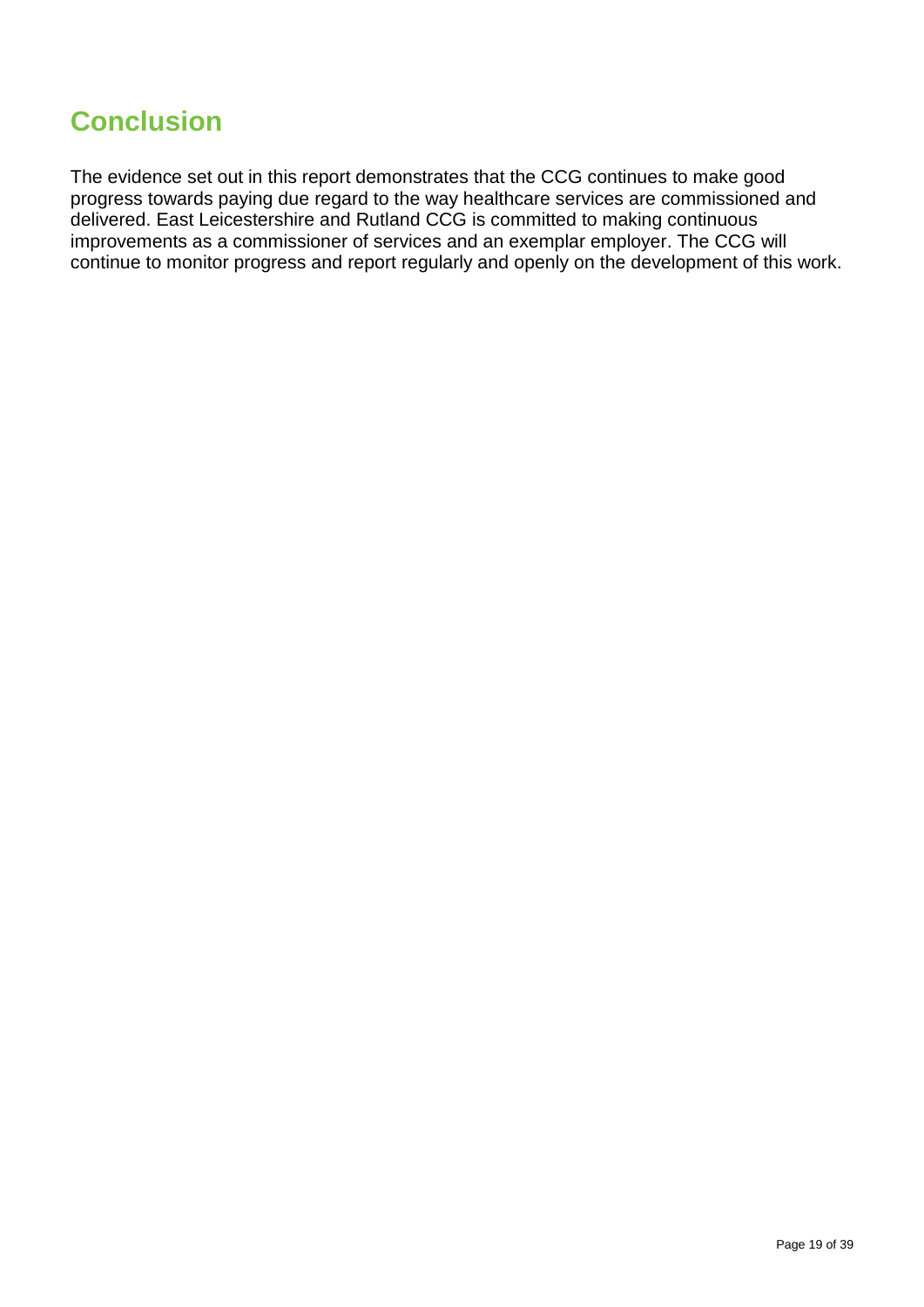# **Appendix 1 – CCG Workforce Profile**

The CCG has less than 150 employees and as such is not required under the Specific Equality Duty to publish its workforce data, however the CCG promotes transparency in all of its work and has provided a summary of the breakdown of the CCG staff by Protected Characteristics.

As at January 2018, the CCG employed 104 members of staff which included both permanent staff and those on fixed term contracts; who are employed full and part time. The profile of the workforce has been broken down as follows:

|             | <b>Ethnic Origin</b>                                | <b>Headcount</b> | % of Staff |
|-------------|-----------------------------------------------------|------------------|------------|
|             |                                                     |                  |            |
| A           | White - British                                     | 71               | 68%        |
| B           | White - Irish                                       | $\overline{2}$   | 1.92%      |
| $\mathbf c$ | White – Any other White Background                  |                  | 0.96%      |
| н           | Asian or Asian British - Indian                     | 21               | 20.19%     |
| J           | Asian or Asian British - Pakistani                  |                  | 0.96%      |
|             | Asian or Asian British - Any other Asian Background |                  | 0.96%      |
| R           | Chinese                                             |                  | 0.96%      |
| Κ           | Bangladeshi                                         |                  | 0.96%      |
| N           | African                                             |                  | 0.96%      |
| Z           | Not stated                                          | 3                | 2.88%      |
|             | <b>Null</b>                                         |                  | 0.96%      |
|             | <b>TOTAL</b>                                        | 104              | 100%       |

| <b>Religious Belief</b>                      | <b>Headcount</b> | % of Staff |
|----------------------------------------------|------------------|------------|
| Christianity                                 | 44               | 42.30%     |
| I do not wish to disclose my religion/belief | 23               | 22.11%     |
| Atheism                                      | 12               | 11.54%     |
| Hinduism                                     | 10               | 9.62%      |
| Islam                                        | 8                | 7.69%      |
| Sikhism                                      | 5                | 4.80%      |
| Undefined                                    |                  | 0.96%      |
| Other                                        |                  | 0.96%      |
| <b>Total</b>                                 | 104              | 100%       |

| <b>Sexual Orientation</b>                       | <b>Headcount</b> | % of Staff |
|-------------------------------------------------|------------------|------------|
| Heterosexual                                    | 77               | 74.03%     |
| I do not wish to disclose my sexual orientation | 25               | 24.03%     |
| Undefined                                       |                  | 0.96%      |
| Gay                                             |                  | 0.96%      |
| <b>Bisexual</b>                                 |                  | 0.00%      |
| <b>Total</b>                                    | 104              | 100%       |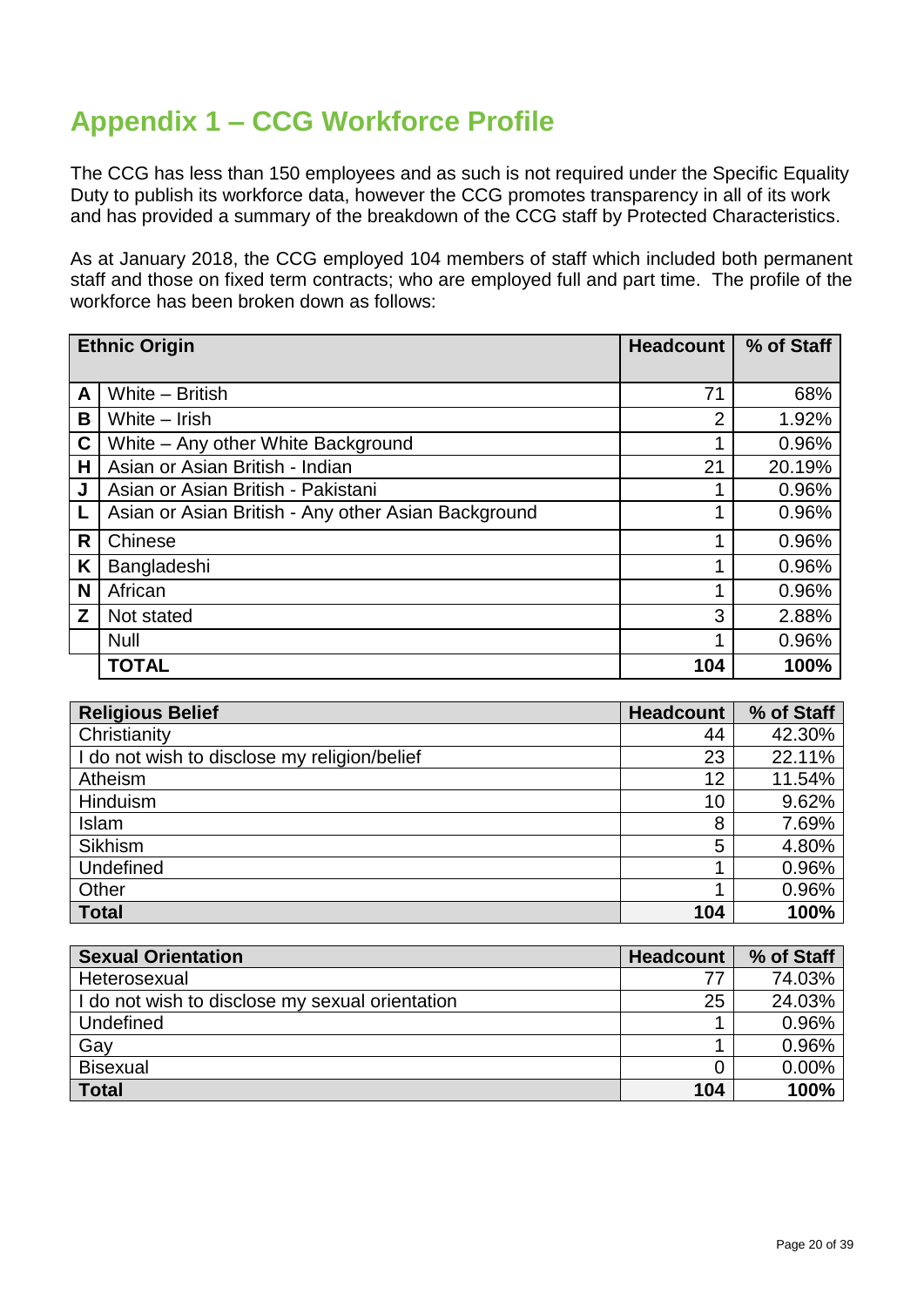| <b>Disability Status</b> | <b>Headcount</b> | % of Staff |
|--------------------------|------------------|------------|
| <b>No</b>                | 88               | 84.62%     |
| <b>Not Declared</b>      | 9                | 8.65%      |
| Undefined                |                  | 0.96%      |
| Yes                      |                  | 5.77%      |
| <b>Total</b>             | 104              | 100%       |

The CCG also encourage staff to complete an **annual NHS staff survey**, which provides individuals with the opportunity to feedback in relation to development, appraisals and support which has been provided. The annual survey includes a range of questions in relation to appraisals / training for staff; and includes both positive and negative comments (the lower the score, the better they reflect performance). Where a training need is identified by staff and/or the Line Manager, appropriate action is taken to bridge the gap.

In October 2017, the National NHS Staff Opinion Survey for the CCG was disseminated to staff with a closing date of 1 December 2017 and was completed by a total of 84 members of staff (including GPs on the Governing Body), which are summarised below. It is noted that the lower the scores, the better the result. The results for 2017 are published at <http://www.nhsstaffsurveys.com/Page/1064/Latest-Results/2017-Results/> and are currently under review. The outcome / results of the staff survey will be reviewed at Team / Directorate level, to identify areas for improvement and local action plans produced.

The national results revealed some positives:

- 87% of staff reported having an appraisal in the last 12 month up from 86% last year;
- 68% say their immediate manager takes an interest in their health and wellbeing up from 67% last year;
- 33.5% of staff reported good communication between senior management and staff. This has improved from 33.0% last year.

However, the national results also revealed a number of challenges for NHS Employers:

- 38.4% felt unwell due to work related stress in the last 12 months This has worsened from 36.7% in 2016;
- 24.3% of staff experienced harassment, bullying or abuse from staff in the last 12 months. This has risen slightly since 2016 (24.2%).

The average response rate for the 58 CCG 'Picker' organisations was 78.6% against which ELR CCG continues to perform well with a response rate of 84.8%, which was slightly higher than the 81.3% response rate achieved the previous year.

In the survey results, comparisons can be drawn between ELR CCG and the average of all 'Picker' CCG trusts on a total of 88 questions. The survey showed that the CCG is:

- Significantly better than average on 12 questions;
- Significantly worse than average on 5 questions;
- The scores were average on 71 questions.

The CCGs results were significantly better than other similar organisations on the following questions: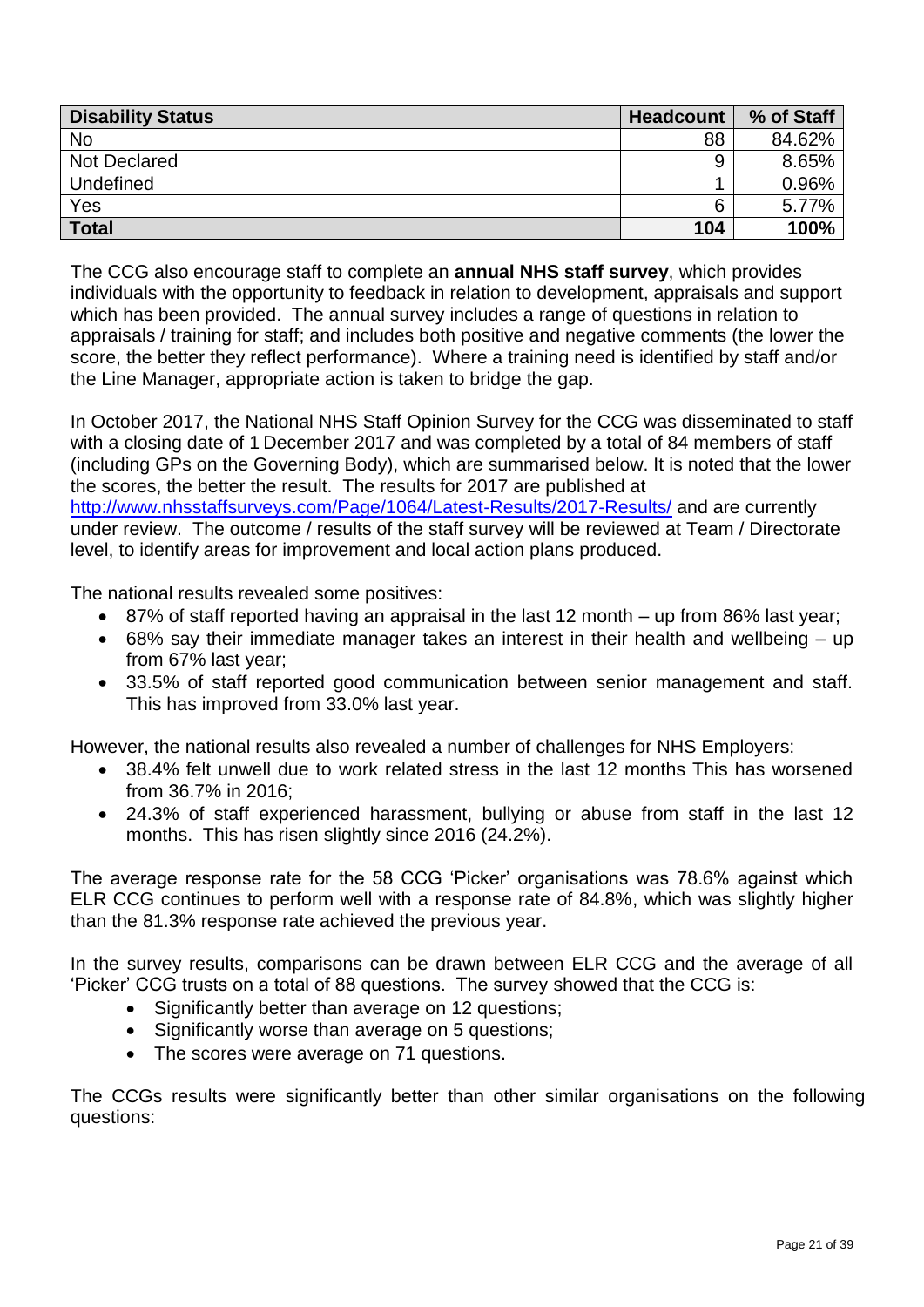| <b>Question</b>  |                                                      | <b>CCG</b> | Average         |     |     |
|------------------|------------------------------------------------------|------------|-----------------|-----|-----|
|                  | $Q27b+ $ Disability:<br>Organisation                 | made       | adequate   100% |     | 77% |
|                  | adjustment(s) to enable me to carry out work         |            |                 |     |     |
| Q <sub>8</sub> a | I know who senior managers are                       | 98%        | 90%             |     |     |
|                  | Q20a+   Had appraisal / KSF review in last 12 months |            |                 | 89% | 79% |

The CCGs results were significantly worse than other similar organisations on the following questions:

| <b>Question</b>  |                                                                               | <b>CCG</b> | Average |
|------------------|-------------------------------------------------------------------------------|------------|---------|
| Q <sub>2</sub> b | Often/always enthusiastic about my job                                        | 55%        | 66%     |
| Q <sub>9a</sub>  | Organisation definitely takes positive action on 24%<br>health and well-being |            | 35%     |
|                  | Q15b   Not experienced harassment, bullying or abuse from                     | 69%        | 85%     |
|                  | managers                                                                      |            |         |

Questions where more than 50% of staff gave a negative response are listed:

| <b>Question</b>  |                                                                               | <b>CCG</b> | Average |
|------------------|-------------------------------------------------------------------------------|------------|---------|
| Q <sub>2</sub> b | Often/always enthusiastic about my job                                        | 55%        | 66%     |
| Q <sub>9a</sub>  | Organisation definitely takes positive action on 24%<br>health and well-being |            | 35%     |
| Q15b             | Not experienced harassment, bullying or abuse from                            | 69%        | 85%     |
|                  | managers                                                                      |            |         |

The score below is an extract from the CCGs reported problem scores for 2017 and for the two previous years. Problem scores are a summary score showing the percentage of respondents reporting room for improvement. Note that lower problem scores reflect better performance. The table below only shows the problem scores that have significantly worsened since the previous survey.

| <b>Question</b> |                  |                 |  |  |  |     | 2015        | 2016 | 2017 |     |
|-----------------|------------------|-----------------|--|--|--|-----|-------------|------|------|-----|
|                 | Q18b+   Training | helped me do my |  |  |  | iob | more $ 84%$ |      | 92%  | 73% |
|                 | effectively      |                 |  |  |  |     |             |      |      |     |

In addition to the core questions, the CCG added some additional local questions to the survey, for example, whether the Executive Management Team operate an open door policy to which a total of 66.3% agreed or strongly agreed.

The key facts of the survey were shared with staff in February 2018 at a Staff Briefing. In March 2018 individual / teams were asked to develop action plans to address the areas of improvements, which are to be fed back to the Governing Body in April 2018.

#### **Mandatory Training**

All staff within the CCG are required to undertake a range of statutory training within the first few weeks of their employment. As at February 2018, training uptake across the CCG for the mandatory training modules was as follows: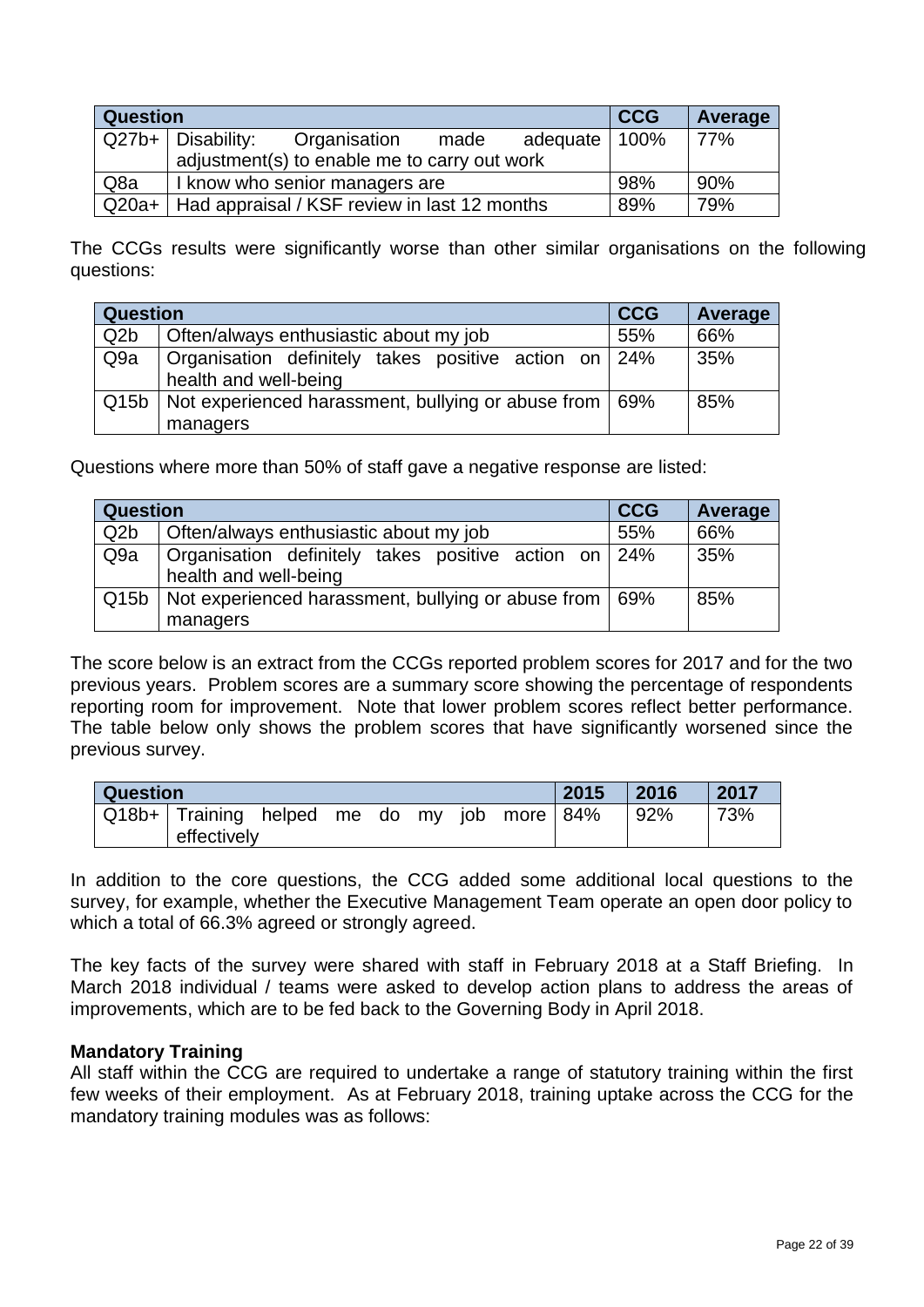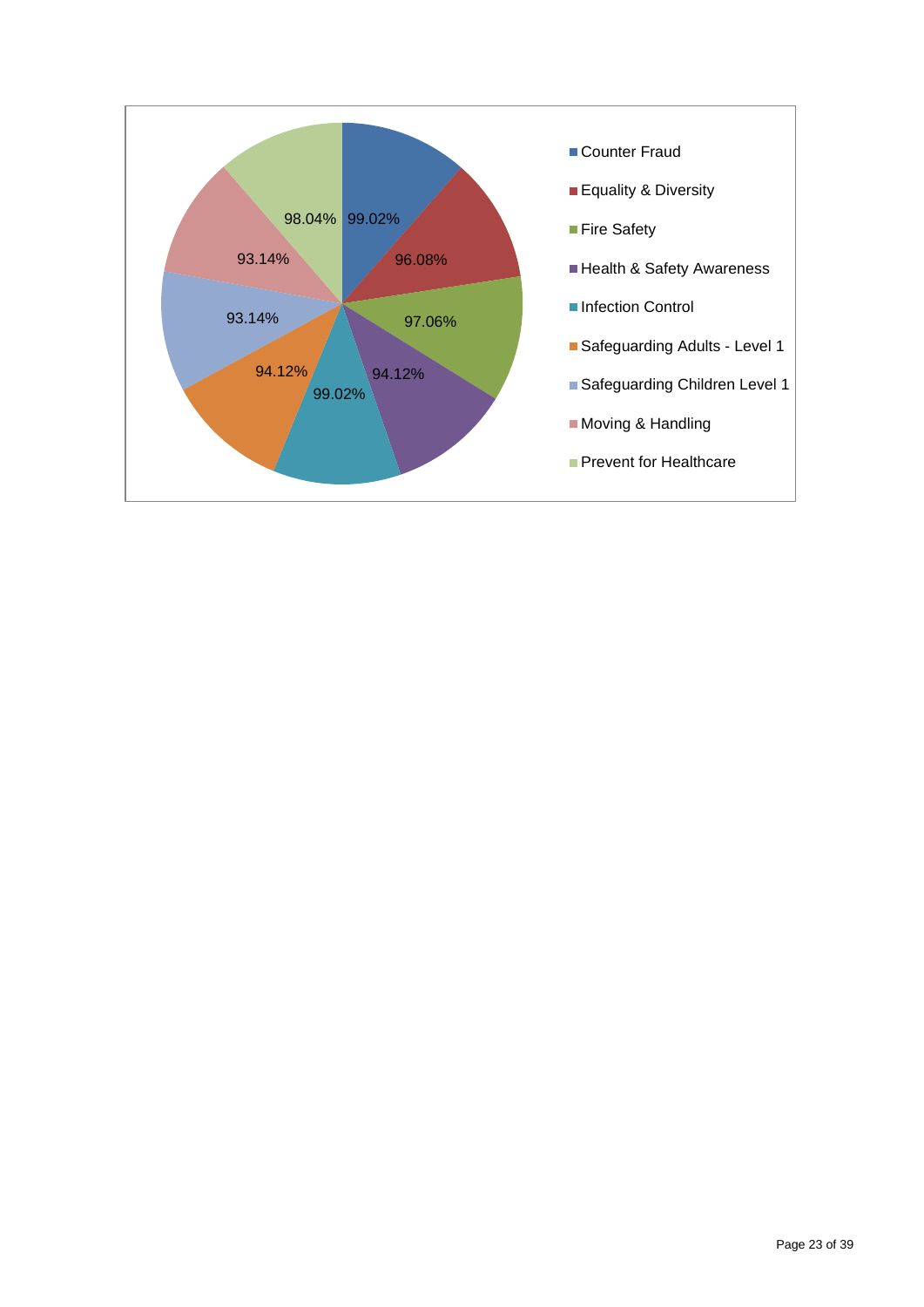### **Appendix 2: Equalities Objectives - Progress during 2017-18**

#### **Goal 1: Better Health Outcomes -**

**1.1 Services are commissioned, procured, designed and delivered to meet the health needs of local communities**

The **Leicester, Leicestershire and Rutland (LLR) 5 Year Strategy – Better Care Together (BCT) Programme** is a key detriment of contracted services changes aimed at improving clinical care, patient experience and increasing efficiency.

The CCG's **Commissioning Intentions** and **Operational Plan** available at <https://eastleicestershireandrutlandccg.nhs.uk/about-us/our-strategies-and-plans/> align with the BCT 9 settings of care priorities at both an ELR CCG and LLR level (i.e. Maternity, neonates, children and young people; Planned Care with Cancer; Urgent Care; Mental Health; Learning Disabilities; Long Term Conditions; Frail and Older People; End of Life Care; CHC and Personalisation) as follows:

- The Commissioning Intentions direct how services are commissioned from providers and contracts agreed; and are developed jointly across the 3 CCGs to provide a strategic LLR focus as well as specific CCG requirements. This also supports the alignment of clinical pathway development, the BCT Workstreams, contractual negotiations, the operational plan and the Five Year Forward View;
- The Operational Plan sets out how the CCG has identified and will subsequently achieve what we determine are our local critical challenges and milestones for accelerating progress towards achieving the triple aim as set out in the Five Year Forward View. It maps out how the CCG will deliver the requirements set out in the Five Year Forward View whilst maintaining our commitment to high quality services for all, whilst concurrently driving the delivery of transformative plans outlined in the Sustainability and Transformation Plan (STP).

Underpinning these operational priorities remain our core commissioning responsibilities of quality, innovation and value. In addition, the plan has been developed using the **Right Care Atlas of Variation** data for each of the BCT Clinical priority areas, to ensure that focus is given to areas of health need for which ELR CCG are an outlier to support a focus for improving health outcomes (e.g. Mental Health and Learning Disabilities). The Operational Plan supported the delivery of the 5 year system **Sustainability and Transformation Plan (STP)** at Unit of Planning level, defined as Leicester, Leicestershire and Rutland. The STP is built to ensure delivery of the 9 'Must Do's;' and during 2017-18, the CCG engaged with local communities as part of STP pre-consultation engagement to understand what their local needs are. The feedback received was used to develop business cases; and shared with the central STP Team help shape future health and social care in LLR as it supports the Health economy in addressing a number challenges in achieving large scale system improvements.

The **Quality, Innovation, Productivity and Prevention (QIPP) programme** was (and continues to be) aligned to the BCT workstreams; and also reflects the Right Care priorities for the CCGs population. The QIPP schemes focus on ensuring patients experience the right treatment in the right setting, and across all protected characteristic groups of the Equality Act 2010.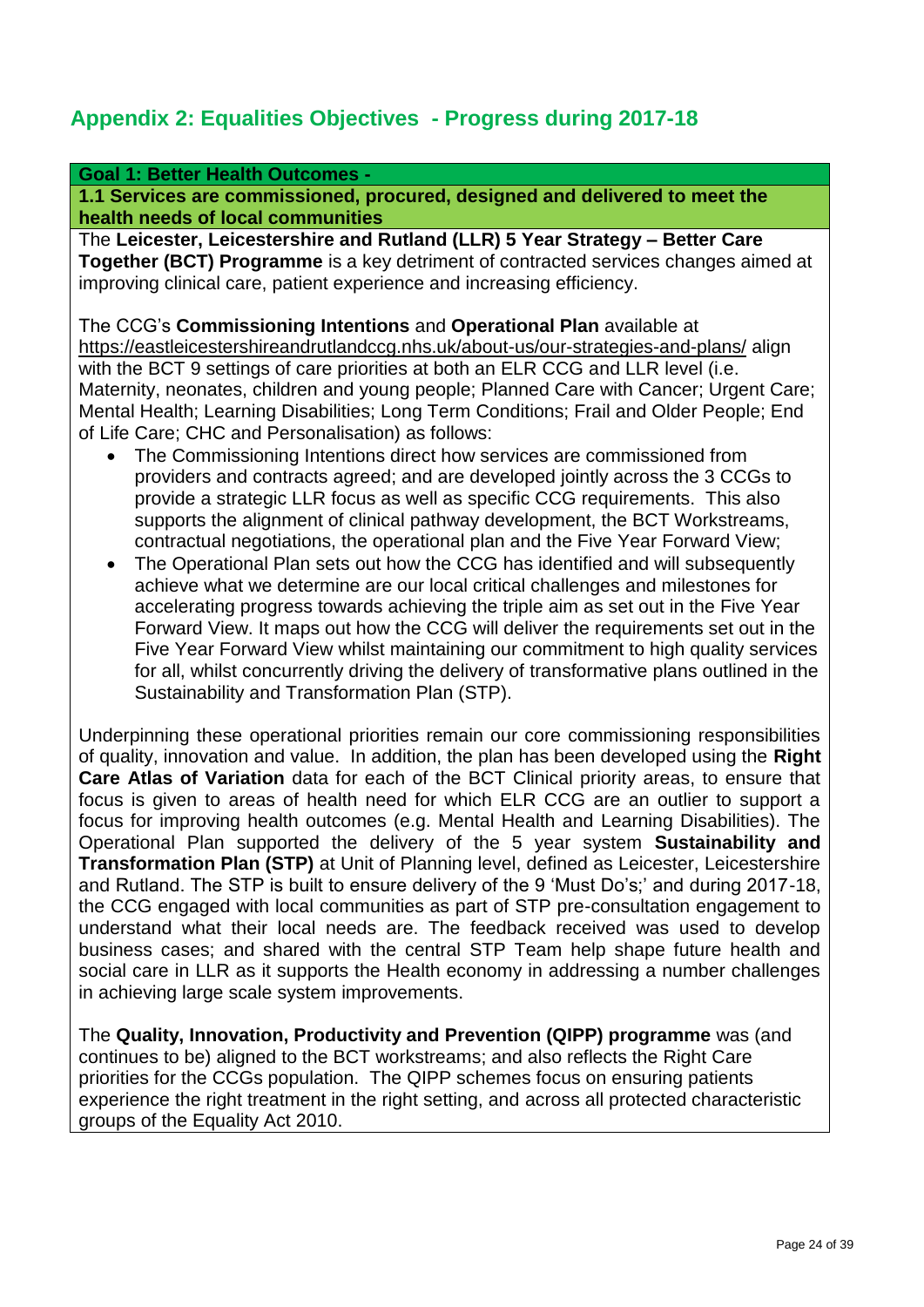For ELR CCG, the QIPP programme is led by GP's reviewing current services and pathways delivering healthcare, supported by NHS managers, that are aligned to each healthcare area who work with the GP's and healthcare providers such as University Hospitals Leicester and Leicestershire Partnership Trust; as well as GP practices to make changes to service that improve care, access, quality standards and look at new models for delivering care closer to patients whilst remaining in financial balance.

The **quality and equality impact assessments** (QEIA) process evolved in 2016-17 with a revised template to document the Quality and Equality Impact Assessment (QEIA) of each scheme. These assessments are undertaken to understand any impact against the protected groups, understanding what group may be affected, what the mitigating circumstances are, agree actions to address any negative impact and any potential barriers to access of services. All schemes are subjected to a QEIA before being allowed to proceed, which ensures patients are at the heart of any service transformation. Although equality assessments form a key part of the planning process (including the business cases reviewed as part of the QIPP process), going forward there will be a focus on outcomes and impact as part of the evaluation process.

The QIPP plan is on track to deliver the service improvements and financial efficiencies for 2017-18 for the benefits of patients of the CCG and forms the foundation for the 2018- 19 QIPP plan.

In support of this system wide working, the CCG have developed governance processes that ensure patients are at the heart of any change and part of the discussions through focus groups, regular public updates through committees, engaging with patient groups and experts and undertaking appropriate consultation, where required.

All **provider quality schedules,** as included within their contracts**,** are designed around the type of care the provider has been commissioned to provide. National and local indicators are built into the schedules to allow the CCG to monitor the service being provided and the provider organisation's ability to assess and meet all patients' needs. These continue to be reviewed and monitored on an annual basis through a variety of formats including patient experience/feedback, incident reporting, national and local benchmarking performance data and patient outcomes and updated to ensure that the quality monitoring of providers is in line with current regulation/guidance. This also includes any concerns which have been identified through the previous year's review of the provider; taking into account any supplementary information, which has been gathered from a range of other stakeholders including patient complaints and GP feedback.

The **NHS Standard Contract for providers** has been implemented to ensure compliance with equalities and the quality schedules include indicators to ensure that each provider reports progress to the CCG in line with these requirements and actions required to become compliant. Where gaps are identified, the CCG will work with the provider to promote improvements. The Quality Schedules are monitored on a regular basis and reviewed in conjunction with the service provider at regular meetings. The process of review will mean that any areas of concern will be added to the Quality schedule or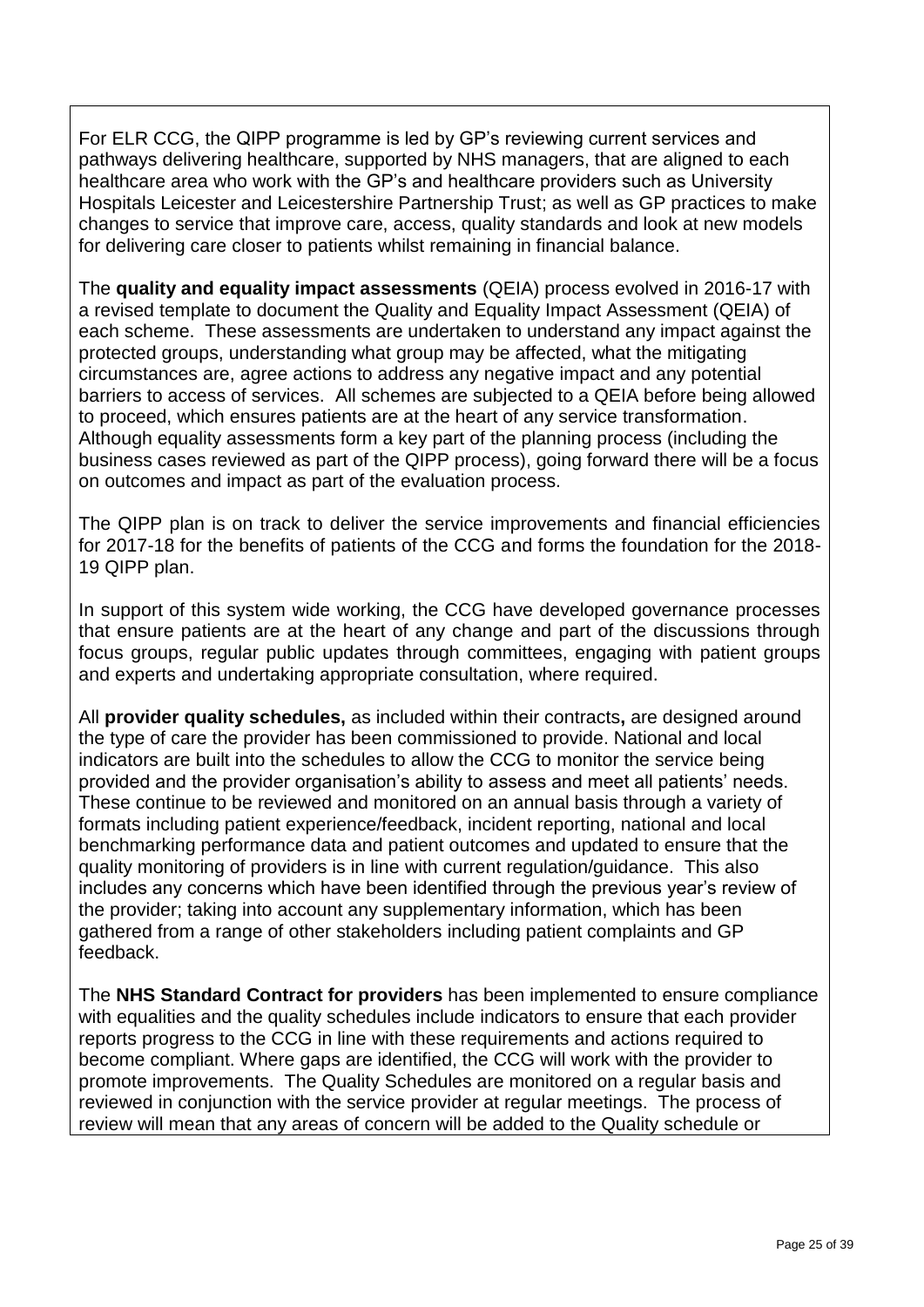existing indicators enhanced to ensure the CCG receives assurance that providers are meeting with requirements.

In addition, the CCG continues to review the latest contractual requirements within the NHS Standard Contract for providers and ensure compliance with the following:

- **Workforce Race Equality Standard** The NHS Equality and [Diversity](https://www.england.nhs.uk/about/gov/equality-hub/edc/)  [Council](https://www.england.nhs.uk/about/gov/equality-hub/edc/) announced on 31 July 2014 that it had agreed action to ensure employees from black and minority ethnic (BME) backgrounds have equal access to career opportunities and receive fair treatment in the workplace.
- **Workforce Disability Equality Standard (WDES)**  a set of specific measures (metrics) that will enable NHS organisations to compare the experiences of disabled and non-disabled staff; and for this to be then used by the relevant organisations to develop a local action plan, and enable them to demonstrate progress against the indicators of disability equality.
- **Accessible Information Standard** The standard aims to make sure that people who have a disability, impairment or sensory loss are provided with information that they can easily read or understand and with support so they can communicate effectively with health and social care services.

The 3 CCGs within Leicester, Leicestershire and Rutland (LLR) have jointly commissioned a number of specific services from the Leicestershire Partnership NHS Trust (LPT) to support people with mental health and learning disabilities:

- The CCG continues to work closely with its **mental health** providers, clinicians and service users to improve the acute mental healthcare pathway, promote independence and enable individuals to be part of their communities. In times of crisis, when patients require admission to inpatient care, we want to ensure they receive high quality of care that promotes recovery in safe settings.
- **Improving Access to Psychological Therapies (IAPT)** services are designed based on addressing the mental health prevalence of each practice and allocating sufficient resources in meeting patients' needs, providing treatment, and specific therapies to aid in the recovery of the patient. The choice of treatment is part of the assessment and the patient has a voice in which treatment is used through discussion at the outset of treatment. For instance, if a patient has more than one problem, they agree which to concentrate on first and how to go about it, recording the way forward.

The CCG continues to improve the referral rates to the IAPT service across LLR and contributes towards the effective re-procurement of the IAPT service in 2019 through effective engagement.

The IAPT service also collates information in relation to age, gender, disability (learning / physical / mental / sensory etc), long term conditions, ethnicity, religion and sexual orientation, which is used to focus on the areas of under representation in the service.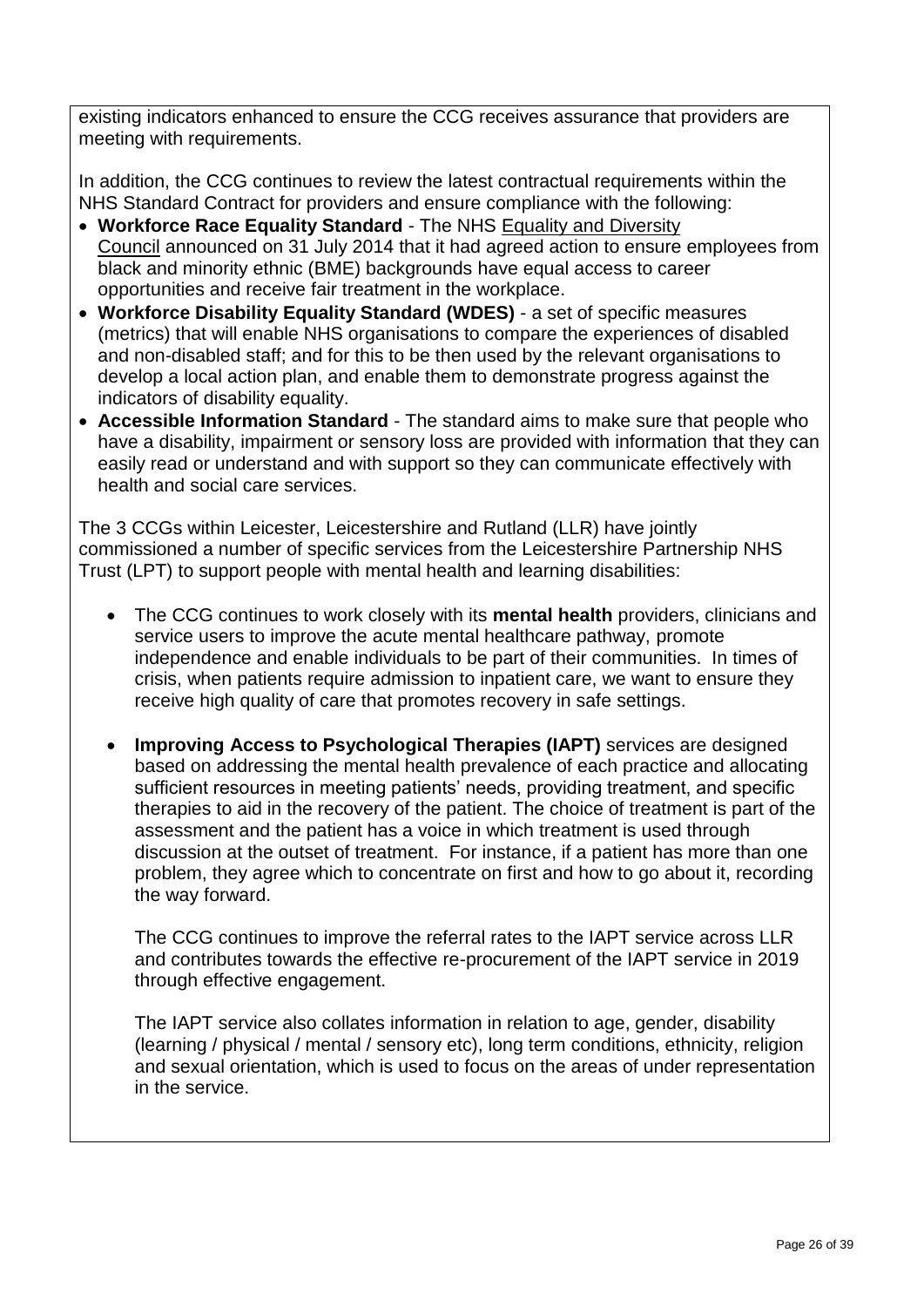- The **Primary Care Liaison Nursing Team** provide support to people with a learning disability, their families and carers, professionals, support staff and social care colleagues to find solutions to barriers to good health and help people to stay healthy.
- The **Learning Disability Community Team** provides specialist clinical intervention to all people with a learning disability who are referred to them. An initial assessment is undertaken and may involve input from any of the following professionals who are part of a multi-disciplinary team (i.e. LD Physiotherapy; LD Occupational Therapy; LD Speech and Language Therapy; LD Community Nursing; LD Psychology; LD Psychiatry; LD Autism Service; LD Outreach Service).
- The **Learning Disability Outreach Team** is a multi-disciplinary team comprising of qualified Registered Nurses Learning Disabilities (RNLD) and unqualified nurses; occupational therapy; speech and language therapy; and dedicated psychiatry professionals. The service operates Monday to Sunday (8.00 hrs -21.00hrs); and may also occasionally offer planned on-call support outside of these hours.
- The **Specialist LD Assessment and Treatment Unit** at the Agnes Unit is a 14 bedded specialist LD assessment and treatment unit. The overarching aim of the unit is to assess and treat people with Intellectual Disability and associated challenging behaviour and/or mental health problems, to enable them to lead lives in the community.

A person centred approach to assessment and treatment of patients with coordinated interagency work through a pathway approach enables patient's to be discharged in a timely manner.

- LLR has a **Transforming Care Plan**, which is a 3 year plan that aims to work with partners in health and social care to develop good local services and support that will help people with a learning disability and/or autism, and those who may have mental health problems, to stay well in the community. The impact of the TCP plan is measured through the number of reductions of people with a LD who are in a mental health inpatient setting. LLR has an inpatient trajectory for both CCG commissioned (non-secure) and specialised commissioned (secure) hospital beds that it needs to meet.
- A joint Health and Social Care **LD Self-Assessment Framework** (SAF) is also required to be completed by each local authority on a bi-annual basis. The framework includes sections on Staying healthy; Keeping safe; and Living well. Health services are required to submit data on the numbers of people with LD in their area who have long-term health conditions (e.g. Coronary Heart Disease, Diabetes, Asthma, etc) and the numbers of people with LD who have been offered cancer screening (all types).

[https://www.gov.uk/government/publications/people-with-learning-disabilities-in](https://www.gov.uk/government/publications/people-with-learning-disabilities-in-england-2015)[england-2015](https://www.gov.uk/government/publications/people-with-learning-disabilities-in-england-2015)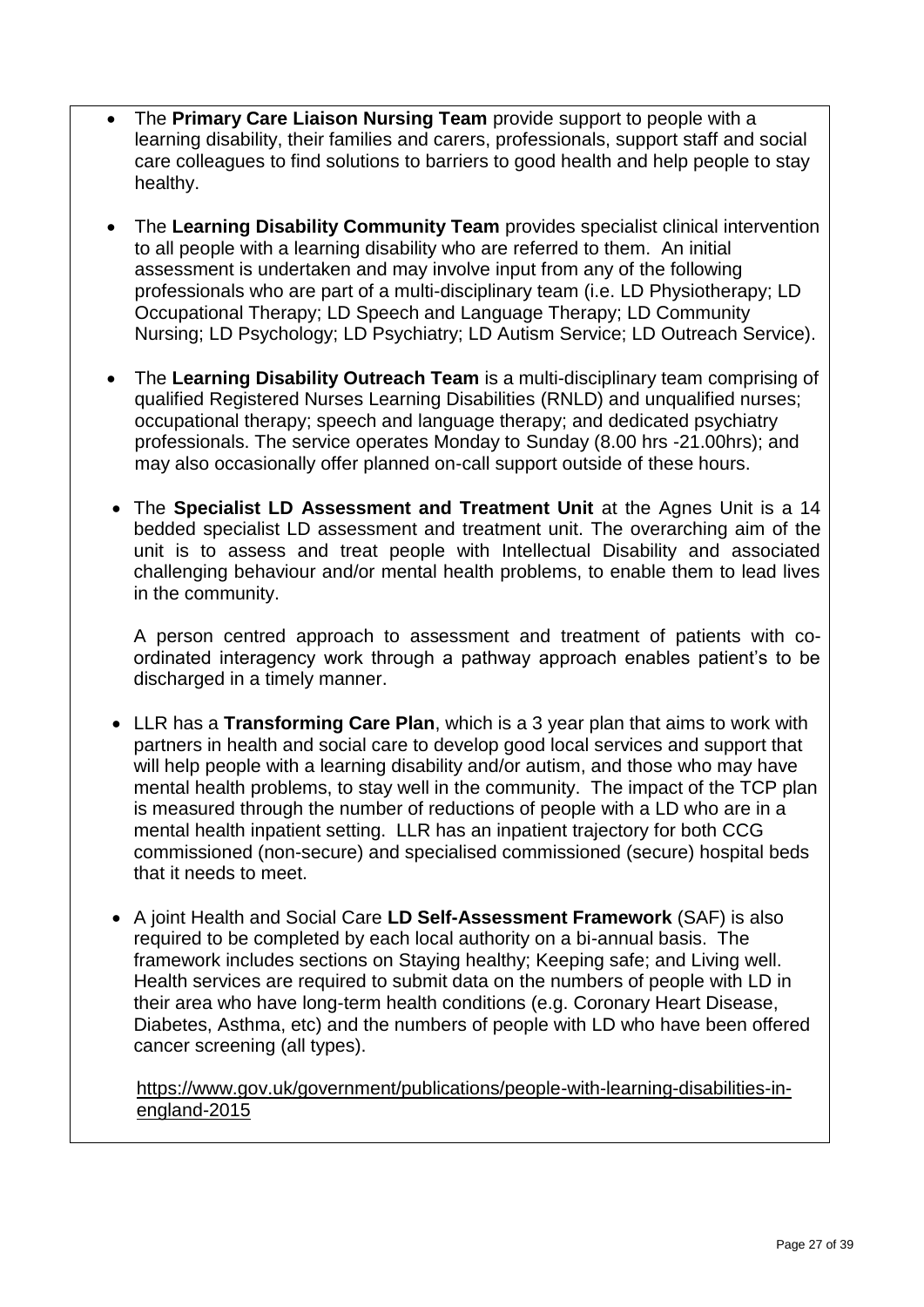The CCG implemented an **enhanced service across primary care to improve timely diagnosis and treatment of people with dementia** and a number of practical improvements for people with dementia and their carers, including identifying carers of people with dementia through practice registration systems to help improve access to support. Although dementia is most common in people over 65 years, it can affect younger people. The symptoms to look out for include: memory loss, periods of mental confusion including disorientation, difficulties with tasks that require concentration and planning and noticeable changes in personality and mood.

The aims of this service are to encourage GP practices to:

- Identify a clinical lead for dementia who can share education and information with the practice and be the advocate supporting local clinical engagement.
- Maintain or achieve the national target for diagnosed dementia prevalence of 67.7% of the population that are estimated to have dementia.
- identify patients at clinical risk of dementia
- Encourage practices, where appropriate, to share the care of their dementia patients with secondary services through the Shared Care Agreement and move towards managing dementia in the same way as other long-term conditions.
- Bi–annual review of Dementia care plan to ensure the plan reflects patients current condition and need (where appropriate)
- Practices will need to work towards becoming a Dementia friendly practice following best practice guidelines.

As part of Dementia Awareness Week in May 2017, the CCG called for more awareness of dementia to help those affected by the condition. In June 2017, 66.9% of the estimated number of people with dementia in our region (over 65s) have received a diagnosis, which was positive.

The development of a new joint-commissioning programme to bring health and social care organisations in LLR together to provide higher quality and less-fragmented support services for patients following diagnosis, took place during 2017. In October 2017, a new dementia support service was launched to benefit people living with dementia, their families and carers across the region; and offered people practical advice and guidance on how to live well with dementia. The Alzheimer's Society was commissioned to work in partnership with local health and social care organisations across Leicester and Leicestershire to provide information, advice and guidance; one to one emotional / practical support; group support; and learning programmes for carers and people living with dementia; including:

- The memory assessment service provided by Leicestershire Partnership NHS **Trust**
- University Hospitals of Leicester NHS Trust (UHL)
- GP Practices in Leicestershire and Leicester City
- Adult Social Care teams in Leicestershire and Leicester City
- Other voluntary organisations and locally based voluntary groups
- Rutland County Council's Adult Social Care service

The CCG also held a number of teleconferences with Practices during the year providing information and support in relation to diagnosis and cohorts of patients; toolkit; and self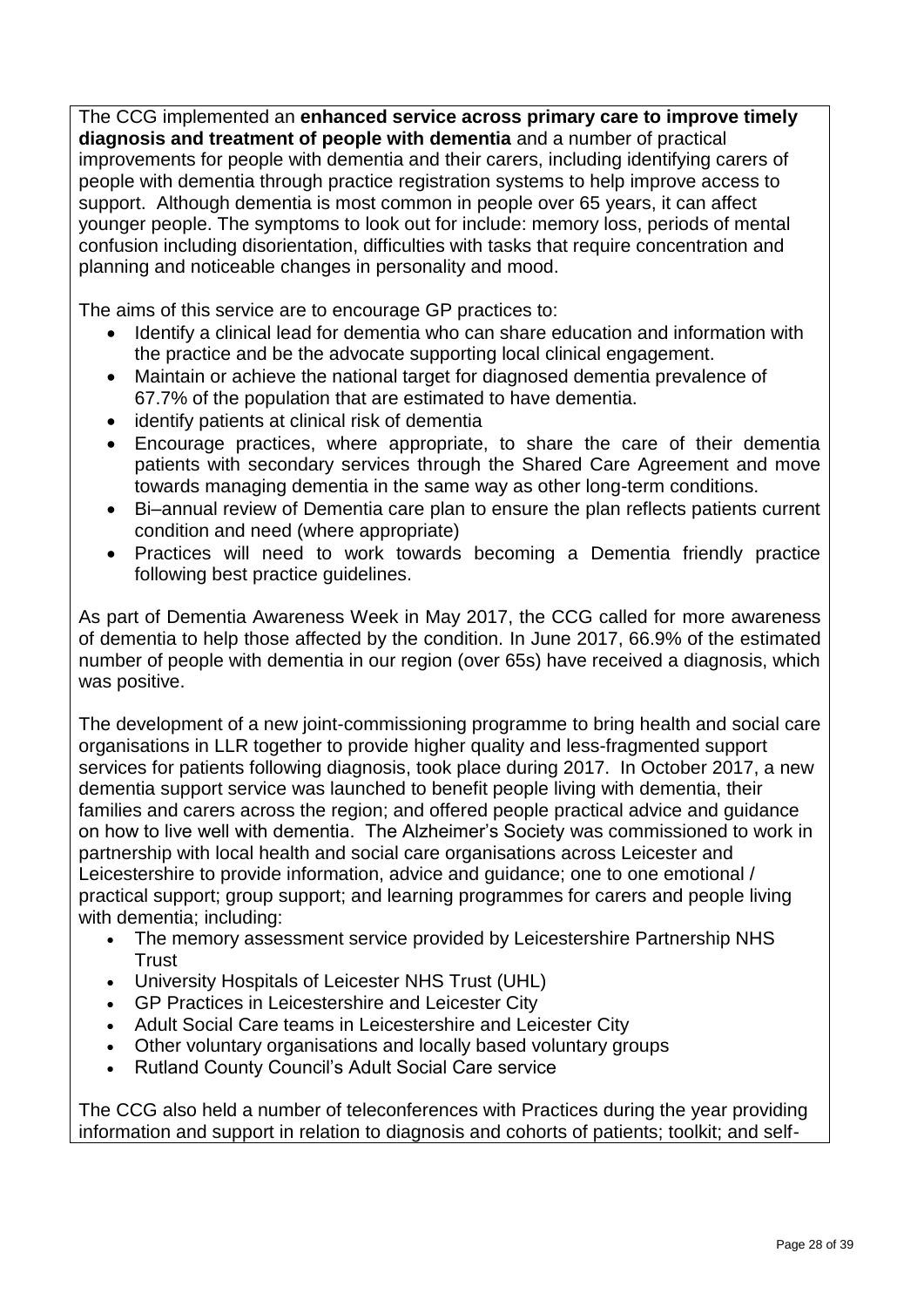assessments for Dementia Friendly Practices.

The CCG has also been working across LLR to develop a new **Extended Primary Care Model** to meet the requirements set out in the GP Five Year Forward View and the growing needs of our patients. The CCG has also provided continued communication and engagement support through the working group, including providing initial guidance around engagement, consultation times and supporting with the facilitation of initial engagement with patient in the Emergency Department to determine how (and why) ELR patients were accessing urgent care services.

#### **1.2 Individual people's health needs are assessed and met in appropriate and effective ways**

The **Joint Strategic Needs Assessments (JSNA)** analyses the health needs of populations to inform and guide commissioning of health, wellbeing and social care services within local authority areas. The JSNA for Leicestershire (**[http://www.lsr](http://www.lsr-online.org/leicestershire-2015-jsna.html)[online.org/leicestershire-2015-jsna.html\)](http://www.lsr-online.org/leicestershire-2015-jsna.html)** underpins the Joint Health and Wellbeing Strategy (JHWS) and commissioning plans. The main goal of a JSNA is to accurately assess the health needs of a local population in order to improve the physical and mental health and wellbeing of individuals and communities; and to act as the overarching evidence base for health and wellbeing boards to decide on key local health and social care priorities.

The JSNA in 2015 aims to add quality and years to life by improving health throughout people's lives, reducing inequalities and focussing on the needs of the local population. The core principles include reducing inequalities; focussing on prevention; using evidence; sustainability and dignity by improving health and wellbeing through life for all, including vulnerable children and families; people with long term conditions and cancer; frail older people; people affected by poverty; people affected by, or at risk of homelessness ; and carers.

**NHS Right Care Commissioning for Value Guidance** provide CCGs and local health economies practical support in gathering data, evidence and tools to help them improve the way care is delivered for their patients and populations and highlighting areas where the CCG is an outlier to enable the CCG's to focus on these priorities. They provide a comprehensive range of tools to support this work including CCG data [packs,](https://www.england.nhs.uk/rightcare/intel/cfv/data-packs/) STP [packs,](https://www.england.nhs.uk/rightcare/intel/cfv/stp-footprints/) [Atlases,](https://www.england.nhs.uk/rightcare/intel/cfv/atlas/) [Casebooks,](https://www.england.nhs.uk/rightcare/intel/cfv/casebooks/) Long Term Condition [scenarios](https://www.england.nhs.uk/rightcare/intel/cfv/ltc/) and Optimal value [pathways.](https://www.england.nhs.uk/rightcare/intel/cfv/cvd-pathway/)

As part of the **Continuing Healthcare (CHC) process**, the CHC team at Midlands and Lancashire Commissioning Support Unit (ML CSU) receive and review individual applications for CHC funding and make recommendations to the CCG, in collaboration with specialist services and evidence based clinical input to ensure a fit for purpose care package is in place to meet the needs of individual patients who are eligible for CHC on a case by case basis. This applies to both children and adults; males and females; identifying suitable placements (e.g. Domiciliary and/or Nursing Care services); and standard / bespoke equipment in support of their needs:

Children (i.e. patients under the age of 18) - CHC team determine **Continuing Care**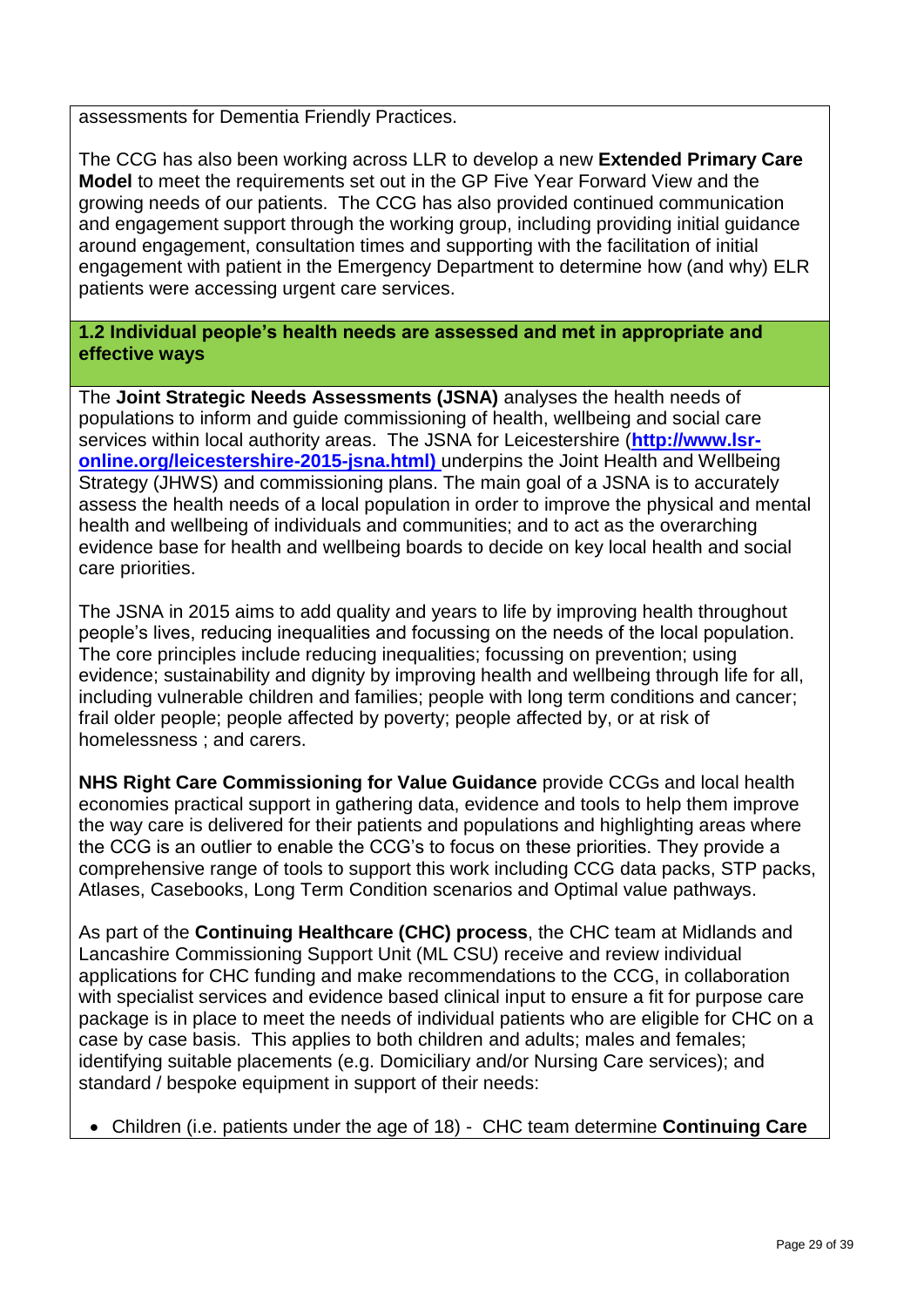**(CC)** eligibility in accordance with the National Framework for Children and Young People's Continuing Care (25 March 2010). The majority of these cases are trifunded, which also follow a robust multi-disciplinary team assessment; including Health, Social and Education services.

• Adults (i.e. patients over the age of 18) who are eligible for CHC and require focused **domiciliary and/or nursing care services**, the CHC team will ensure the service providers deliver care in accordance with respect for the individual's capacity / capability and individuality / independence, and taking into consideration; equality of opportunity; rights and choice; fulfilment; privacy and dignity; confidentiality and data protection; service user engagement; person centred care; cultural awareness; including individuals from Black and Minority Ethnic (BME) communities, where English is not the first language and not widely spoken.

CHC / CC also include referrals for patients with complex care needs (e.g. specialist rehabilitation, individual funding requests, acquired and traumatic brain injury). All services are arranged and provided in ways that do not negatively discriminate against patients in terms of race, gender, disability, sexuality, culture, language, religion or age; and will ensure religious, cultural and spiritual needs of all patients are identified, respected and met, wherever possible.

Following initial public engagement, the CCG undertook a formal public consultation in 2017 to engage with local patients in receipt of CHC funding to ensure individual needs are taken into account. The findings of the consultation and the feedback received informed changes to the Policy and was used to shape a new SoC Policy for the CCG, which was approved in July 2017.

NHS England pilots of **Personal Health Budgets (PHBs)** found that they had the most benefit to individuals with the most complex needs. Benefits are in terms of holistic person centred assessment and planning with the individual at the heart of the process, to ensure needs are met in a way that makes sense to the individual and their lives and families.

The CCG has worked hard to increase the number of PHBs delivered and therefore maximise the effect of choice, control and flexibility for those with complex needs. PHBs are now prominent in CHC services and we are on our way to achieving the ambition of PHB becoming the default offer for this cohort.

The PHB Team are now able to offer personal health budgets to those with learning disability and/or autism that are eligible for funding to facilitate discharge from hospital or to maintain them in the community to prevent admission. They are also able to contribute to integrated personal budgets with the local authority for individuals with complex needs that warrant a contribution from health, and the PHB Team are working with local authority colleagues to develop integrated processes for person centred assessment and planning to ensure a seamless experience for the individuals in receipt of the budget.

#### **Asylum Service**

During May 2016, an Asylum Dispersal Centre within South Wigston was commissioned by the CCG to meet the demands and needs of this population; and a specialist service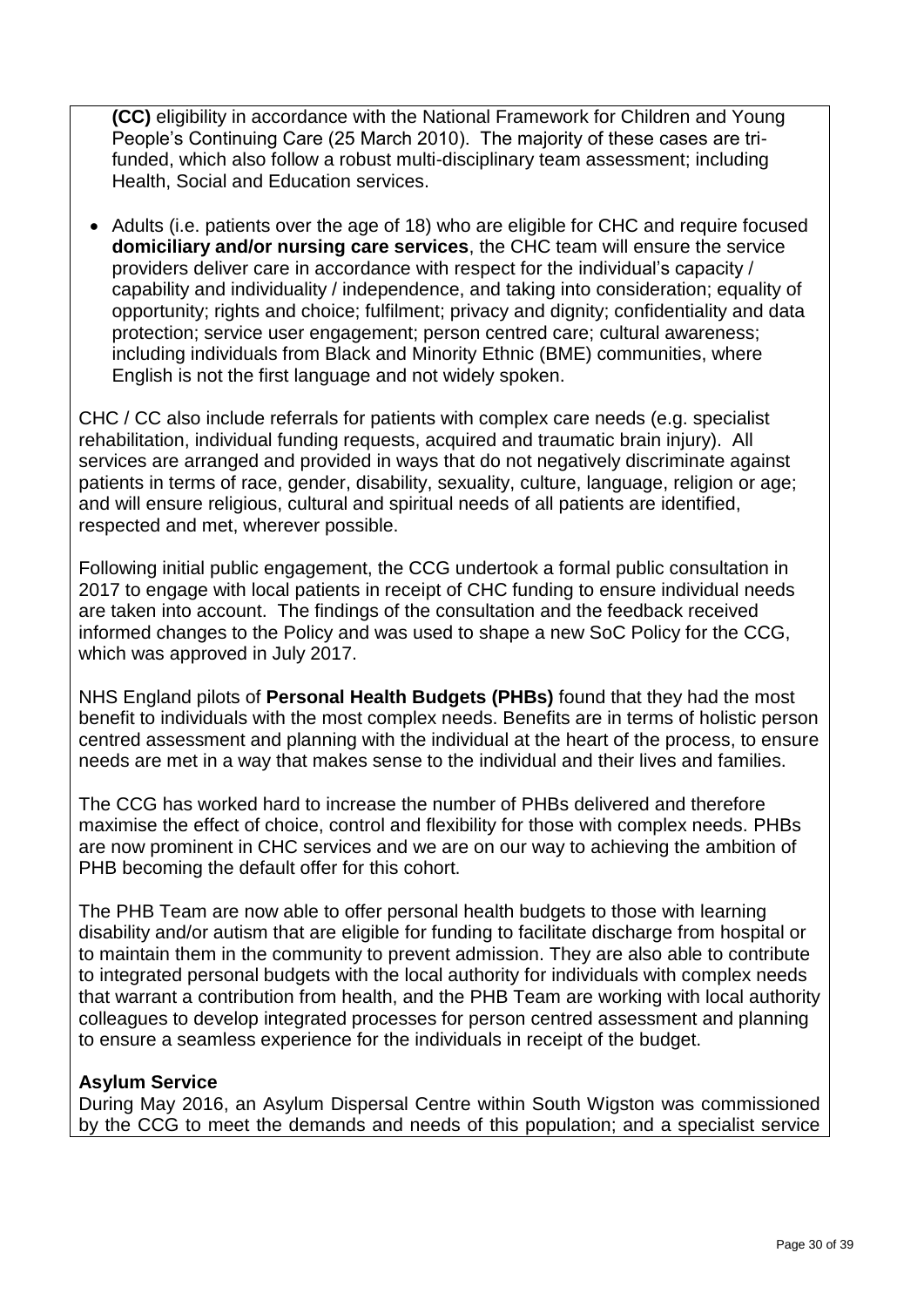for these residents was been commissioned. The Primary Care services are provided through the Leicester City Based asylum practice who have experience of providing care to asylum / refugee populations and are well equipped to respond to the needs of the populations and the complexities around providing care. This service 'The South Wigston Asylum Service' was commissioned through an APMS contract directly with Inclusion Healthcare in 2017 for services to be provided from the Assist Practice site, which was extended until September 2017, whilst a joint procurement with Leicester City was developed.

Kennedy House is a 56 bed unit, which is fully utilised for male asylum seekers aged between 18-46 years, who are awaiting the outcome of their application for residency. There is strong community support in Oadby and Wigston and a multi-agency asylum forum continues to meet bi-monthly of which both the CCG and Inclusion Healthcare are active partners along with key voluntary sector organisations with a focus on Asylum wellbeing. These meetings bring the local voluntary service community together along with statutory organisations to look at ways in which they can help the population of Kennedy House and report any issues.

During 2017-18, Inclusion Healthcare requested to relocate the service from Clyde Street to the Charles Berry House (headquarters for Inclusion Healthcare) in Leicester City, which could potentially benefit patients residing at Kennedy House due to direct public transport to the new location. Following a 60 day public consultation, the majority of respondents either supported, or did not mind the proposed relocation due to a better location and building, convenience, close to public transport / where they live. The proposed move is due to take place in April – May 2018, subject to the development of the reception area.

**1.3Transitions from one service to another, for people on care pathways, are made smoothly with everyone well-informed**

Through the **Integrated Personal Budgets Implementation Group**, processes are being developed to facilitate the integrated assessment and support planning required across health and social care, and where appropriate, education, to deliver integrated personal budgets across agencies.

As individuals move from social care or joint funding to fully funded Continuing Healthcare, the Implementation Group is working on processes to be agreed for the transition to happen smoothly, with joint communication with the patient to ensure they are fully informed, their care is not disrupted and they receive a consistent message.

A task and finish group has been formed to consider joint communications across health, social care and education for adults and children across LLR to ensure continuity of message for those looking to hold a personal budget, regardless of which funding stream the budget comes from.

As PHBs are now available as part of the Transforming Care Agenda, as they provide integration at the individual level, breaking down previous organisational barriers to facilitate timely discharge from hospital and increase the chances of the individual being able to remain in the community and engage in more meaningful activities.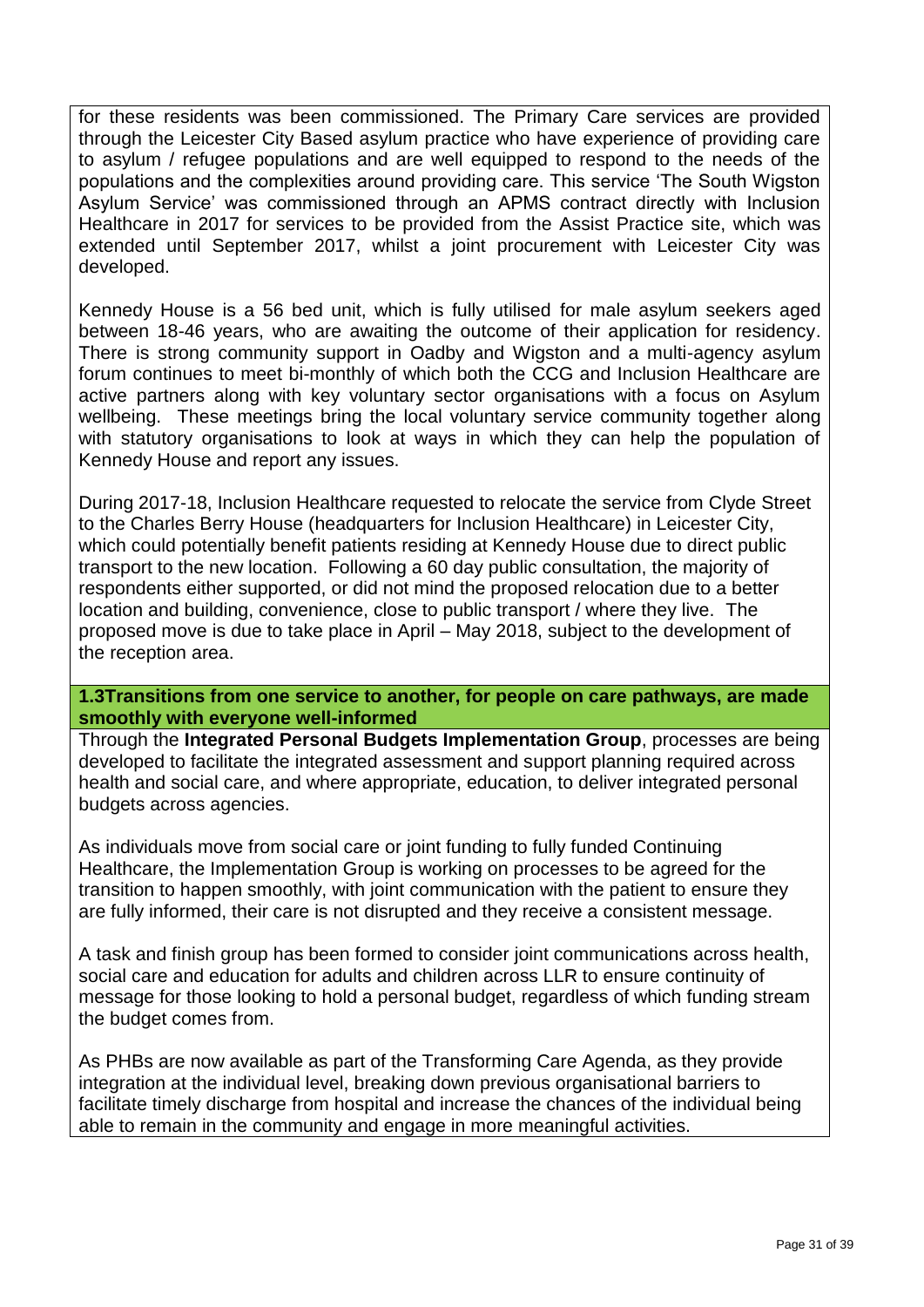In addition, individuals being empowered to make decisions regarding their own care and support is central to **PHBs**. Systems and processes have been developed during the year to enable people to be as involved as they wish in the planning of their care. The team at the CCG have built relationships with local providers of services to support personal budget recipients and refine their processes to ensure that patient is treated as an individual.

The Peer Network has been re-established with good attendance and the Personal Health Budgets Team are working closely with personal health budget recipients to ensure that as the offer is expanded and integrated with social care and education budgets, that patients and people with lived experience have the opportunity to shape what this looks like and how budgets are delivered.

People can also access **mental health and learning disability services** via their GPs or Secondary Care; and support is offered to their Carers too. People can also access support from the Primary Care Liaison Nurses when attending their annual health check at their GP practice. If a person with learning disability or their family/carer needs additional support, the Community Learning Disability Team can provide support within the community, through a referral from their GP or another learning disability agency. If people go into crisis they can be referred to the Learning Disability Outreach Team for intensive community support. If intensive support still does not enable the person to remain safe within the community (i.e. they are at risk to themselves or others) then an admission to the Agnes Unit may be required.

The Agnes Unit is an inpatient service for adults with learning disabilities and those whose mental health, behaviour and risk cannot be supported in the community across LLR. The Unit is made up of pods with ensuite bedrooms, a therapy suite, two bathrooms, lounge, dining area, kitchen, courtyard and access to a very large garden. Each pod offers maximum opportunities for single sex areas.

See outcome 1.1 for further information.

The CCG developed and implemented the **annual GP Support and Investment Plan 2017-2018 (GP SIP),** which aims to address the issues of improving safety, quality and medicines optimisation for patients, including those in hospitals, residential and nursing homes, and others receiving carer support in their own homes.

In addition, the Medicines Optimisation Team deal with a number of prescribing queries and concerns from our practices, stakeholders and patients; including many transgender prescribing queries from GPs and patients; for when advice and support is provided in line with local and national equality and diversity policies. With respects to transgender prescribing care, we ensure our prescribing advice is in line with local prescribing guidance (issued by the Leicestershire Medicines Strategy Group) and NHS England national guidance to support the prescribing of life-long hormone therapy, which is warranted for transgender patients and gender dysphoria patients.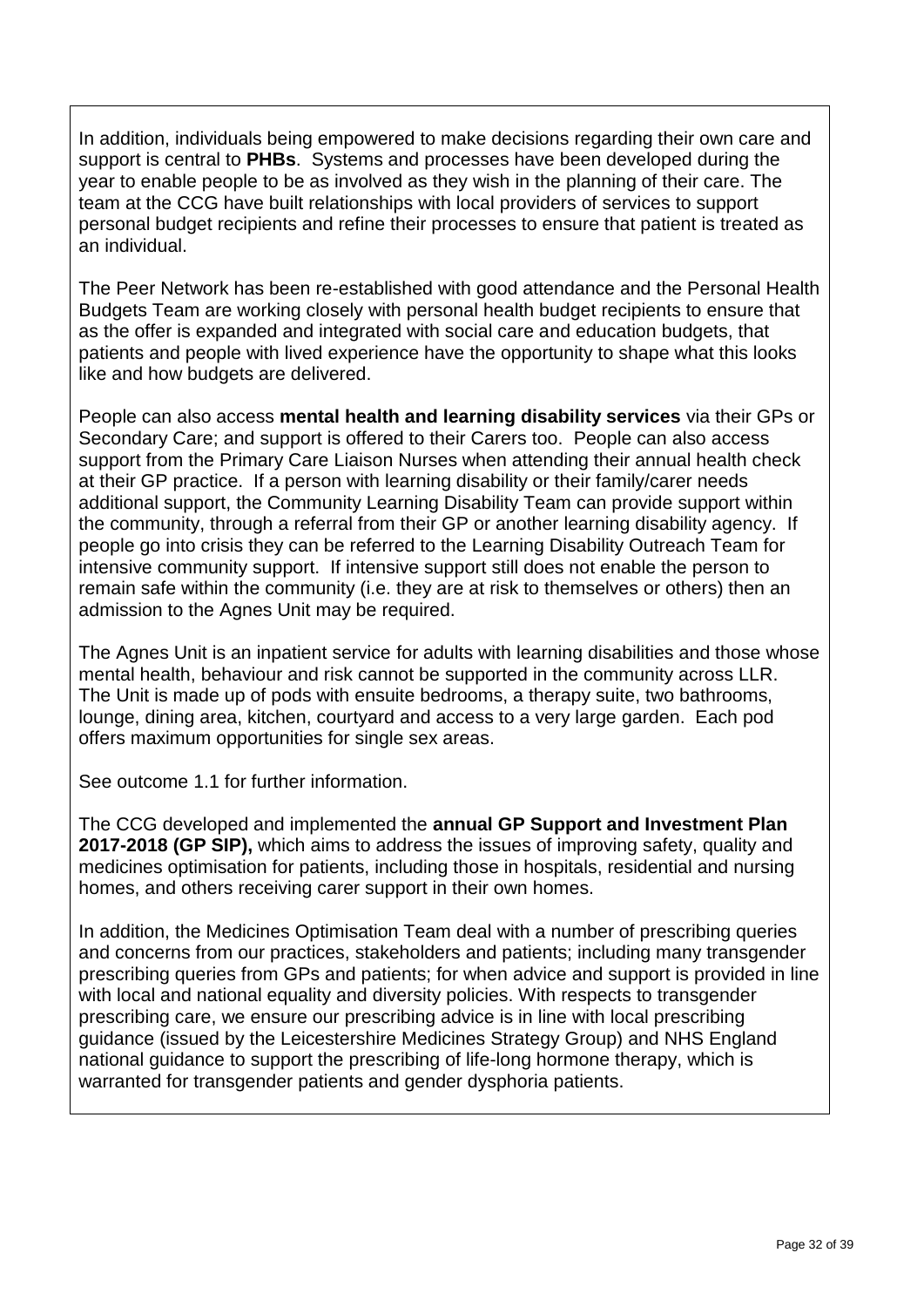**1.4 When people use NHS services their safety is prioritised and they are free from mistakes, mistreatment and abuse**

ELR CCG is committed to improving patient experience and fully recognises the importance of gathering and acting on patient experience data. The proactive capture, analysis and interpretation of information about the experience of patients and carers are used to inform all planning and commissioning decisions.

All provider **quality schedules,** as included within their contracts**,** include indicators relating to Patient Safety, Safeguarding (Adults and Children) and Patient Experience; including a thorough review of medicines optimisation indicators. All providers are expected to report regularly on patient safety incidents and serious incidents, safeguarding compliance and the results and subsequent actions from patient experience surveys, with supporting evidence. The reports are submitted in line with the agreed timescales, reviewed/challenged/verified by the commissioner led quality contracting meetings and reported to the Quality Review Groups. **A summary from this Group is presented to the CCG's** Integrated Governance Committee **-** see summary reports presented to the Governing Body - [https://eastleicestershireandrutlandccg.nhs.uk/about](https://eastleicestershireandrutlandccg.nhs.uk/about-us/publications/governing-body-papers/)[us/publications/governing-body-papers/](https://eastleicestershireandrutlandccg.nhs.uk/about-us/publications/governing-body-papers/) . This enables the CCG to have assurance that users' of NHS services safety is prioritised from all contracted providers. Any areas of concern which are identified through the above process or through other sources will be raised with the provider and actions requested to provide assurance that areas of concern will be addressed. As a process of escalation any concerns can be raised through the contract route to enforce compliance. Examples of this would be in the event of any Never Events which may occur, as part of the quality schedule and NHS Standard Contract providers will be required to complete a complete investigation into the incident, a future prevention action plan and will be seen to have breached their contract and will therefore be issued a financial penalty.

The 'Duty of Candour' has been included in all contracts with providers, and is monitored in conjunction with the Patient Safety and Contracts Teams.

Indicators within the Quality Schedules are designed to ensure that, when applicable, providers are collecting and reviewing protected characteristics data and reporting any themes or trends. These are monitored through the lead Quality Review Groups to identify any wards or areas where there may be a risk to patient safety or quality, which forms part of the quality visit programme. In addition, the quality schedules will include indicators to ensure that providers report their progress to the CCG, including any actions required to ensure compliance. Where deficits are identified, the CCG will work with the provider to promote improvements.

A system of undertaking **Quality Visits** has been developed; with visits to the main acute, mental health and community providers taking place more frequently. This also includes a desktop review with a range of stakeholders from across LLR CCGs of all available contract monitoring, patient safety and performance information. Patient experience in terms of the protected characteristics is collated by our provider organisations, and reviewed as part of ongoing contract monitoring processes. The process of conducting the quality visits allow the CCG to assess if there are any areas of concern which they feel need to be addressed which will include areas of patient safety. On completion of a visit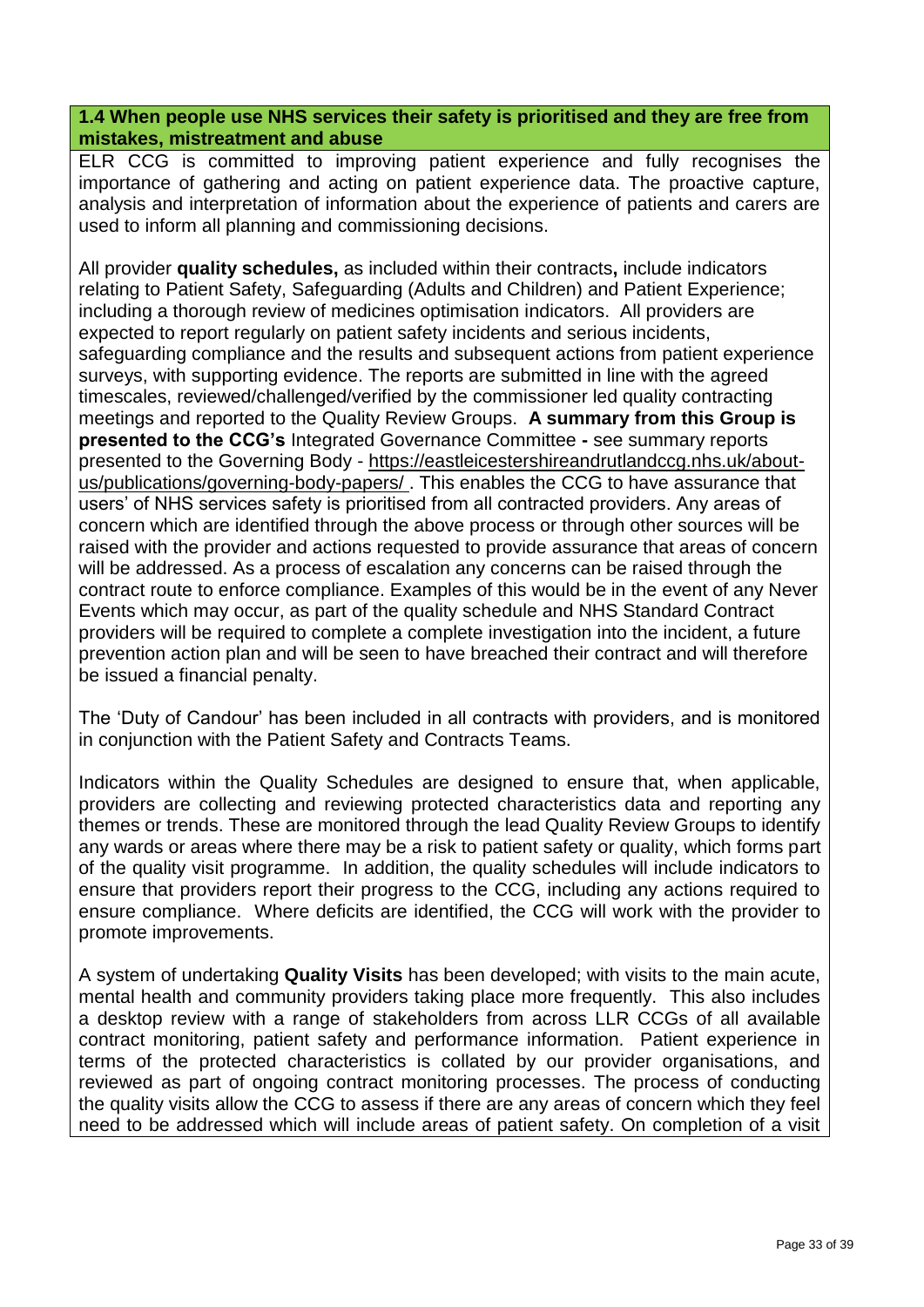the provider will receive a quality visit report and is asked to respond to any recommendations made. This response will then be presented to the CQRG meeting and used as evidence to show the providers compliance with the contract.

The CCG leads a hosted **Patient Safety Team** on behalf of the 3 CCGs within LLR that is responsible for managing incidents, including serious incidents and GP concerns, across our contracted provider organisations, secondary acute and non-acute organisations; and primary care.

During 2015-2016, NHS England introduced a new Serious Incident Reporting Framework, which acknowledged the amount of time required to investigate serious incidents, and to report incidents where the patient experienced severe harm or above as a result of the incident. To support the framework, the Patient Safety Team reviewed existing policies and procedures; and developed the **'Local Policy for the Reporting, Investigation and Learning from Serious Incidents (Relating to Commissioned Healthcare Services by LLR CCGs)'** to ensure robust systems are in place to report, manage, learn from serious incidents and take appropriate action to prevent future harm from mistakes, mistreatment and abuse. The Policy, was approved in February 2016, and relates to the Equality Act 2010, the Health and Social Care Act 2012, as well as the following NHS England publications Serious Incident Framework 2015; Never Events List 2015-16; Never Events Policy and Framework 2015-16. The Team:

- is also responsible for producing regular reports on serious incidents in conjunction with Quality Contract Leads to inform the governance processes within LLR CCGs so that emerging trends, risks and any concerning information can be shared to inform the quality contract monitoring processes. The **CCGs Integrated Governance Committee received quarterly Patient Safety and Infection Control reports between (June 2017 – February 2018)**, which also included the collation of patient and equality information (i.e. age, gender, disability, race, religion, and sexual orientation). Following analysis of the data, there has been an improvement in the quality of data collated, which continues to be monitored. The majority of incidents relate to white, British men who were treated between UHL and LPT.
- also manages the **LLR Serious Incident Review Group**, which provides assurance on the management, investigation and learning from serious incidents; and is accountable to the 3 CCGs within LLR. As part of the **quarterly Patient Safety Reports**, a summary of the Group's work is provided to the Chief Nurses and the quality forums of each CCG; along with themes escalated, and a progress and assurance report. See summary reports of ELR CCG's Quality and Performance Committee / Integrated Governance Committee that were presented to Governing Body [\(https://eastleicestershireandrutlandccg.nhs.uk/about-us/publications/governing](https://eastleicestershireandrutlandccg.nhs.uk/about-us/publications/governing-body-papers/)[body-papers/\)](https://eastleicestershireandrutlandccg.nhs.uk/about-us/publications/governing-body-papers/)

The Leicester City CCG hosts a Safeguarding Team on behalf of ELR CCG patients for:

 **Safeguarding Adults -** Health Provider compliance with the Care Act and duty to alert has been raised by Leicestershire and Rutland Safeguarding Adult Board (SAB) Safeguarding Effectiveness Group at the SAB. Compliance has an improved trajectory by Q2 2016/17 from previous quarters (data available from the local authorities Effectiveness Groups). The Designated Nurse attends the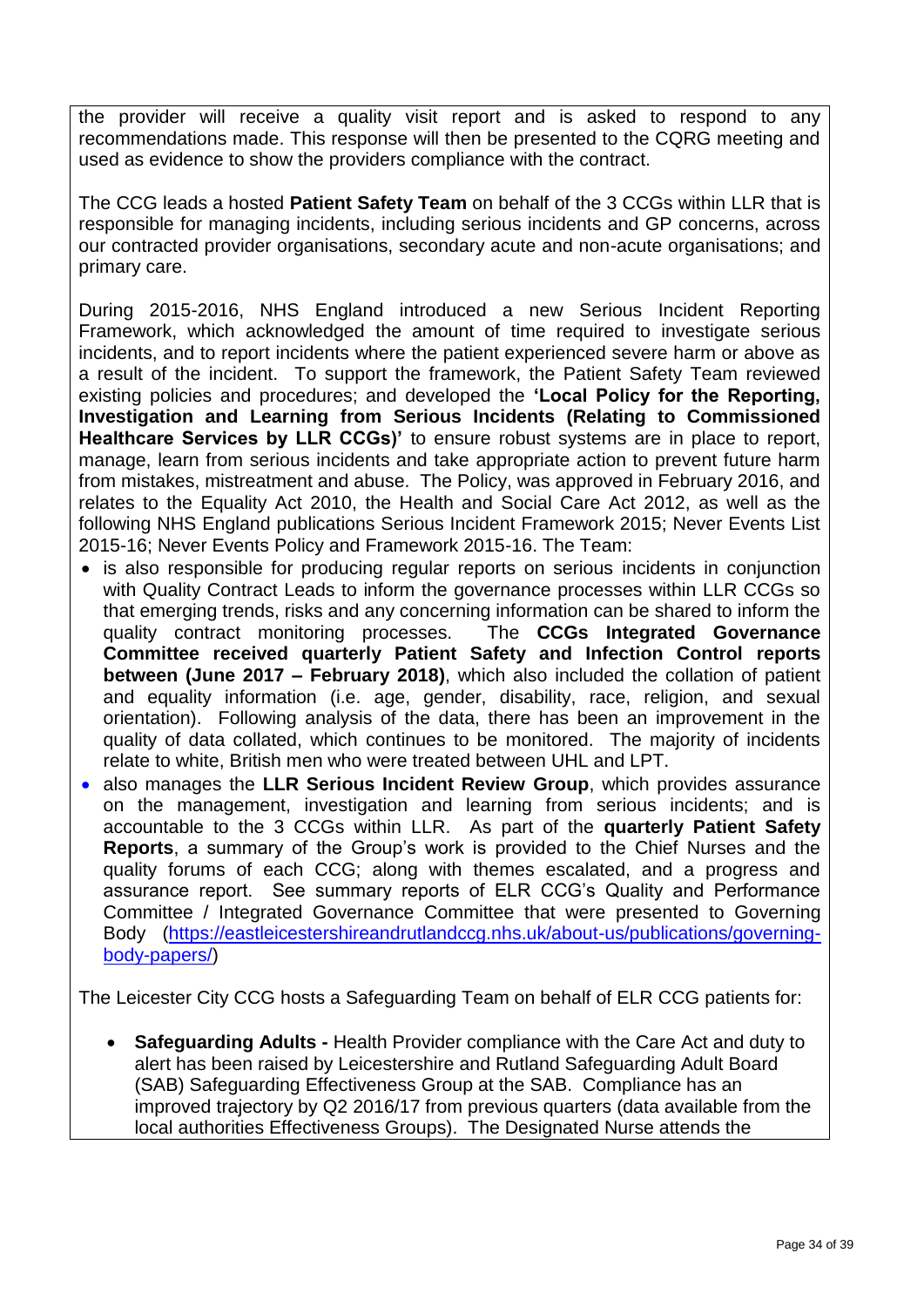Oversight Meeting between heath provider and the 3 LLR LA's to review provider compliance with the Care Act; and assurance is obtained from the health providers that their internal agency arrangements for adult safeguarding facilitated the application of the local authority adult safeguarding thresholds prior to alerting the LA about cases concluded to warrant LA notification or involvement. The meeting considered a Draft Oversight Guidance Document outlining the current process. This will be presented to the two SABs for information in March 2017. The meeting agreed that Adult Safeguarding Briefing Sessions will be made available to the provider patient safety teams (and the CCG Serious Incident Sign Off Group) to maintain their focus on adult safeguarding thresholds.

- **Safeguarding Children -** Referrals from health providers to Children's Social Care are monitored by the LSCB Safeguarding Effectiveness Groups for the City and Leicestershire and Rutland LSCBs. Case file audits have taken place across LLR to determine to effectiveness of the use of Children's Safeguarding Thresholds. The CCG Hosted Safeguarding Team has supported the inclusion of the GP records in these audits.
- **Safeguarding Children and Adults -** Cases where it is identified that providers and the local authorities have not worked effectively to protect children or vulnerable adults, including self neglect, are escalated via completion of agreed communication forms to the LSCB/SAB Serious Case Review (SCR) Sub Groups where decisions are made about whether to proceed with a Child Serious Case Review (SCR) or Safeguarding Adult Review (SAR). The CCG Hosted Safeguarding Team are members of the LSCB /SAB SCR Sub Groups and all SAR Panels. The Leicester City Child SCR Sub Group is chaired by a Designated Nurse.

#### **1.5 Screening, vaccination and other health promotion services reach and benefit all local communities**

During 2016-17, ELR CCG supported a number of health promotion campaigns for its local population that are commissioned or provided by Public Health as follows:

- Alcohol & Tobacco Enforcement Programme
- Breast Feeding Service
- C Card Scheme
- Community Based Services
- Community Care Assessment Team
- Community Food Growing Programme
- Community Infection Prevention and Control
- Substance Misuse
- Dental Epidemiology Fieldwork and Oral Health Promotion Service
- First Contact Plus Provider Service
- Food For Life
- **Health Checks Software**
- Healthy Homes, Advice & Referral Service
- HIV Prevention and Sexual Health (Men who have sex with men MSM; People who are HIV Positive and their Families; Co-Ordination; People of African Heritage)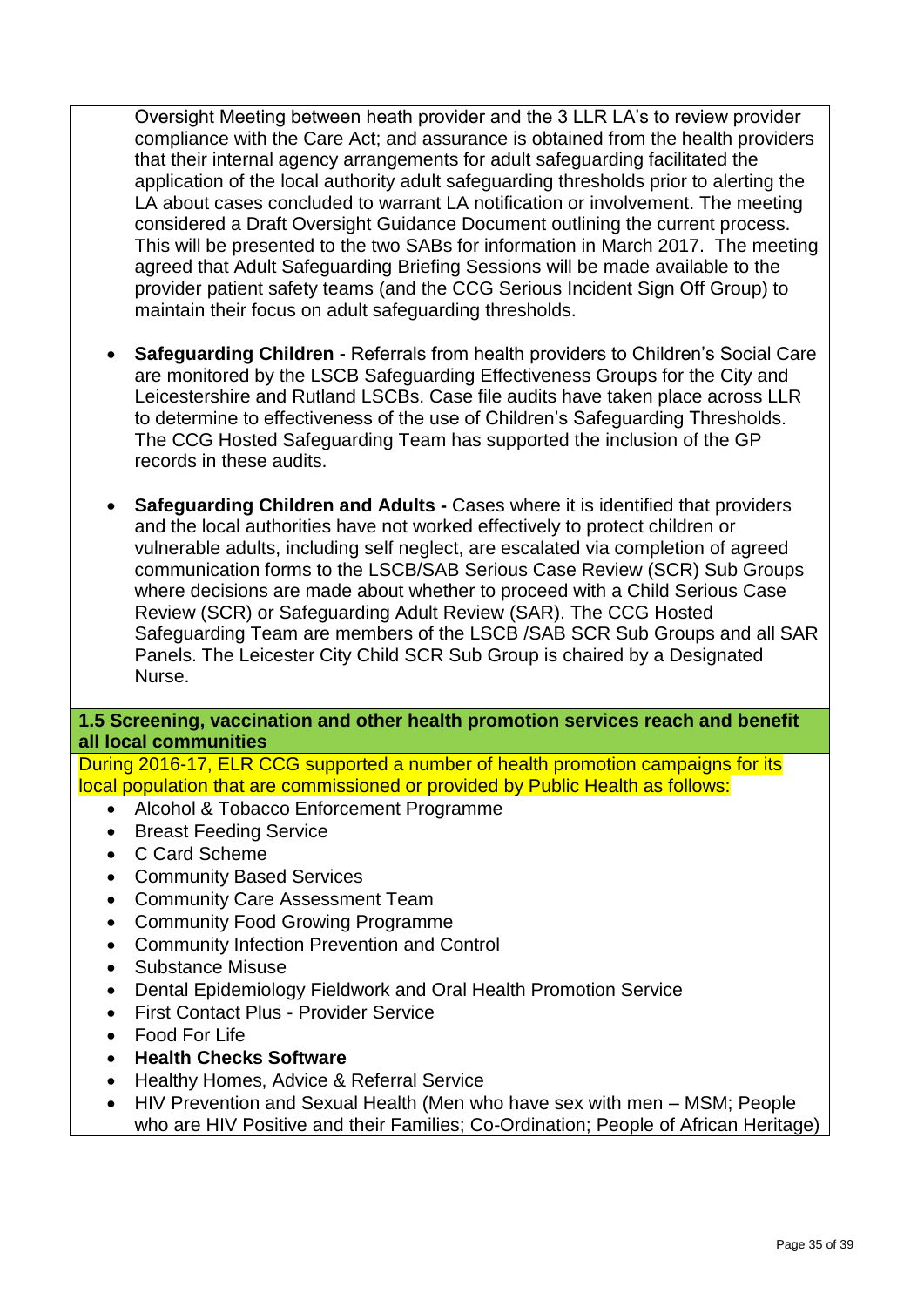- In-patient Medically Assisted Withdrawal Service
- Integrated Sexual Health Service
- Integrated Weight Management Service (Children & Adults)
- Physical Literacy for 5-11 Year Olds
- Probation Health Trainers
- Quit Ready Stop Smoking Service (Leicestershire) Provider Service
- **Quit Ready QM10 Solution**
- Local Area Co-ordination Provider Service
- Stop Smoking Service (Rutland)
- Supporting Parent's Under 20
- Teenage Mediation Service
- Travelling Families
- Weight Management on Referral
- $YP 0-19$

In addition, the CCG also supported the following local health campaigns:

 *Stay Well This Winter* – The CCG played an active role in working collaboratively across LLR to roll out this campaign to remind staff and patients about common winter illnesses (e.g. colds, sore throats, asthma, norovirus, and the flu), which included tailored and localised information across social media as well as developing communications around Christmas opening and closing times and where to access urgent care. Free vaccinations were offered by ELR CCG GP Practices to all patients who were 'at risk' (e.g. over 65s; vulnerable residents (including those with learning disabilities); pregnant women; those with long term conditions (and those that care for them); children between the ages of two and four; and older children with specific medical conditions, for example asthma or diabetes) in order to protect them against catching the flu, and developing serious complications.

The CCG also offered free flu vaccinations to all members of staff, which were provided by its Occupational Health Department. In addition, the CCG also encouraged those that care for the elderly, ill or disabled to check with their GP if they too were eligible for a free flu vaccination in order to reduce the risk to their own health and the person they cared for.

See [https://eastleicestershireandrutlandccg.nhs.uk/stay-well/common-winter](https://eastleicestershireandrutlandccg.nhs.uk/stay-well/common-winter-illnesses/)[illnesses/](https://eastleicestershireandrutlandccg.nhs.uk/stay-well/common-winter-illnesses/) for further details.

- **Cervical Cancer Screening** a campaign urging women aged between 25-49 years of age to attend regular screenings for cervical cancer every 3 years; and every 5 years thereafter until the age of 64.
- **Be clear on cancer / Bowel Cancer**

All ELR CCG patients are able to access all mainstream services via their GP Practice,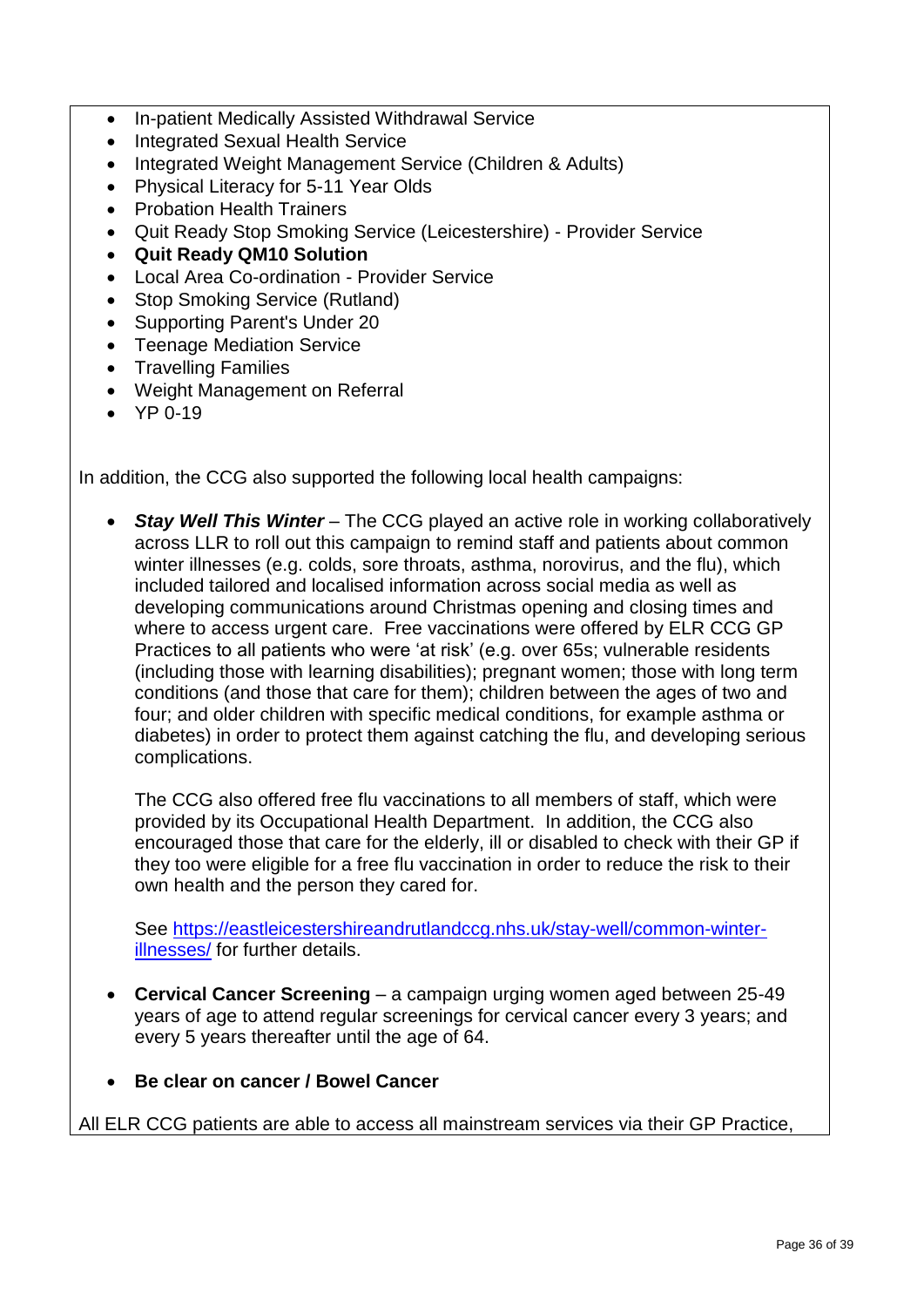Community and District Nursing Teams.

#### **Goal 2: Improved patient access and experience**

**2.1 People, carers and communities can readily access hospital, community health or primary care services and should not be denied access on unreasonable grounds**

The CCG website was re-designed with the end-user in mind; with a particular focus on compatibility with all standard assistive software (e.g. nonvisual Desktop Access (NVDA), JAWS, Browsealoud); and feedback to consider the needs of those individuals with visual impairment, learning disability, inexperienced users of technology, non-English speakers, users behind strict firewalls. In line with the Equality Act, "reasonable adjustment" should be made to give the widest scope for access to the sites.

The CCG has been engaging with local communities on the draft **Sustainability and Transformation Plan (STP)** for LLR. We have been discussing the draft plans for health and social care for the next 5 years, focusing on for example; **the future of Community Hospitals, Home First Model**, before a formal consultation takes place later this year. The engagement events have been co-ordinated during the daytime and evenings to maximise opportunities for people to attend. The engagement programme ensures:

- People are informed at an early stage before any decisions are made
- Provides a platform for local voices to be heard and an opportunity for NHS partners to provide information on undeveloped plans at the earliest opportunity
- An opportunity to really listen to public views to make decisions which will improve the patient experience
- People are able to share their views on proposed models of care
- The CCG is able to make commissioning decisions based on public feedback
- Public concerns are addressed and reduced early in the process, to manage expectations and engage in fair and honest dialogue
- People from all communities/backgrounds have had access to information that may affect them as well as opportunities to ask questions
- Everybody in ELR is able to make informed decisions during the consultation process

#### **2.2 People are informed and supported to be as involved as they wish to be in decisions about their care**

People are informed and supported with their care via:

The **Care Programme Approach** is a way that services are assessed, planned, co-ordinated and reviewed for someone with mental health problems or a range of complex needs. Anyone experiencing mental health problems is entitled to an assessment of their needs with a mental healthcare professional (e.g. nurse, social worker, occupational therapist), and to have a care plan in place that is regularly reviewed by that professional. The patient should be involved in the assessment of their needs; the development of the plan; and be informed of different choices for care and support services. In addition, a formal documented care plan should be provided that outlines any risks, including details in the event of an emergency / crisis. The mental health charity Rethink has produced a factsheet, which provides further information.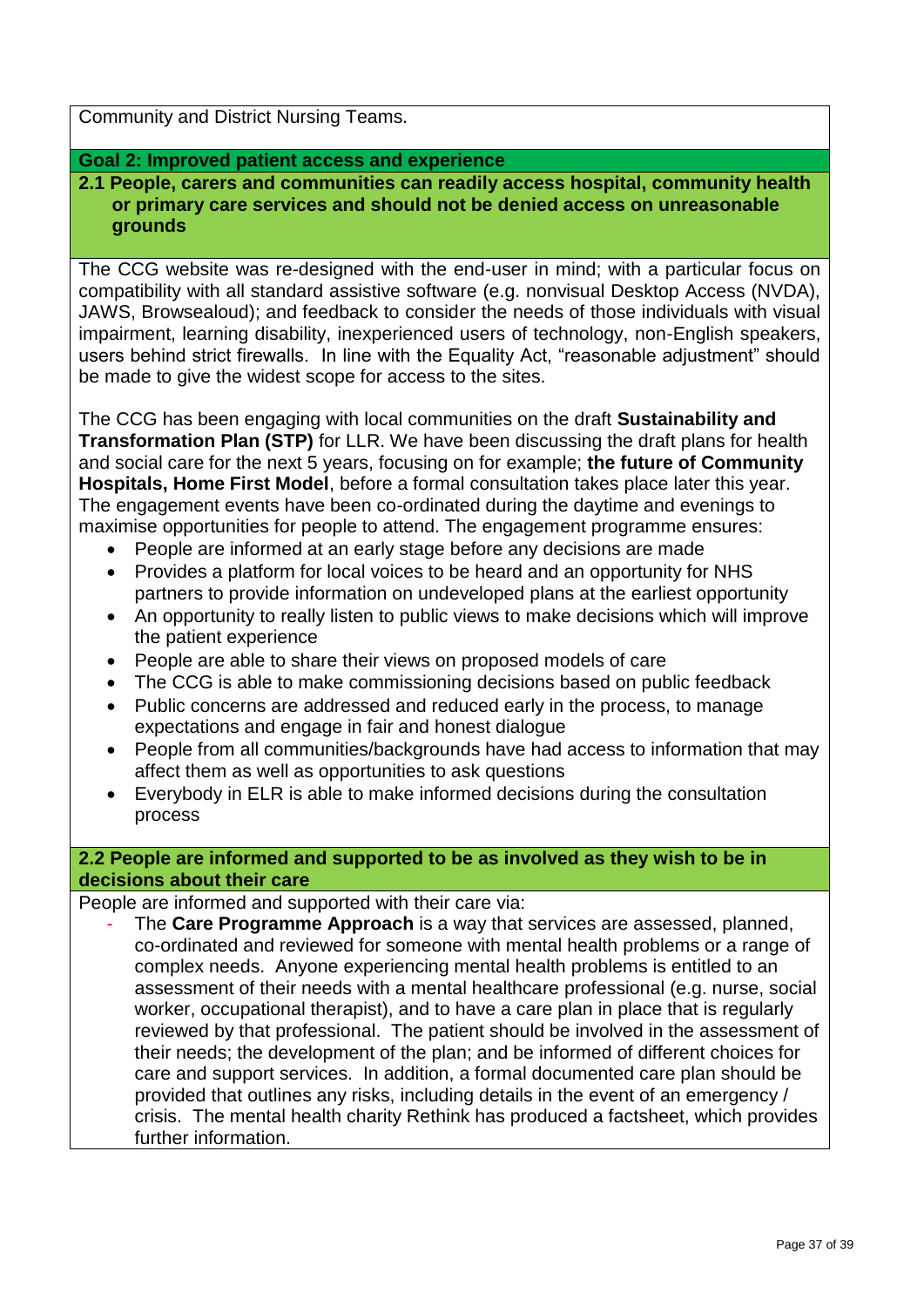**Health Action Plans (LD)** – produced as an outcome of annual LD Health Checks

See section 1.1. above for mental health, learning disabilities, CHC and PHBs.

#### **2.3 People report positive experiences of the NHS**

All provider **quality schedules,** as included within their contracts**,** include indicators in relation to Patient Experience to ensure that providers collect data and information on patients experience from numerous different sources, such as:

- **NHS Friends and Family Test (FFT)** a tool for patients to provide feedback about the care and treatment received by using a simple question, which asks how likely (on a scale from 'extremely likely' to 'extremely unlikely'), the person is to recommend the service to a friend or family member. This was implemented nationally across all adult acute hospital inpatients; A&E departments; maternity services; community and mental health services; and GP Practices. Since April 2015, this has included dental; out-patient and ambulance services; as well as children and young people. All data received is published on a monthly basis [\(https://www.england.nhs.uk/ourwork/pe/fft/friends-and-family-test-data/\)](https://www.england.nhs.uk/ourwork/pe/fft/friends-and-family-test-data/);
- **Patient surveys** CQC national surveys.
- **National Cancer Patient Experience Survey** was published and monitored by the LC Quality Contracts team as part of the contract monitoring process. In response to the previous survey UHL set up a Patient Participation group and had an action plan;
- **Continuing Healthcare Service User Survey** Arden and GEM CSU undertake quarterly service user surveys using I Statements which are nationally specified.
- **Personal Health Budgets Feedback** the PHB Team have started to collate quantitative and **qualitative feedback** in conjunction with the Quality Team and the Communications Team. Example feedback received included significantly reducing hospital / GP visits, improved mental health and increased socialisation and meaningful activity across.

The data collated is reviewed to identify themes and trends of both positive and negative examples of patient's experience of NHS services and fed back to the CCG's through the Quality monitoring processes **see 1.4 above).**

**2.4 People's complaints about services are handled respectfully and efficiently**

The CCG has in place a **complaints management policy and process**, which was reviewed and updated in 2016 and aligns to the national complaints regulations and sets out the principles to be applied in the review and investigation of complaints. In the main, the CCG is required to manage and handle complaints about:

providers that the CCG commissions services from (e.g. hospital trusts, mental